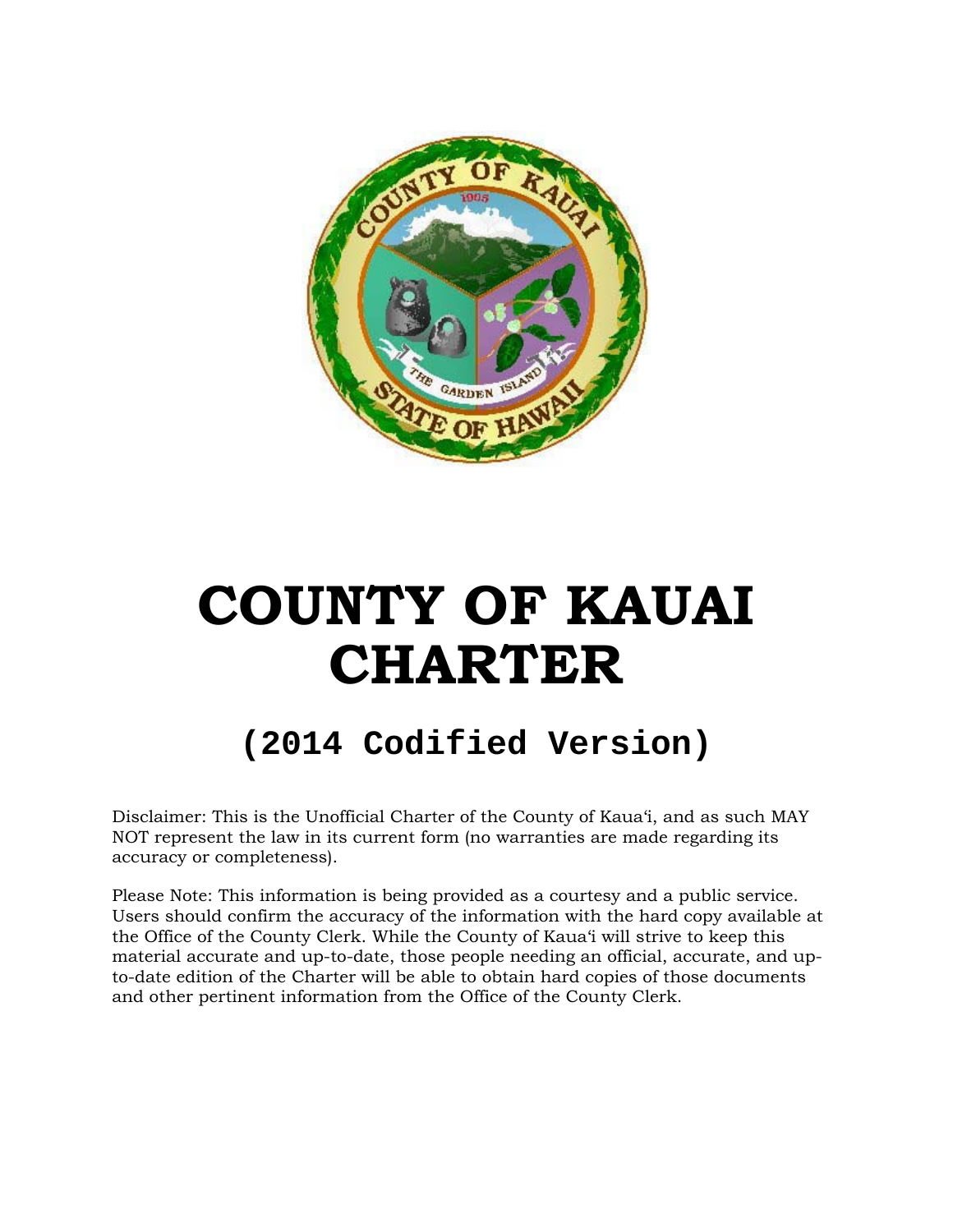## CHARTER

# COUNTY OF KAUA'I

### TABLE OF CONTENTS

|                       | Page      |
|-----------------------|-----------|
| <b>ARTICLE I</b>      |           |
| <b>ARTICLE II</b>     |           |
| <b>ARTICLE III</b>    |           |
| <b>ARTICLE IV</b>     |           |
| <b>ARTICLE V</b>      |           |
| <b>ARTICLE VI</b>     |           |
| <b>ARTICLE VII</b>    |           |
| <b>ARTICLE VIII</b>   |           |
| <b>ARTICLE IX</b>     |           |
| <b>ARTICLE IXA</b>    |           |
| <b>ARTICLE X</b>      |           |
| <b>ARTICLE XI</b>     |           |
| <b>ARTICLE XII</b>    |           |
| <b>ARTICLE XIII</b>   |           |
| <b>ARTICLE XIV</b>    |           |
| <b>ARTICLE XV</b>     |           |
| <b>ARTICLE XVI</b>    |           |
| <b>ARTICLE XVII</b>   |           |
| <b>ARTICLE XVIII</b>  | $30 - 31$ |
| <b>ARTICLE XIX</b>    |           |
| <b>ARTICLE XX</b>     |           |
| <b>ARTICLE XXI</b>    |           |
| <b>ARTICLE XXII</b>   |           |
| <b>ARTICLE XXIII</b>  |           |
| <b>ARTICLE XXIV</b>   |           |
| <b>ARTICLE XXV</b>    |           |
| <b>ARTICLE XXVI</b>   |           |
| <b>ARTICLE XXVII</b>  |           |
| <b>ARTICLE XXVIII</b> |           |
| <b>ARTICLE XXIX</b>   |           |
| <b>ARTICLE XXX</b>    |           |
| <b>ARTICLE XXXI</b>   |           |
| <b>ARTICLE XXXII</b>  |           |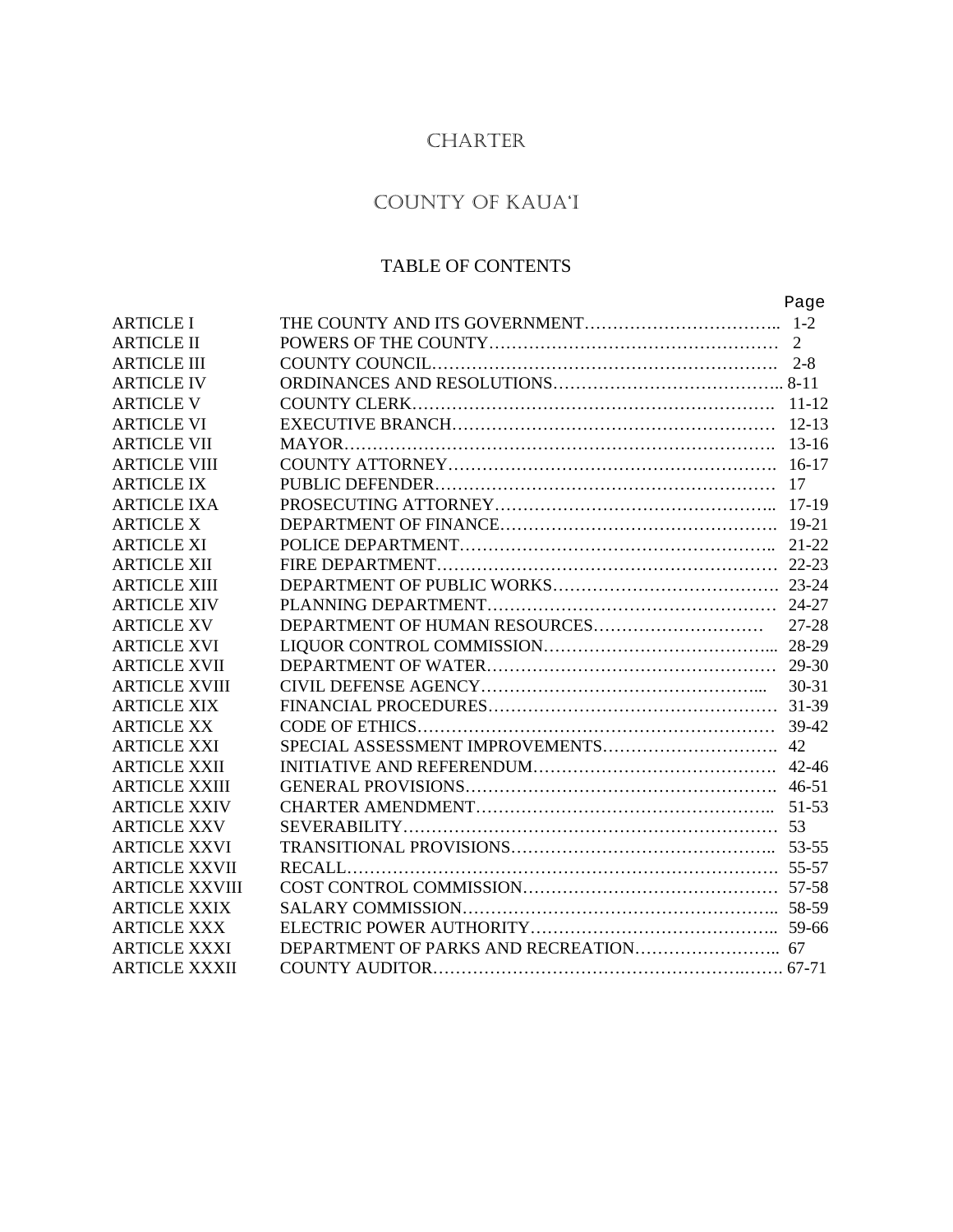#### *ARTICLE I THE COUNTY AND ITS GOVERNMENT*

Section 1.01. Incorporation. The people of the county of Kauai are and shall continue to be a body politic and corporate in perpetuity under the name of "county of Kauai," referred to hereinafter as the "county."

Section 1.02. Geographical Limits. The islands of Kauai and Niihau and all other islands lying within three nautical miles off the shore thereof, and the waters adjacent thereto, shall constitute the county or Kauai with its county seat at Lihue.

Section 1.03. County Elections.

 A. Nonpartisan Elections. County elections shall be conducted in accordance with the election laws of the State insofar as applicable, but all elective county officers shall be elected by nonpartisan elections. (Amended 2012)

B. Offices of the Mayor and Prosecuting Attorney.

 1. For the offices of mayor and prosecuting attorney, the names of the two candidates receiving the highest number of votes for these offices in the primary election shall be placed on the ballot for the general election. However, if there is only one candidate for each of said offices, such candidate shall be elected in the primary election. (Amended 2012)

 2. At the general election, the candidates receiving the highest number of votes for mayor and prosecuting attorney shall be elected. (Amended 2012)

 3. Tie votes. In the event of a tie vote for mayor and prosecuting attorney in the primary or general election, the winner shall be determined by a method of chance as determined by the county clerk. (Amended 2012)

C. Office of At-Large Council members.

 1. For at-large council offices, two candidates for each vacant at-large council office receiving the highest number of votes in the primary election shall be placed on the ballot for the general election. (Amended 2012)

 2. At the general election, the candidates receiving the highest number of votes for each vacant at-large council office shall be elected. (Amended 2012)

 3. Tie votes. In the event of a tie vote for the last remaining at-large council office in the primary election, the candidates receiving the same number of votes shall be placed on the ballot for the general election. (Amended 2012)

 $-1$   $-$  (12/14)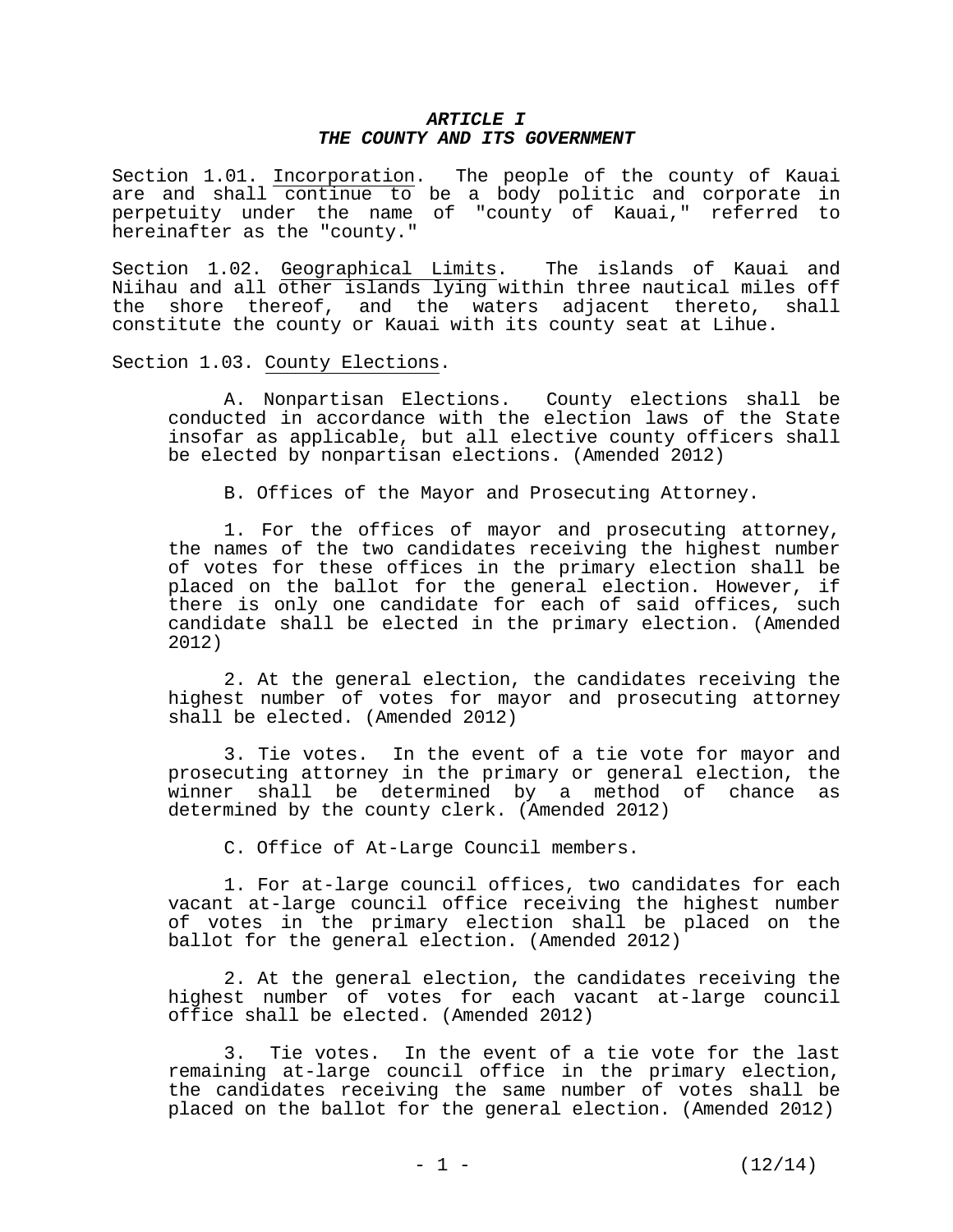In the event of a tie vote for the last remaining atlarge council office in the general election, the winner shall be determined by a method of chance as determined by the county clerk. (Amended 2012)

#### *ARTICLE II POWERS OF THE COUNTY*

Section 2.01. Powers. To promote the general welfare and the safety, health, peace, good order, comfort and morals of its inhabitants, the county shall have and may exercise all powers necessary for local self-government, and any additional powers and authority which may hereafter be granted to it, except as restricted by laws of this State. The enumeration of express powers in this charter shall not be deemed to be exclusive. In addition to the express powers enumerated herein or implied thereby, it is intended that the county shall have and may exercise all powers it would be competent for this charter to enumerate expressly.

Section 2.02. Exercise of Powers. All powers of the county shall be carried into execution as provided by this charter, or, if the charter makes no provision, as provided by ordinance of the county council.

#### *ARTICLE III COUNTY COUNCIL*

Section 3.01. Legislative Power. The legislative power of the county shall be vested in and exercised by the county council, except as otherwise provided by this charter.

Section 3.02. Composition. There shall be a council of seven members elected at-large.

Section 3.03. Terms. The terms of office of councilmembers shall be for two years beginning at twelve o'clock meridian on the first working day of December following their election. No person shall be elected to the office of councilmember for more than four consecutive two year terms. (Amended 1980, 1984, 2006)

Section 3.04. Qualifications.

 A. To be eligible for the council, a person must be a citizen of the United States and must have been a duly qualified elector of the county for at least two years immediately preceding his election or appointment.

B. Any councilman who removes his residence from the county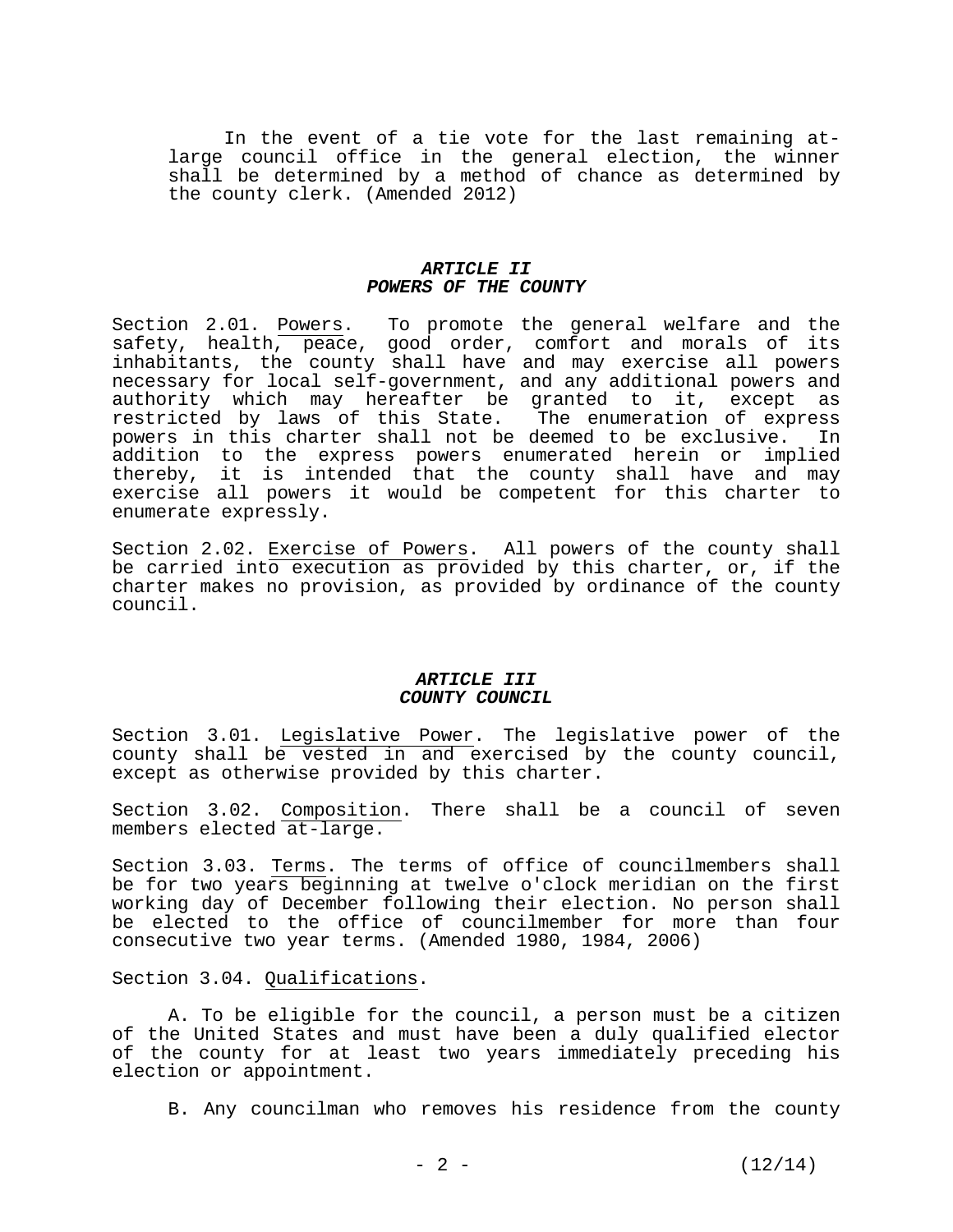or is convicted of a felony shall immediately forfeit his office.

 C. The council shall be the judge of the qualifications of its members and for that purpose shall have power to subpoena witnesses, take testimony and require the production of records. Decisions made by the council in the exercise of the powers granted in this subsection shall be subject to review by the Fifth Circuit Court of the State of Hawaii.

Section 3.05. Vacancy in Office. In the event a vacancy occurs in the council, the remaining members of the council shall appoint a successor with the required qualifications to fill the vacancy for the unexpired term. If the council is unable to fill a vacancy within (30) days after its occurrence, the mayor shall make the appointment to such vacancy. The foregoing provisions shall apply in the event a person elected as councilman dies before taking office; provided, however, that the vacancy shall be filled by the newly elected council within thirty (30) days after the beginning of the new term.

Section 3.06 Compensation. The salary of each councilmember shall be established in accordance with the provisions of Article XXIX of this Charter. (Amended 1988, 2006)

Section 3.07. Organization of Council; Officers; Rules; Employees.

 A. The council shall meet in the council room at the county building or in the Kauai War Memorial Convention Hall for its organization promptly after its inauguration and swearing-in ceremony at which time it shall elect one of its members as chairman and presiding officer of the council. Until such time as the chairman is elected, the mayor shall preside at the council meetings, provided that the mayor shall not have a vote. The council shall also elect one of its members as vice-chairman who shall act as the presiding officer in the event of the chairman's absence. The council shall appoint a presiding officer pro tempore from its members in the event of the absence of both the chairman and vice-chairman. A majority of the entire membership of the council shall constitute a quorum and, except as otherwise provided, the affirmative vote of a majority of the entire membership shall be necessary to take any action. (Amended 1984)

 B. The council shall adopt such rules as it may deem necessary for the organization of committees and the transaction of its business.

C. The council shall keep a journal of its proceedings.

 D. The council may, upon an affirmative vote of at least twothirds of its entire membership, suspend without pay for not more than one month any member for disorderly or contemptuous behavior in its presence. The presiding officer or the council by a majority vote may expel any other person who is guilty of disorderly, contemptuous or improper conduct at any meeting.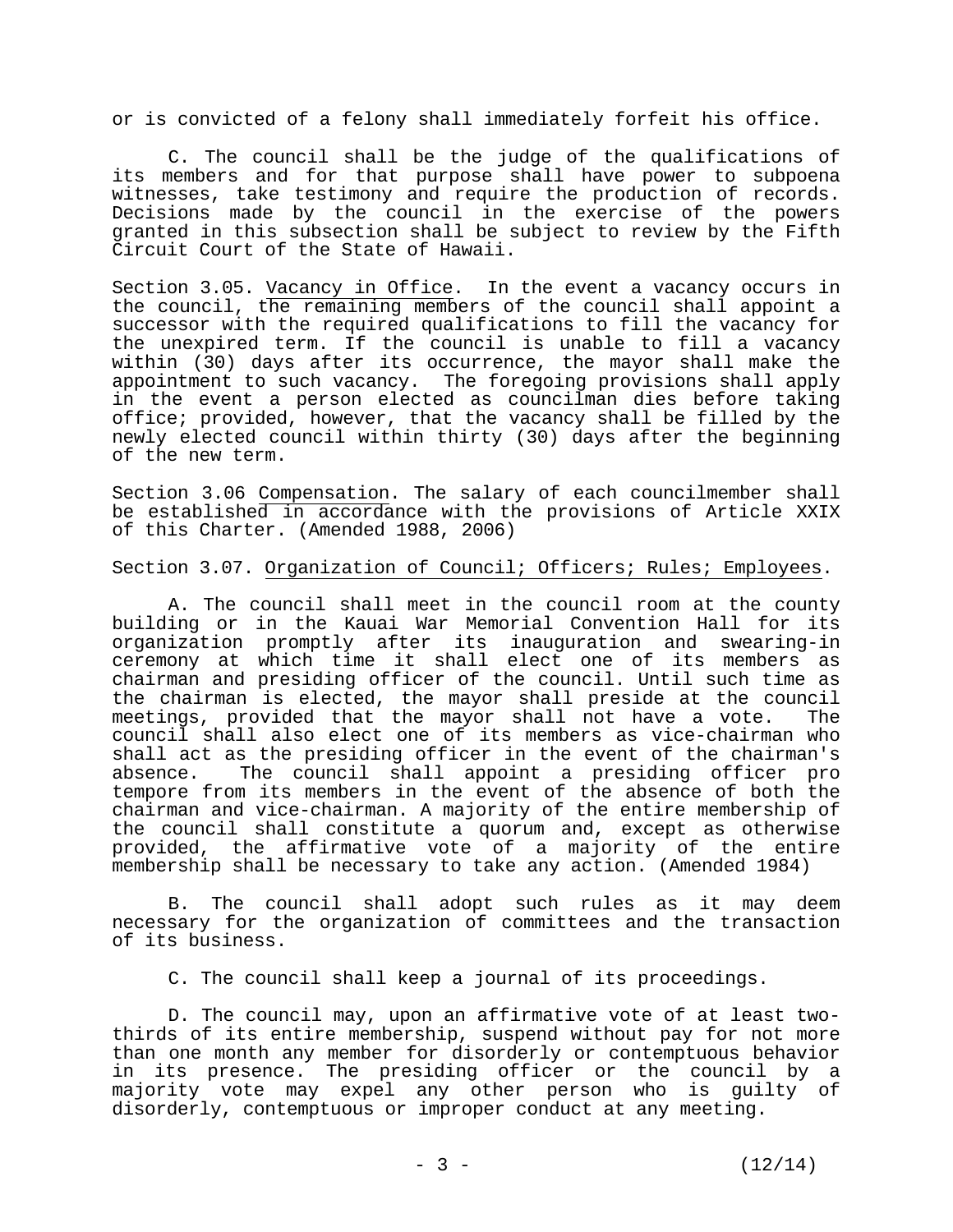E. The council shall meet regularly at least twice in every month at such times as the council may prescribe by rule. Special meetings may be held on the call of the mayor, chairman or by five or more members. All council and council committee meetings shall be open to the public except as provided for in Chapter  $92$ , Hawai'i Revised Statutes. (Amended 2008)

 F. Council Staff. The council may appoint the necessary personnel for the transaction of its business, and such appointments shall be subject to the civil service and classification requirements. The chairman of the council shall be the administrative officer of the staff employees.

Section 3.08. Mayor May Appear Before Council. The mayor may propose in writing any motion, resolution or ordinance, or amendments thereto, but shall have no right to vote thereon.

Section 3.09. Eminent Domain. The council shall by resolution determine and declare the necessity of taking property for public purposes, describing the property and stating the uses to which it shall be devoted.

Section 3.10. Annual Budget and Capital Program. The council shall enact an annual budget ordinance, which shall include both the operational and capital expenditures for the fiscal year and the method of financing same. The council shall provide sufficient revenues to assure a balanced budget.

Section 3.11. Adoption of Pay Plan. The Council by ordinance shall appropriate the salaries of all officers and employees who are exempt from civil service in accordance with the provisions of Section 7.05E and Article XXIX of this Charter. All other officers and employees shall be classified and paid in accordance with law. (Amended 1984, 1988, 2006)

Section 3.12. Audit.

 A. Financial Audit. At least once every two years and at any other time as may be deemed necessary, the council shall cause an independent audit of all county funds and accounts to be made by a certified public accountant or firm of certified public accountants. The scope of the audit shall be in accordance with the terms of a written contract to be signed by the chairman which shall provide for the completion of the audit within a reasonable time. If the state makes such an audit, the council may accept it as satisfying the requirements of this section. The audit shall be a matter of public record.

 B. Performance Audit. To ensure and determine whether government services are being efficiently, effectively, and economically delivered, the council may at any time provide for a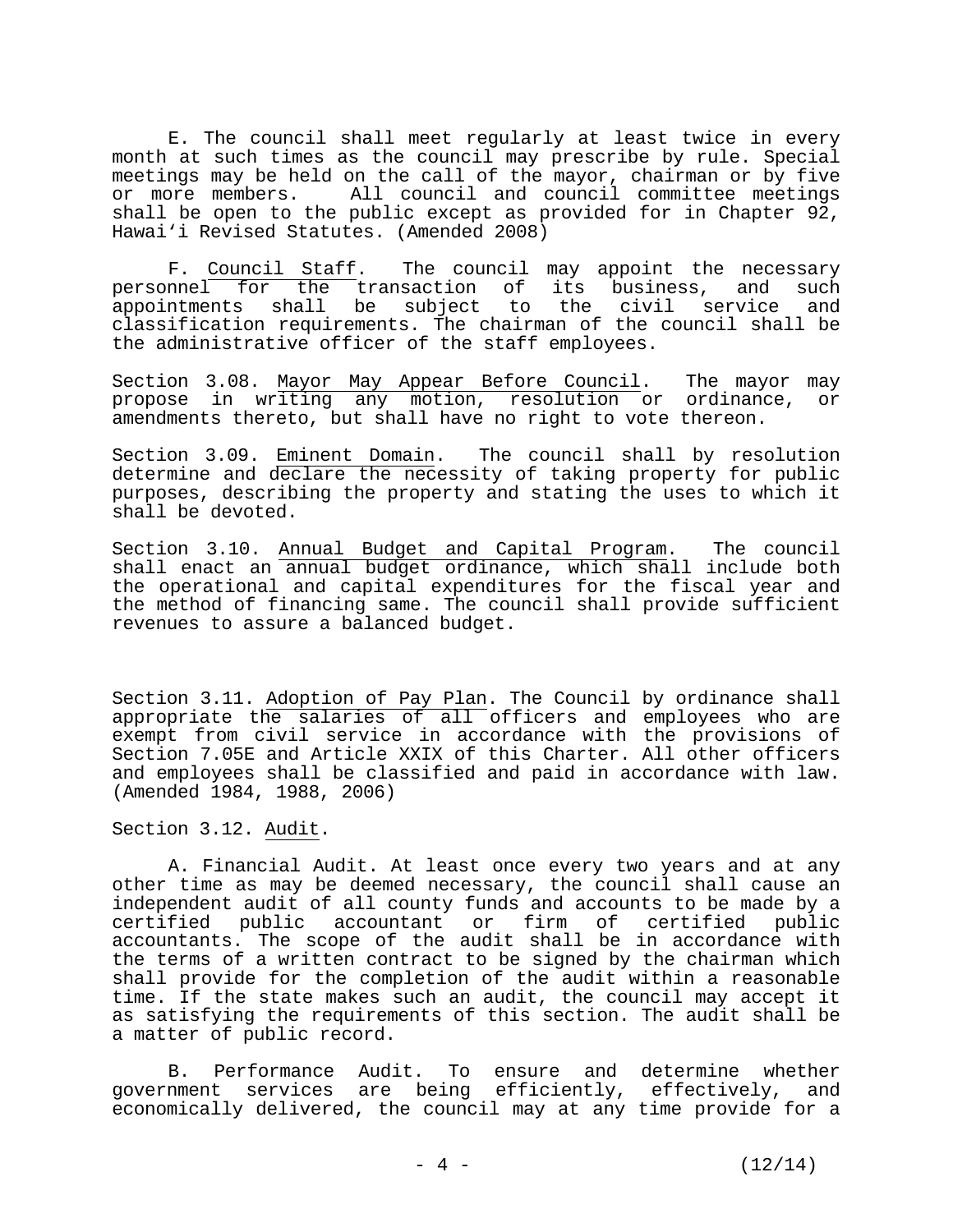performance audit of any or all of the offices, agencies, departments, programs, and operations for which the county is responsible. The council may exercise its authority to conduct performance audits through the hiring of a qualified in-house auditor or through the hiring of a qualified auditor or both. The scope of the audit shall be in accordance with the terms of an assignment referred to the office of the county clerk by the county council or a written contract to be approved by the council and signed by the presiding officer of the council, but may include the following activities:

 (1) Examination and testing of county offices', agencies' programs' and departments' implementation processes to determine whether the laws, policies and programs of the county are being carried out in the most effective, efficient and economical manner.

 (2) Examination and testing of the internal control systems of offices, agencies, programs, operations and departments to ensure that such systems are properly designed to safeguard public assets against loss from waste, fraud, error, to promote efficient operations, and to encourage adherence to prescribed management policies.

Said assignment or contract shall encourage recommendations for changes in the organization, management and processes which will produce greater efficiency and effectiveness in meeting the objectives of the programs or operations carried out by the respective county agencies, departments, offices, programs, and operations, and shall provide for the completion of the audit within one calendar year. A copy of the audit report shall be filed with the county clerk and shall be public record. (Amended 2000)

Section 3.13. Creation of a General Debt.

 A. The council by the affirmative vote of at least five members may authorize the issuance of general obligation bonds in accordance with the Constitution and laws of the State of Hawaii.

 B. Each bond authorization shall specify the purpose for which moneys are to be borrowed and the maximum amount of bonds to be issued for that purpose.

 C. Notwithstanding any limitation contained in this charter. the council may accept and receive participating or nonparticipating federal and state loans for public improvement projects or other purposes, the aggregate of which, together with any bonded indebtedness outstanding, shall not at any time exceed the total bonded indebtedness authorized by the Constitution of the State of Hawaii.

 D. The council may provide for the refunding of general obligation bonds.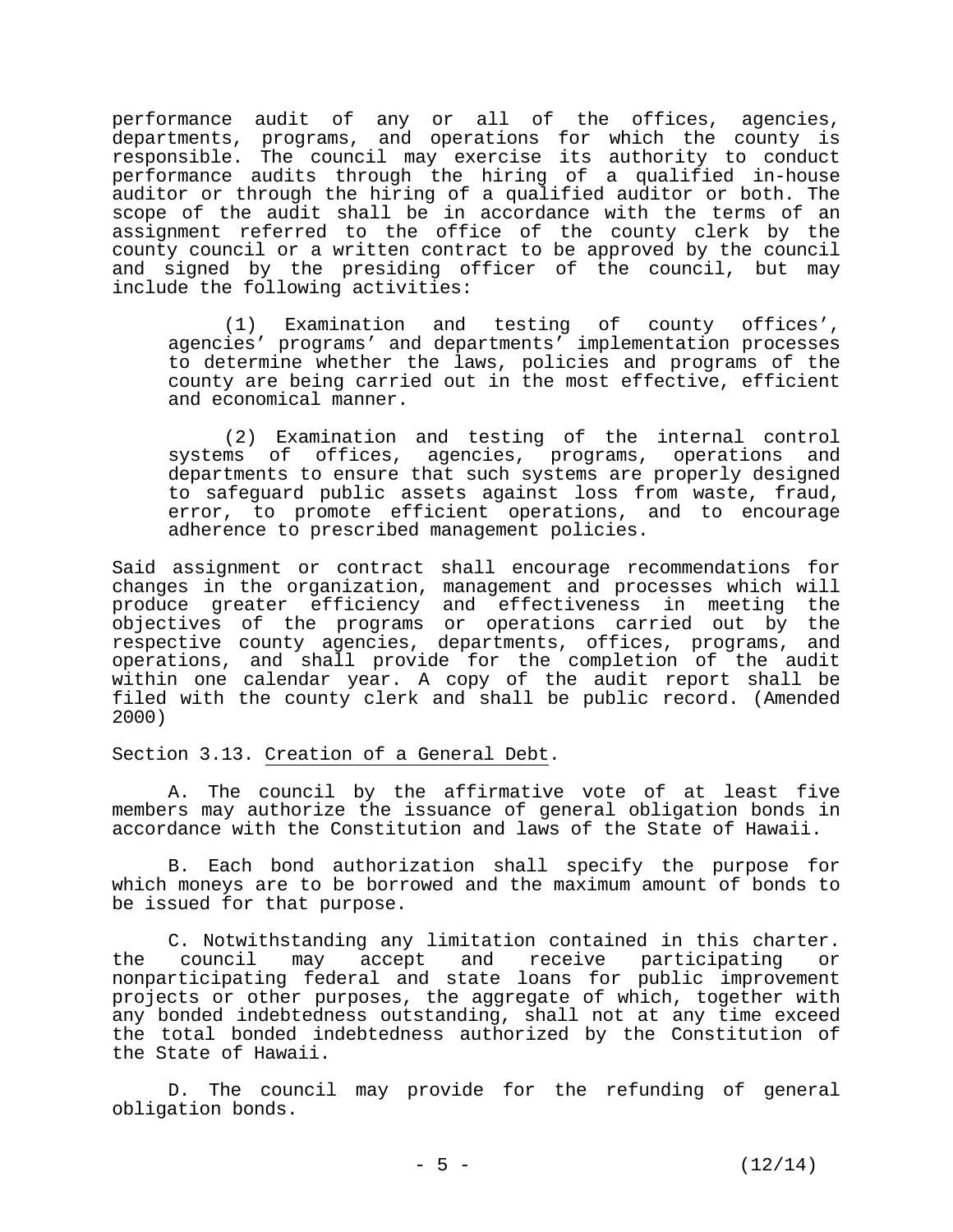Section 3.14. Creation of Special Assessment Debt. The council may authorize the issuance of improvement bonds to finance assessable public improvements in the manner provided by law.

Section 3.15. Revenue Bond Indebtedness. The council may authorize the issuance of revenue bonds for the purpose of initiating, constructing, acquiring, extending, replacing or otherwise improving any revenue-producing facility as provided by law.

Section 3.16. Temporary Borrowing.

 A. The council may borrow money in any fiscal year in anticipation of revenues to be derived from taxes for that year, and for any of the purposes to which the revenues are appropriated. No such borrowing shall be in excess of twenty-five per cent (25%) of the amount of the uncollected taxes of that year.

 B. When any warrants are presented to the county for payment and the same are not paid for lack of funds, the director of finance shall issue a warrant note, equal in amount to the face value of the warrant or warrants so presented for payment. The warrant note shall be in a form and shall be due at a date prescribed by the director of finance. It shall bear interest at the lowest obtainable rate. The notes shall be a first charge on the moneys of any fund against which the warrants are issued.

 C. The council upon recommendation of the mayor may authorize the director of finance to obtain temporary loans from the State.

Section 3.17. Investigation. The council or any authorized committee thereof shall have the power to conduct investigations of the operation of any agency or function of the county and any subject upon which the council may legislate. In investigations, the presiding officer shall have the right to administer oaths and in the name of the council to subpoena witnesses and compel the production of books and papers pertinent thereto. If any person subpoenaed as a witness, or to produce any books or papers called for by the process of the council or committee shall fail or refuse to respond thereto, the circuit court upon request of the council shall have power to compel obedience to any process of the council and require such witness to answer questions put to him as aforesaid, and to punish as a contempt of the court, any refusal to comply therewith without good cause shown therefor.

False swearing by any witness shall constitute perjury and be punished as such, and whenever the council is satisfied that a witness has sworn falsely in any hearing or investigation, it shall report same to the county attorney for prosecution. In any investigation which concerns the alleged gross misconduct or alleged criminal action on the part of any individual, such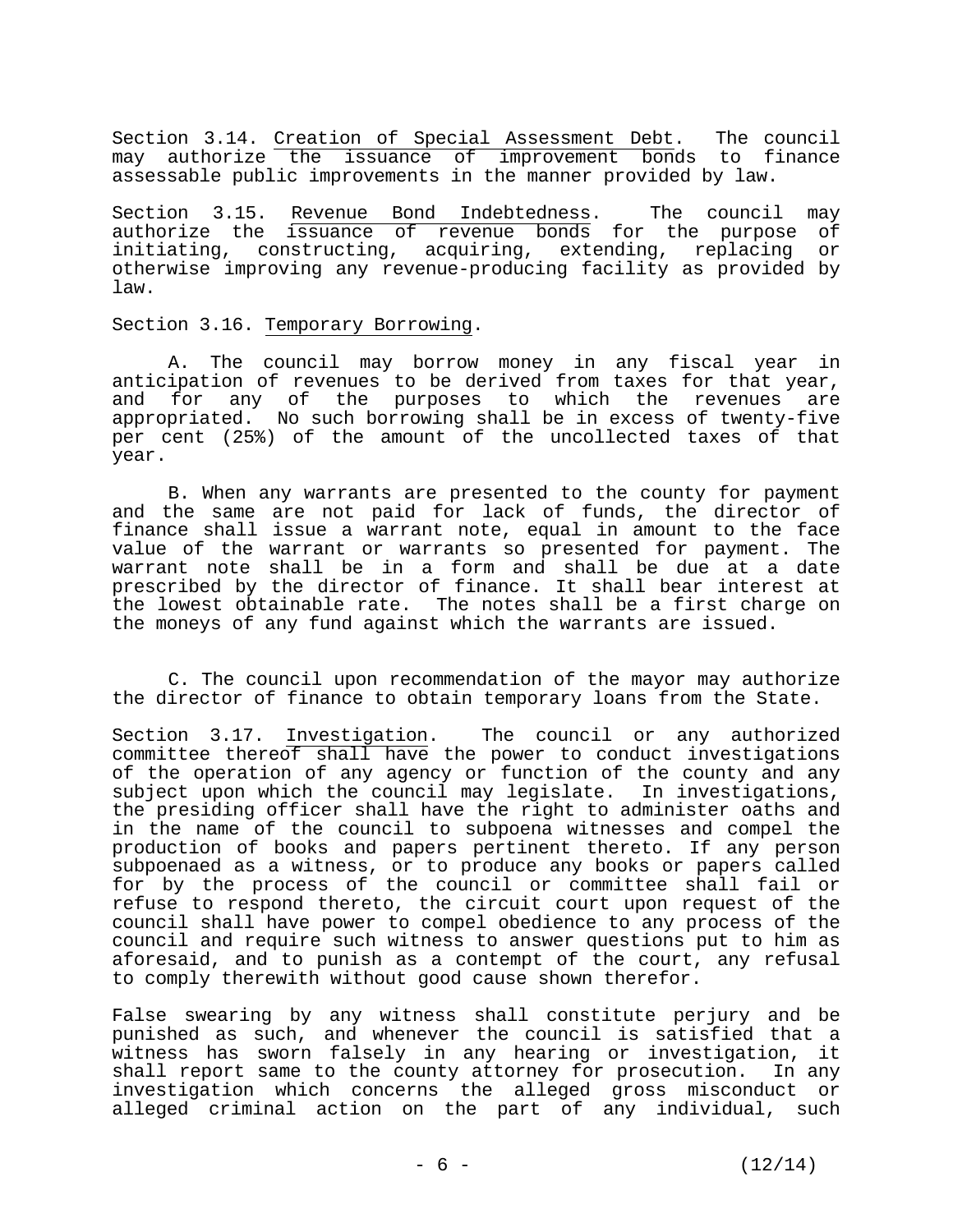individual shall have the right to be represented by counsel, the right of reasonable cross-examination of witnesses and the right to process of the council to compel the attendance of witnesses in his behalf.

Section 3.18. Restrictions on County Council and Council members. The council and its members shall not interfere with the administrative processes delegated to the mayor.

Except for the purpose of investigative inquiries under Section 3.17, the council or its members, in dealing with county employees, or with county officers who are subjected to the direction and supervision of the mayor, shall deal solely through the mayor, and neither the council nor its members shall give orders to any such employee or officer either publicly or privately. Any willful violation of the provisions of this section by a member of the council shall be sufficient grounds for an action for his removal from office.

#### Section 3.19. Implementation of the General Plan

 A. The power to process and to issue any zoning, use, subdivision, or variance permit for more than one transient accommodation unit shall be vested in and exercisable exclusively by the council. As used in this Section, "transient accommodation unit" shall mean an accommodation unit or a portion thereof in a hotel, timeshare facility, resort condominium, fractional ownership facility, vacation rental unit or other similarly-used dwelling that is rented or used by one or more persons for whom such accommodation unit is not the person's primary residence under the Internal Revenue Code.

 B. Any applicant seeking the issuance of a zoning, use, subdivision or variance permit for more than one accommodation unit shall certify to the planning department whether any use of the units as a transient accommodation unit is projected by the applicant. Prior to granting any such permit for a transient accommodation unit, the council shall conduct a public hearing and make a finding that granting such permit would be consistent with the planning growth range of the general plan and in the best interest of the county and its people. Approval of any such application shall require a favorable vote of two thirds (2/3) of the entire membership of the council. Appeals of any decision by the council relating to such permits must be instituted in the circuit court within thirty (30) days after entrance of the final decision of the council.

 C. The council may by ordinance authorize the planning commission to process and issue such permits, or certain of them, on terms and conditions as the council may deem advisable, only upon the council's enactment of a rate of growth ordinance that limits the rate of increase in the number of transient accommodation units in the county to no greater than one-and-onehalf percent (1.5%) per annum on a multi-year average basis, or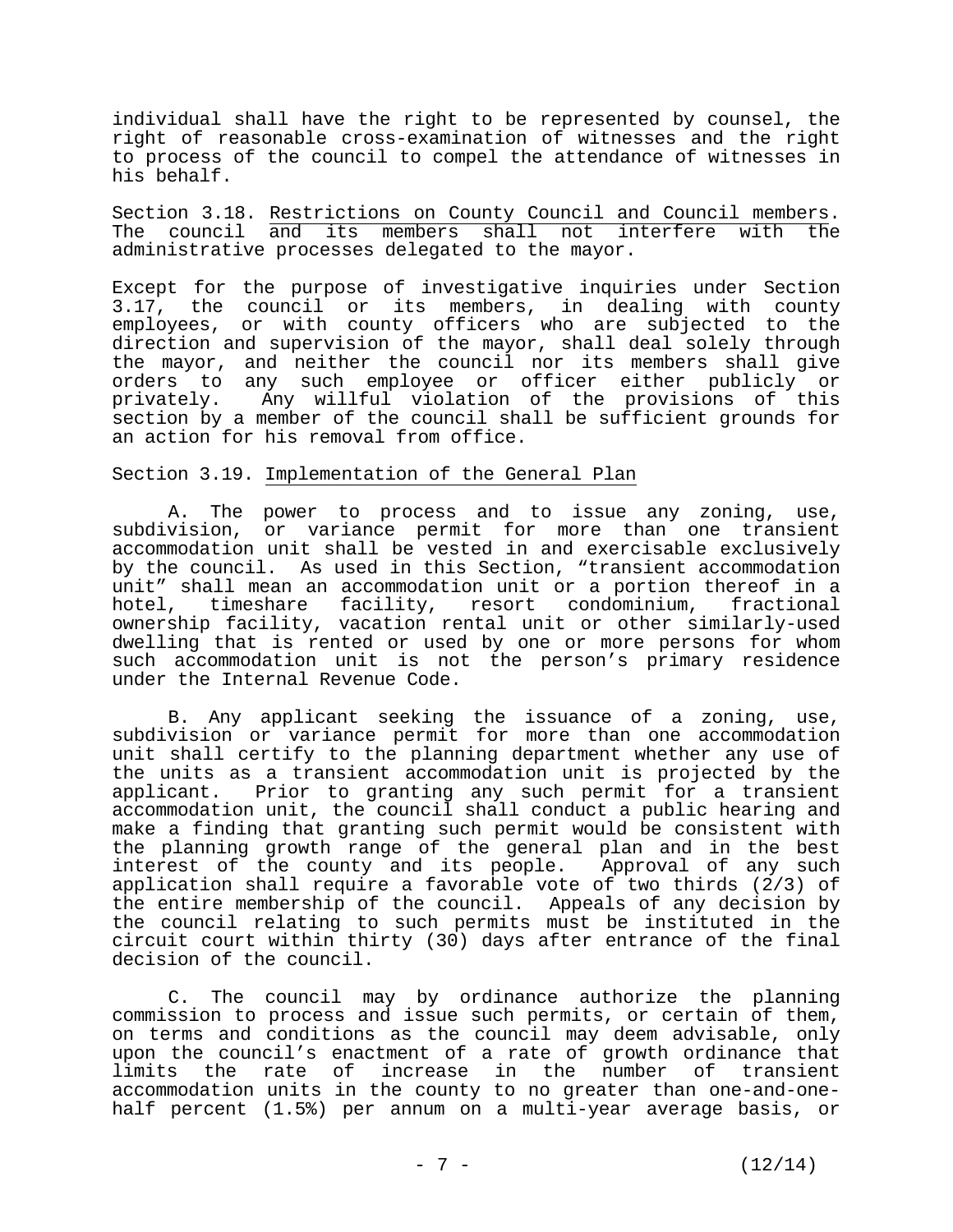such growth rate that is within the planning growth range of a future general plan adopted pursuant to Section 14.08.

 D. The council shall adopt such ordinances, laws, rules and regulations as are necessary to carry out the terms and intent of this amendment to the Charter.

 E. If any provision of this amendment shall be held by a final order of a court of competent jurisdiction to be invalid, all of the other terms of the amendment shall remain in full force and effect. (Amended 2008)

#### *ARTICLE IV ORDINANCES AND RESOLUTIONS*

Section 4.01. Actions of the Council. Every legislative act of the council shall be by ordinance except as otherwise provided. Non-legislative acts of the council may be by resolution. Transfer of funds within the same department, whether in the operating budget or capital budget, may be effected by resolution. The enacting clause of every ordinance shall be "Be it ordained by the council of the county of Kauai:" and the enacting clause of every resolution shall be "Be it resolved by the council of the county of Kauai:"

Section 4.02. Introduction, Consideration and Passage of Ordinances and Resolutions.

 A. Every proposed ordinance shall be initiated as a bill and shall be passed only after two readings on separate days. The vote on final passage shall be taken by ayes and noes and entered in the journal. Full readings of bill may be waived by vote of a majority of the council.

 B. Every ordinance shall embrace but one subject, which shall be expressed in its title.

 C. No bill shall be so amended as to change its original purpose. Every bill, as amended, shall be in writing before final passage.

 D. When a bill fails to pass on final reading and a motion is made to reconsider, the vote on such motion shall not be acted upon before the expiration of twenty-four (24) hours.

 E. Except as otherwise provided in this charter, resolutions may be adopted on one reading. The reading shall be in full except by a majority consent of all councilmen present, in which case the reading may be by title only.

 F. Bills embracing (1) the fixing of special assessments for the cost or improvements, (2) the appropriation of public funds or the authorization of the issuance of general obligation bonds or (3) the imposition of a duty or penalty on any person, shall pass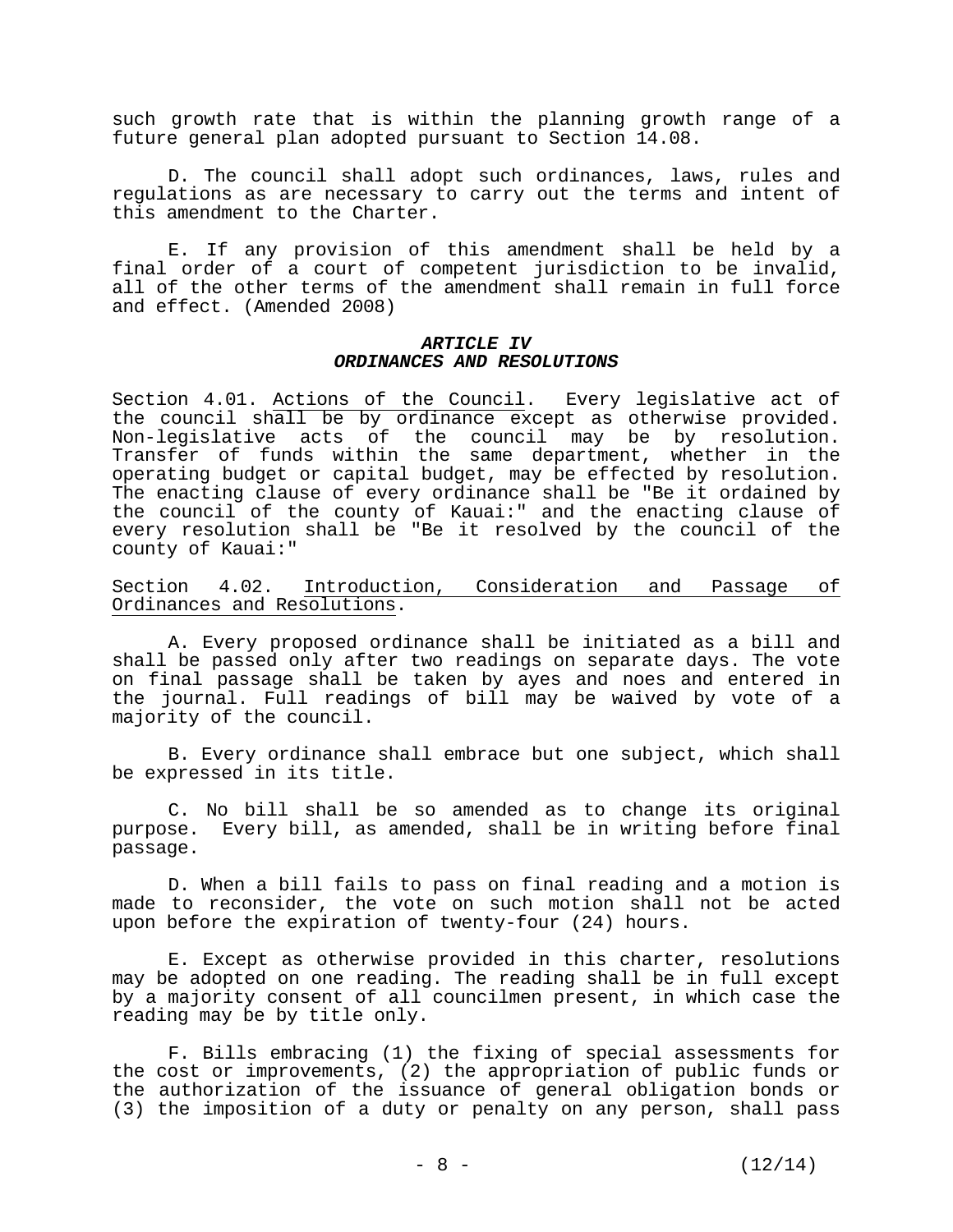first reading by ayes and noes, and digests of such bills shall be advertised once in a newspaper of general circulation in the county, at least seven days before final reading by the council. Copies of such bills shall be filed for use and examination by the public in the office of the county clerk at least seven days prior to the final reading thereof.

 G. Upon the request of a majority of the council, a public hearing shall be held on any proposed ordinance or resolution. Notice of the public hearing shall be by publication in a newspaper of general circulation in the county, and the public hearing shall be held not earlier than seven days prior to the final reading on the proposed ordinance or resolution.

 H. All ordinances shall be promptly advertised once by title in a newspaper of general circulation in the county with the ayes and noes after enactment. Unless otherwise provided, resolutions need not be advertised either before or after adoption.

 I. Resolution authorizing proceedings in eminent domain shall not be acted upon on the date of introduction, but shall be laid over for at least fourteen (14) days before adoption. Such resolutions shall be advertised once in a newspaper of general circulation in the county at least fourteen  $(14)$  days before adoption by the council. Copies of such resolutions shall be filed for use and examination by the public in the office of the county clerk at least fourteen (14) days prior to the adoption thereof. Upon adoption, every such resolution shall be presented to the mayor, and he may approve or disapprove it pursuant to applicable provisions governing the approval or disapproval of bills.

 J. The council may adopt resolutions for the purpose of marking roads or regulating and adjusting the movement of traffic and pedestrians in connection with traffic ordinances, and such resolutions need not be published; provided, that no person shall be punished for violating such resolutions so adopted unless the regulation, mark or adjustment sought to be effected is clearly indicated in the places where effective by legible markers or signs.

 K. Emergency Ordinances. To meet a public emergency affecting life, health or property, the county council may adopt one or more emergency ordinances, but such ordinances may not be used to levy taxes, regulate the rate charged by any public utility for its services, or authorize the borrowing of money.

 (1) Every emergency ordinance shall be plainly designated as such and shall contain, after the enacting clause, a declaration stating that an emergency exists and describing the claimed emergency in clear and specific terms. Except as thus indicated, it shall be introduced in the form and manner prescribed for ordinances generally. An emergency ordinance may be considered and may be adopted with or without amendment or rejected at the meeting at which it is introduced. The affirmative vote of all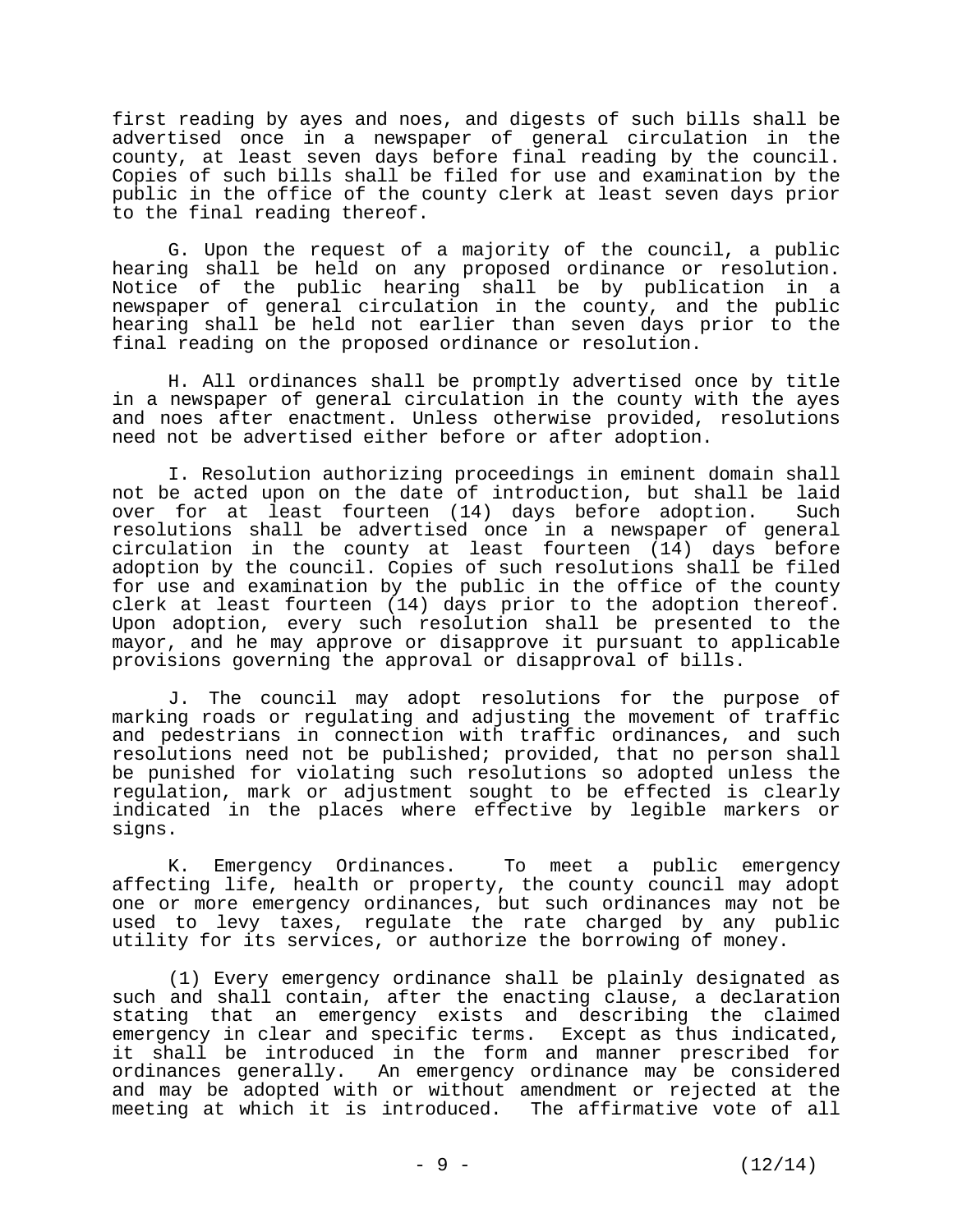council members present, or the affirmative vote of three-fourths of those elected, shall be required for adoption of such an ordinance. After adoption of an emergency ordinance, the council shall cause it to be printed and published as prescribed for other adopted ordinances.

 (2) Every emergency ordinance, including any amendments made thereto after its adoption, shall automatically stand repealed as of the sixty-first (61st) day following the date on which it was adopted.

#### Section 4.03. Submission of Ordinances to the Mayor.

 A. Every bill which has passed the council and has been duly authenticated by the county clerk and the presiding officer, shall be presented to the mayor for his approval. If he approves it, he shall sign it and it shall then become an ordinance. If he disapproves it, he shall specify his objections thereto in writing and return the bill to the county clerk with his objections within ten days, excluding Saturdays, Sundays and holidays after receiving it. If he does not return it with his disapproval within that time, it shall take effect as if he had signed it. The objections of the mayor shall be entered in the journal of the council and the council may, after five and within thirty (30) days after the bill has been so returned, reconsider the vote upon the bill. If the bill, upon reconsideration, is again passed by the affirmative vote of five members of the council, the presiding officer shall verify that fact on the bill and when so certified, the bill shall then become an ordinance with like effect as if it had been signed by the mayor. If the bill fails to receive the vote of at least five members of the council, it shall be deemed void.

 B. If any bill is presented to the mayor appropriating money, he may veto any item or items or appropriations therefor by striking out or reducing the same. In case of such a veto, the mayor shall append to the bill at the time of signing it a statement of the item or items or portion or portions thereof to which he objects and the reasons therefor. Each item so vetoed may be reconsidered by the council in the same manner as bills which have been disapproved by the mayor.

#### Section 4.04. Amendment, Revision or Repeal: Adoption of Codes by Reference.

 A. No ordinance shall be amended, revised or repealed by the council except by ordinance. No resolution shall be amended, revised or repealed except by resolution, but a resolution may be superseded by a subsequent ordinance.

 B. Any ordinance or resolution may be repealed by reference to its number or section number. Revisions or amendments may be made in the same manner but the same, or the section, subsection or paragraph thereof, revised or amended, shall be re-enacted at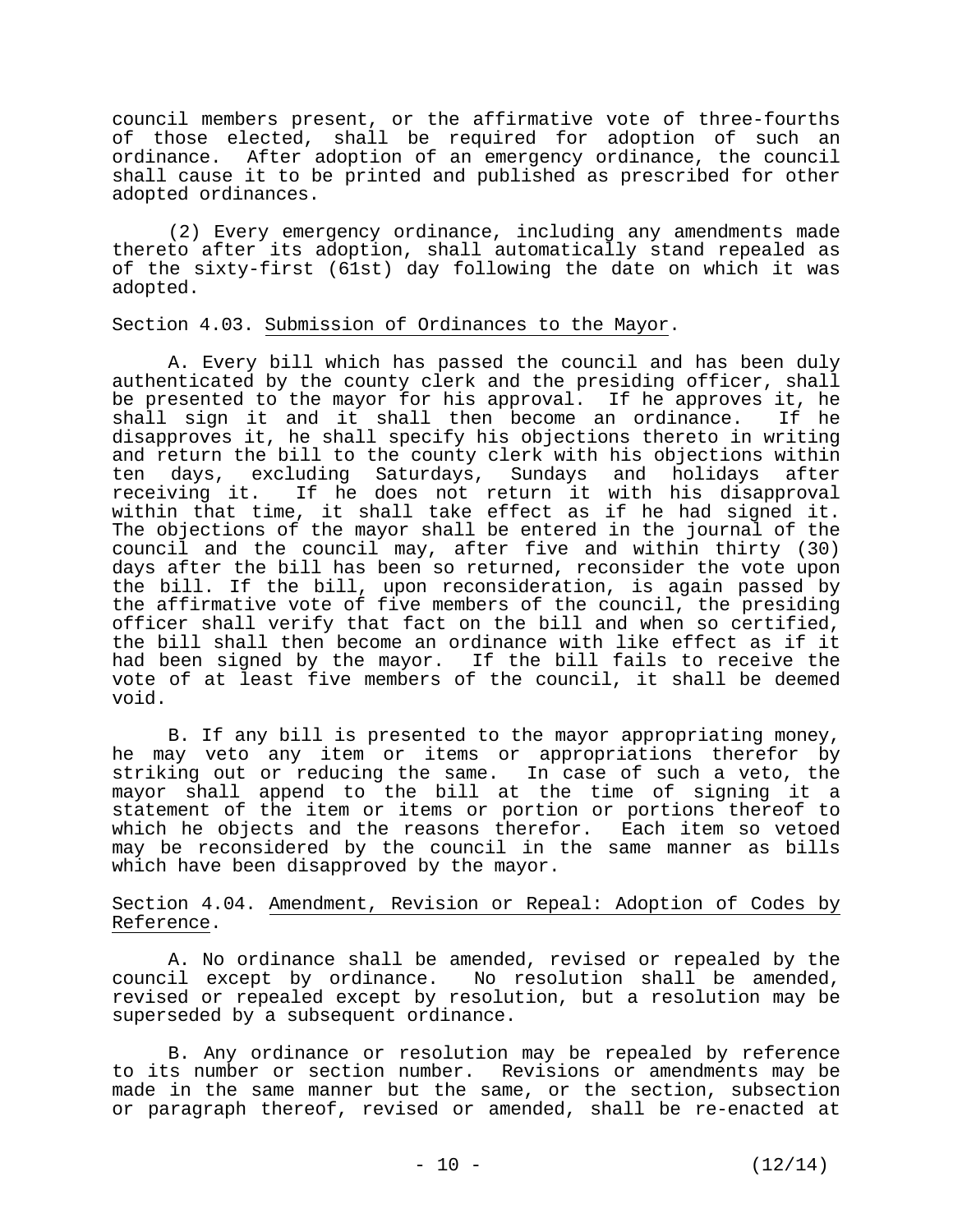length as revised or amended; but when the amendment consists of adding new sections, subsections, paragraphs, or substituting a word, term or number, it shall be sufficient to enact the new matter alone if reference thereto is made in the title.

 C. Any code or portions thereof may be adopted by reference thereto by the enactment of an ordinance for that purpose. The code, or portions, need not be published in the manner required for ordinances, but not less than three copies thereof shall be filed for use and examination by the public in the office of the county clerk not less than fifteen (15) days prior to the final reading thereof, and notice of the availability of said copies shall be published by the clerk.

Section 4.05. Codification of Ordinances.

 A. Within two years of the effective date of this charter, the council shall cause a code to be prepared and published, containing all of the ordinances of the county which are appropriate for continuation as law. Such a code shall be prepared and published at intervals of every ten years thereafter. The code may be prepared by the county attorney, or the council may contract for its preparation by professional persons or organizations experienced in the revision and codification of ordinances or statutes.

 B. The code may be adopted by reference by the passage of an ordinance for that purpose. Copies of the code shall be made available to the public at a reasonable price prior to and after its adoption.

 C. All proposed ordinances of general application introduced after the approval of the code shall be adopted as amendments of or additions to the code and by reference thereto.

#### *ARTICLE V COUNTY CLERK*

Section 5.01. Powers, Duties and Functions,

 A. The council shall appoint and may remove the county clerk. The salary of the county clerk shall be set pursuant to Article XXIX of this Charter. (Amended 2006)

B. The county clerk shall:

(1) Be the clerk of the council.

 (2) Take charge of, safely keep and dispose of all books, papers and records which may properly be filed in his office and keep in separate files all ordinances, resolutions and regulations and cumulative indices of the same, or exact copies thereof, enacted or adopted by the council.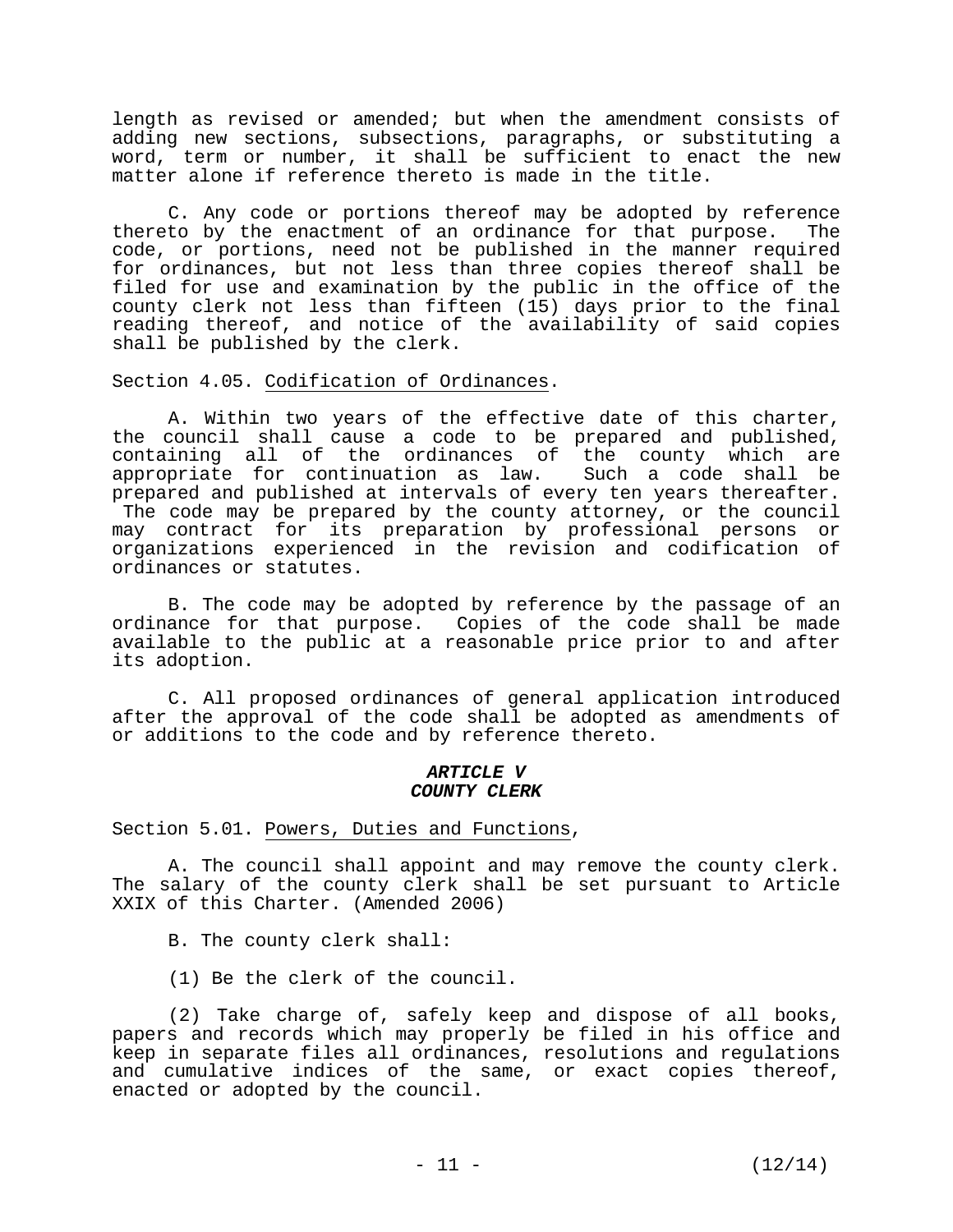(3) Have custody of the county seal, which shall be used to authenticate all official papers and instruments requiring execution or certification by the county clerk in the exercise of his office.

 (4) Conduct all elections held within the county pursuant to this charter, the laws of the State of Hawaii or the United States of America.

 (5) Perform other functions as required by this charter, by law or assigned by the council.

 C. The county clerk may appoint the necessary staff for which appropriations have been made by the council with the same powers with respect to the personnel of his office as the department heads in the executive branch.

#### *ARTICLE VI EXECUTIVE BRANCH*

Section 6.01. Executive Power. The executive power of the county shall be vested in and exercised by the executive branch, which shall be headed by the mayor.

Section 6.02. Organization. Except as otherwise provided, within six months after the effective date of this charter, the mayor shall recommend and the council shall by ordinance adopt an administrative code providing for a complete plan of administrative code providing for a complete plan of administrative organization of the executive agencies of the county government consistent with the provisions of this charter. Upon recommendation of the mayor, the council may, by a vote of five members, change, abolish, combine or re-arrange the executive agencies of county government.

New functions may be assigned by the mayor to existing agencies, but to the extent that this is not practicable, the council by a vote of five members may upon the recommendation of the mayor create additional departments.

Section 6.03. Creation of Advisory Committees. The mayor or department heads, with the approval of the mayor, may each appoint advisory committees. Such advisory committees shall not exist beyond the term of office of the appointing authority. The members of advisory committees shall not be paid, but their authorized expenses shall be paid from appropriations to the appointing authority. Advisory committees shall have no employees but each appointing authority shall cause employees of the department to furnish such services as may be needed by the committees.

Section 6.04. Appointment and Removal of Officers and Employees.

 A. The administrative assistant to the mayor and all department heads shall be appointed and may be removed by the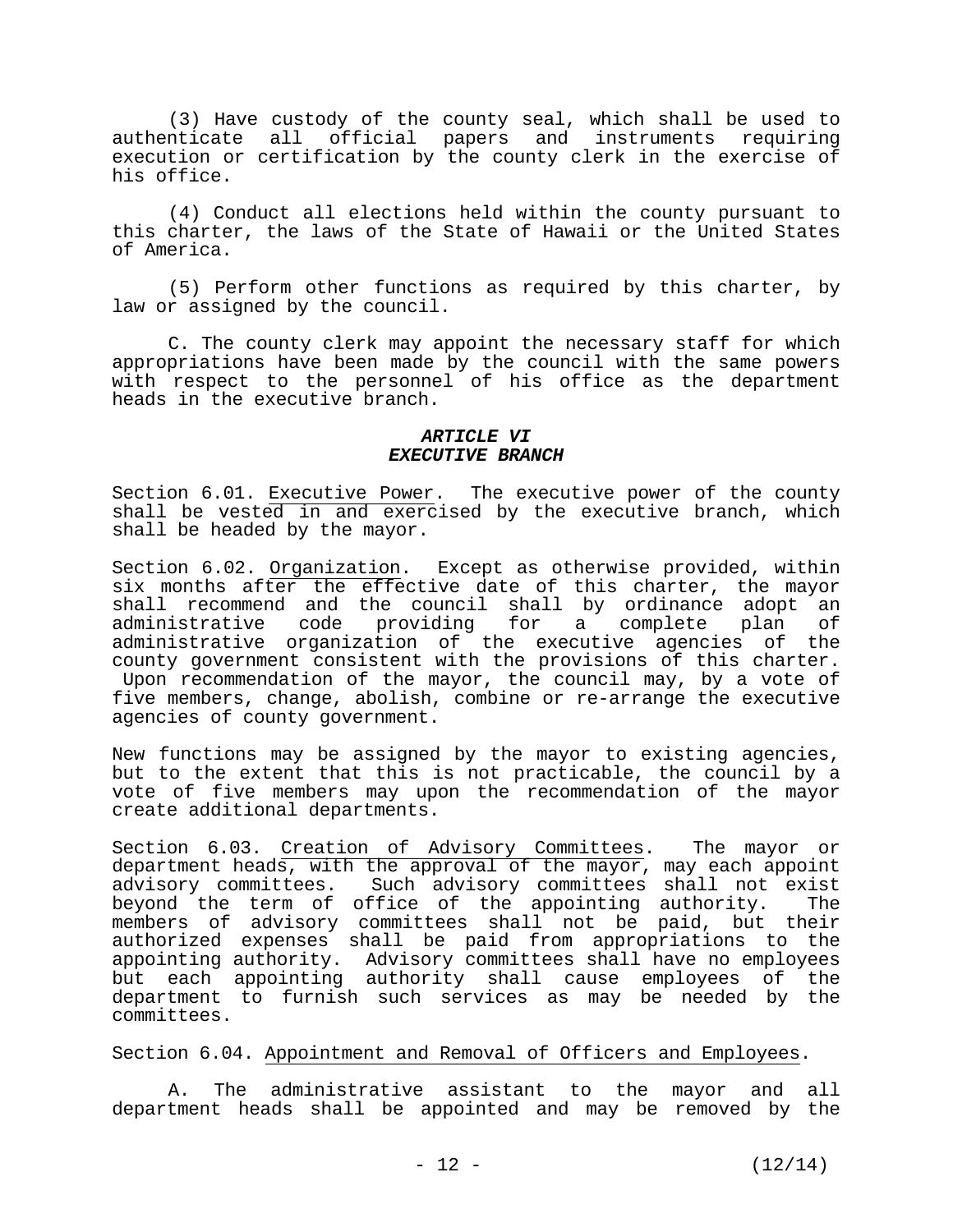mayor, except as otherwise provided by this charter.

 B. Department heads may appoint the necessary staff for which appropriations have been made by the council. Department heads may also suspend, discharge or discipline subordinate employees as may be necessary for the proper conduct of the departments and subject to the classification and civil service laws.

#### Section 6.05. Powers and Duties of Heads of Executive Agencies.

 A. Subject to the provisions of this charter and applicable regulations adopted thereunder, the heads of the executive agencies of the county government are empowered to assign and reassign duties, supervise, manage, and control all employees and shall have the power and duty to make all personnel actions as provided by law.

 B. Each head of an executive agency of county government may, subject to the approval of the mayor, prescribe such rules as are necessary for the organization and internal administration of the respective executive agencies.

#### *ARTICLE VII MAYOR*

Section 7.01. Election and Term of Office. The electors of the county shall elect a mayor whose term of office shall be four years beginning at twelve o'clock meridian on the first working day of December following his election. No person shall serve as mayor for more than two consecutive full terms.

The four year term for mayor shall apply commencing with the 1990 General Election. (Amended 1980, 1984, 1988)

Section 7.02. Qualifications. Any citizen of the United States not less than thirty (30) years of age who has been a duly qualified resident elector of the county for at least three years immediately prior to his election shall be eligible for election to the office of mayor. Upon removal of his residence from the county, the mayor shall by that fact be deemed to have vacated his office. (Amended 1980)

Section 7.03. Compensation. The salary of the mayor shall be established in accordance with the provisions of Article XXIX of this Charter. (Amended 2012)

Section 7.04. Contingency Fund. The council shall provide in the annual budget a contingent fund of not less than \$2,500.00 to be expended by the mayor for such public purposes as he may deem proper.

Section 7.05. Powers, Duties and Functions. The mayor shall be the chief executive officer of the county. He shall have the power to: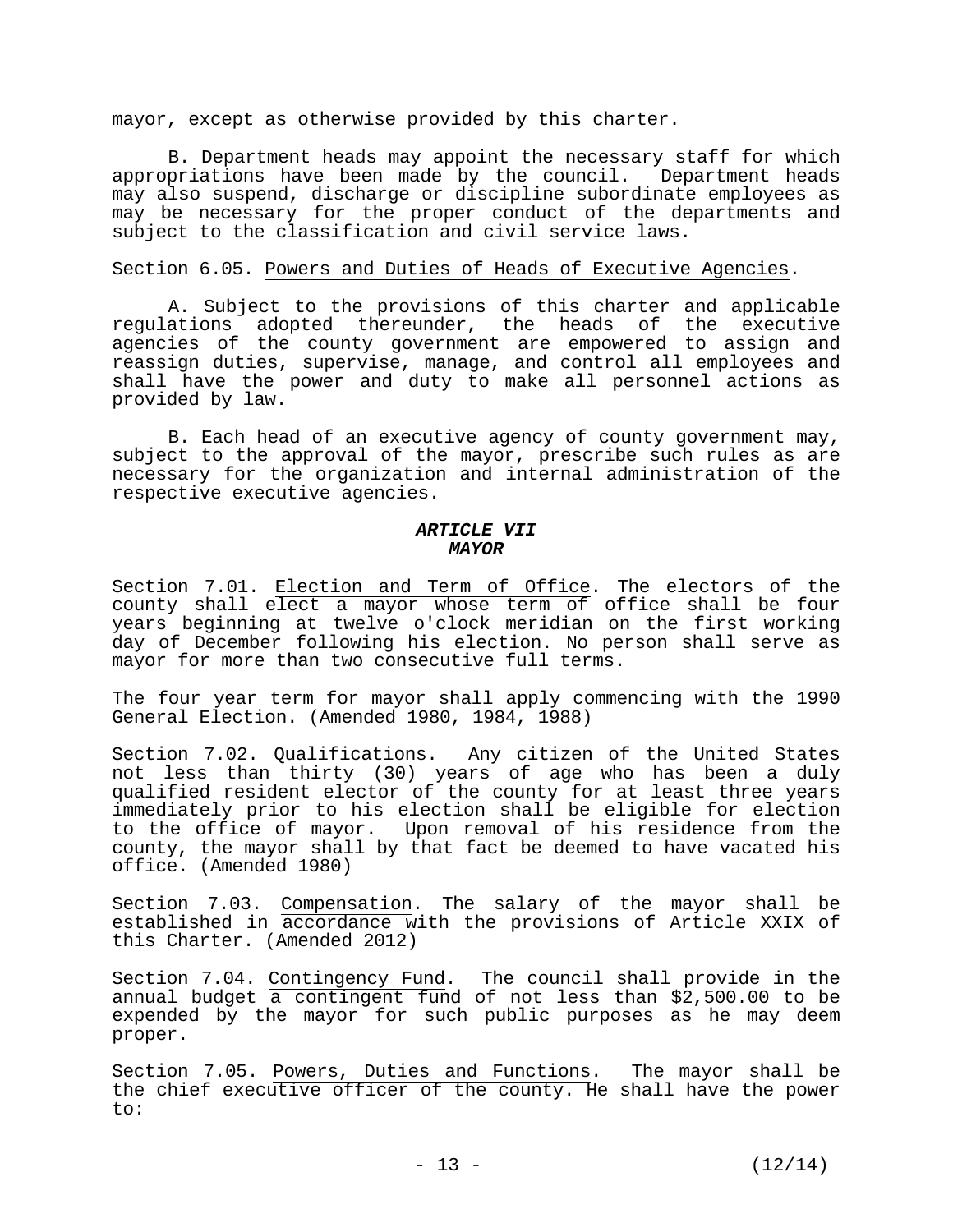A. Except as otherwise provided, exercise direct supervision over all departments and coordinate all administrative activities and see that they are honestly, efficiently and lawfully conducted.

 B. Appoint the necessary members of his staff and other employees and officers whose appointments are not provided herein.

 C. Create positions authorized by the council and for which appropriations have been made, or abolish positions, but a monthly report of such actions shall be made to the council.

 D. Make temporary transfers of positions between departments or between subdivisions of departments.

 E. Recommend to the council for its approval a pay plan for all officers and employees who are exempt from civil service and the position classification plan and who are not included in Section 3-2.1 of the Kaua'i County Code 1987, as amended. (Amended 2006)

 F. Submit operating and capital budgets, together with a capital program annually to the council for its consideration and adoption.

 G. Sign instruments requiring execution by the county, including deeds and other conveyances, except those which the director of finance or other officer is authorized by this charter, ordinance or resolution to sign.

 H. Present messages or information to the council which in his opinion are necessary or expedient.

 I. In addition to the annual report, make periodic reports informing the public as to county policies, programs and operations.

 J. Approve or veto ordinances and resolutions pertaining to eminent domain proceedings.

 K. Have a voice but no vote in the proceedings of all boards and commissions.

 L. Enforce the provisions of this charter, the ordinances of the county and all applicable laws.

 M. Exercise such other powers and perform such other duties as may be prescribed by this charter or by ordinance.

#### Section 7.06 Boards and Commissions Administrator.

 A. There shall be a boards and commissions administrator and any necessary staff. The administrator shall have such training,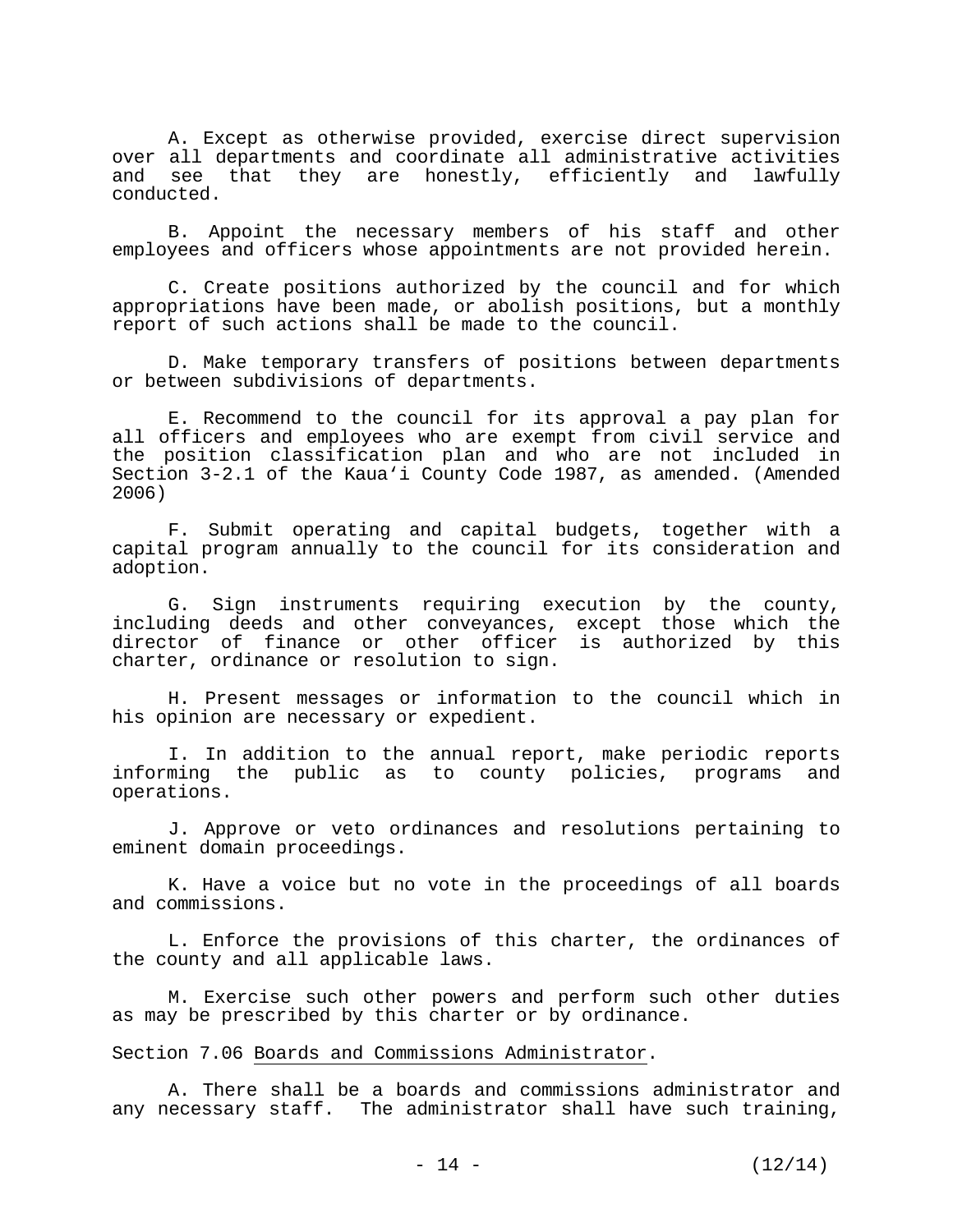education or experience as shall qualify the administrator to perform the duties described in this section. The administrator shall be appointed and may be removed by the mayor.

 B. The administrator shall assist in providing administrative and operational support to the various county boards and commissions. Such support shall include, but not be limited to: assisting in the recruitment, orientation, education, and training of board or commission members regarding their powers, duties, functions, and responsibilities under the charter, especially as such powers, duties, functions, and responsibilities may relate to the particular board or commission to which they have been appointed; helping to educate such members about applicable state and county ethics laws and the State Sunshine Law; assisting the Office of the Mayor to fill any vacancies on any board or commission; being a resource to assist the various county boards or commissions in gathering such information, documents, and data as such boards or commissions may deem necessary to perform its functions; serving as a communications liaison between boards and commissions and the various county departments, offices, and agencies that such boards and commissions may interact with, to help ensure that various boards' and commissions' information needs are addressed in timely fashion.

 C. The mayor and council shall provide an annual appropriation sufficient to provide the administrator with adequate personnel and administrative, operational, and clerical support to carry out the administrator's functions.

#### Section 7.07 Vacancy in Office.

 A. In the event of a vacancy in the office of the mayor, the council shall select, by majority vote, one of its members as mayor to serve until the next general election and assumption of office in December by the person elected mayor. The vacancy in the council shall be filled as provided for in Article III, Section 3.05 of the charter. In the event the vacancy occurs prior to the mid-term election, the person elected mayor in the general election shall serve only for the unexpired term of the mayor elected in the prior election. In the event the vacancy occurs later than three (3) days prior to the closing date for filing of nomination papers for the mid-term election, the mayor selected by the council shall continue to serve for the remainder of the term of the person he succeeded. The foregoing provisions shall also apply in the event the person elected as mayor dies before taking office. (Amended 1980)

 B. During the temporary absence from the county or temporary disability of the mayor, or in case of a vacancy in the office of the mayor, until a new mayor is appointed or elected, the managing director shall act as mayor. In the event both the mayor and the managing director are temporarily absent or disabled, the finance director shall act as mayor during said period. (Amended 2010)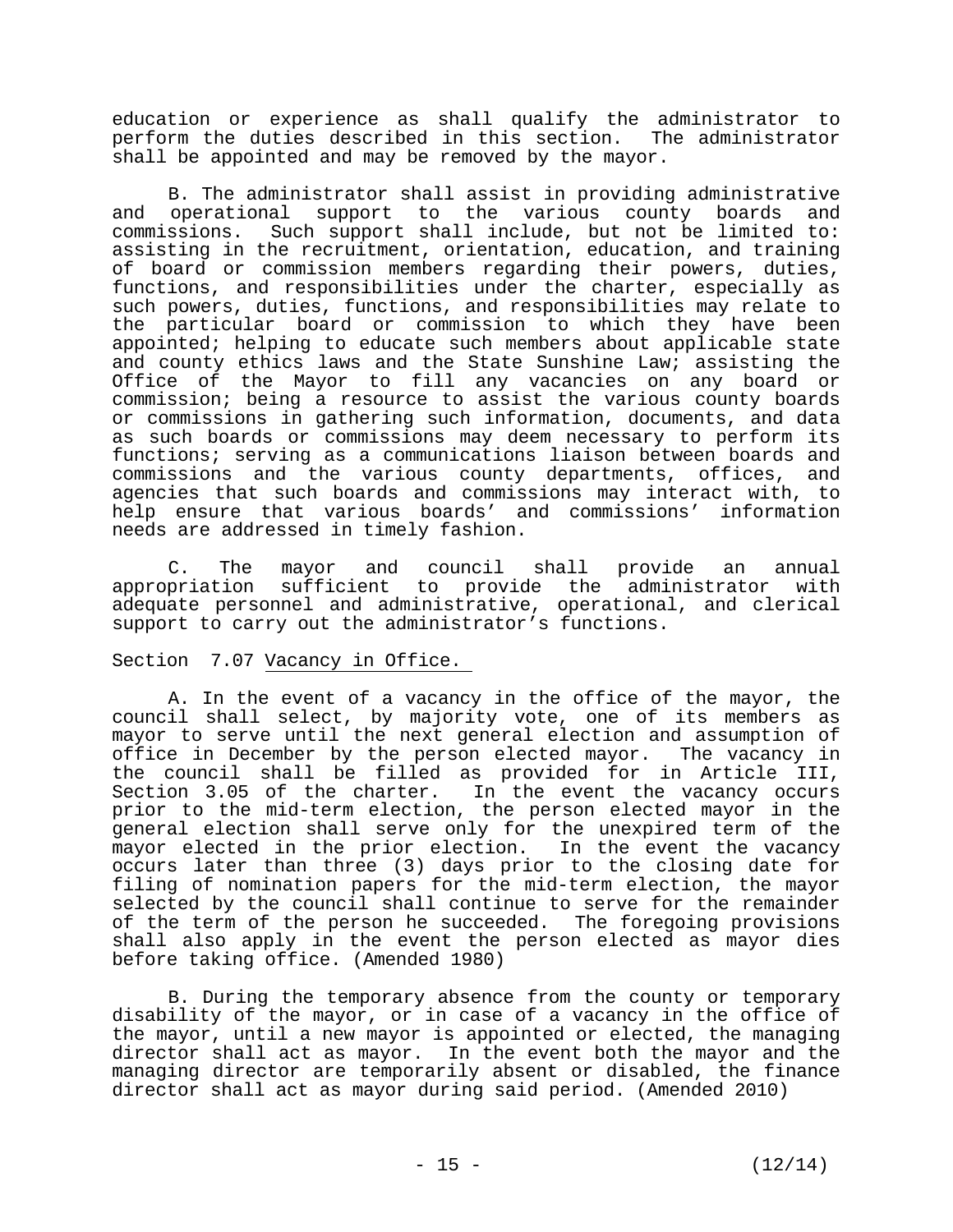C. In the event the person elected as mayor dies before taking office, the person serving as managing director at the termination of the prior term shall continue to serve as acting mayor until a new mayor is elected. (Amended 2010)

Section 7.08 Managing Director.

The mayor shall appoint and may remove a managing director. The managing director shall be a citizen of the United States not less than thirty (30) years of age and a resident elector of the county at least three years immediately prior to his appointment. The managing director shall have at least five years experience in an administrative or managerial position with at least a bachelor's degree from an accredited institution in public administration, business or a related field.

 A. Powers, Duties and Functions. Except as otherwise provided and under the supervision of the Mayor, the managing director shall:

(1) Serve as the mayor's principal administrative aide.

 (2) Oversee the administrative functioning of all administrative departments.

(3) Prescribe standards of administrative practice to be followed and evaluate the management and performance of all administrative departments under the director's oversight.

(4) Attend meetings of the council and its committees upon request and provide information and reports as they may require.

 (5) Perform all other duties as required by the charter or assigned by the mayor.

B. The salary for the managing director shall be set pursuant to Article XXIX of this Charter. (Amended 2010)

#### *ARTICLE VIII COUNTY ATTORNEY*

Section 8.01. Organization. There shall be an office of the county attorney which shall be headed by the county attorney.

Section 8.02. Appointment and Removal. The county attorney shall be appointed and may be removed by the mayor, with the approval of the council.

Section 8.03. Qualifications. The county attorney shall be an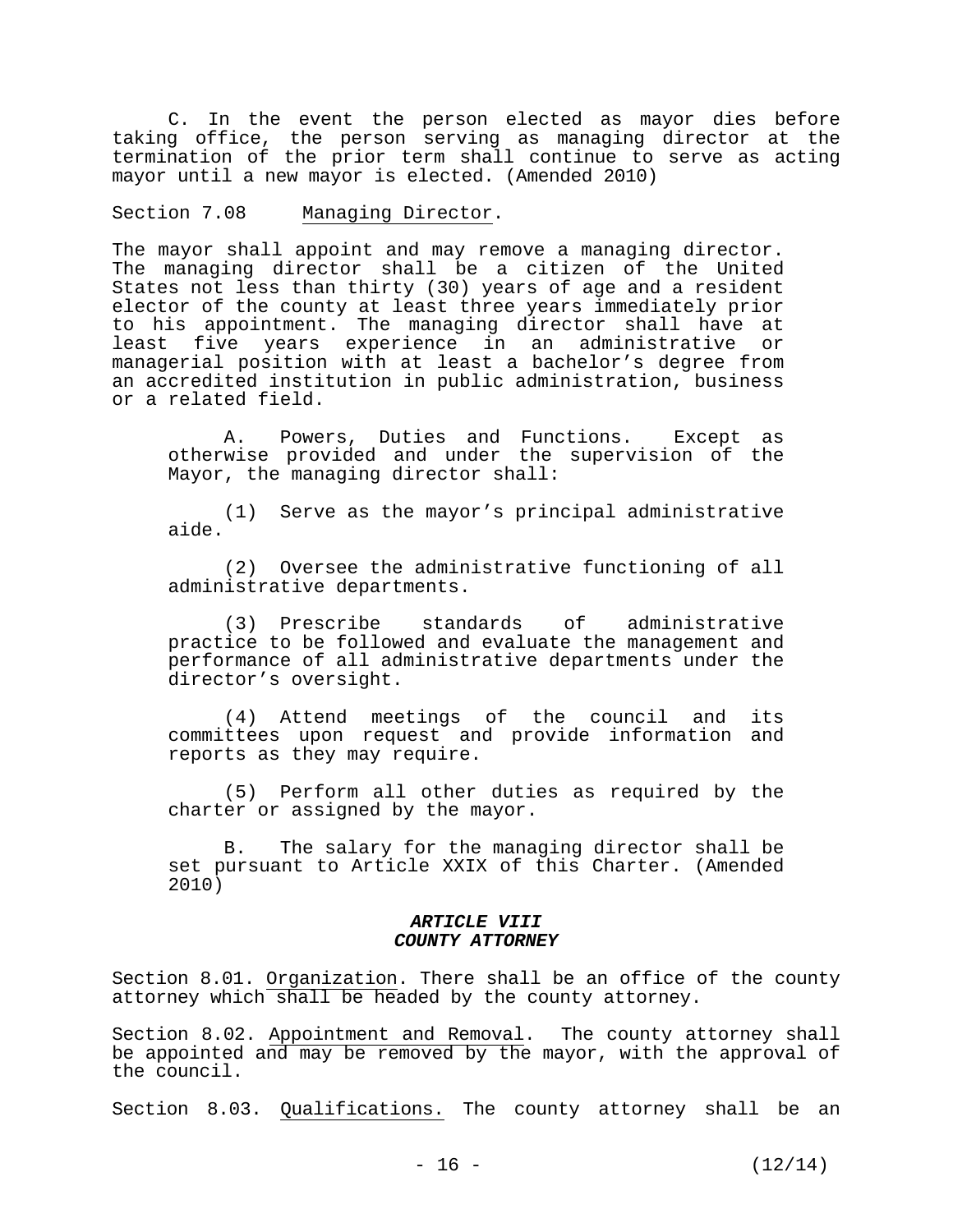attorney licensed to practice and in good standing before the supreme court of the State of Hawaii and shall have engaged in the practice of law in the State for at least three years.

Section 8.04. Powers, Duties and Functions. The county attorney shall be the chief legal adviser and legal representative of all agencies, including the council, and of all officers and employees in matters relating to their official powers and duties, and he shall represent the county in all legal proceedings. He shall perform all other services incident to his office as may be required by law.

Section 8.05. Deputy County Attorneys. The county attorney shall have the power to appoint such deputy county attorneys and necessary staff as shall be authorized by the council and within the appropriation made therefor. Such deputies shall serve at the pleasure of the county attorney.

Section 8.06. Special Counsel. The council may, by vote of five members, authorize the employment of special counsel for any<br>special matter necessitating such employment. Any such special matter necessitating such authorization shall specify the compensation, if any, to be paid for said services.

Section 8.07. Service of Legal Process. Legal process against the county shall be served upon the county attorney or any of his deputies.

#### *ARTICLE IX PUBLIC DEFENDER*

Section 9.01. Counsel for Defense. Any person accused of any felony or misdemeanor under the laws of the State or the county shall be entitled to representation or assistance by counsel. The council may by ordinance establish a system to provide counsel for the defense of any person accused of any crime who is financially unable to afford his own counsel.

#### *ARTICLE IXA PROSECUTING ATTORNEY*

Section 9A.01. Election and Term of Office. The electors of the county shall elect a prosecuting attorney whose term of office shall be four years beginning at twelve o'clock meridian on the first working day of December following his election. (Amended 1972, 1980, 1984)

Section 9A.02. Qualifications. The prosecuting attorney shall be an attorney licensed to practice and in good standing before the Supreme Court of the State of Hawaii and shall have engaged in the practice of law in the State for at least three years. He shall also have been a duly qualified elector of the county for at least one year immediately preceding his election. (Amended 1972)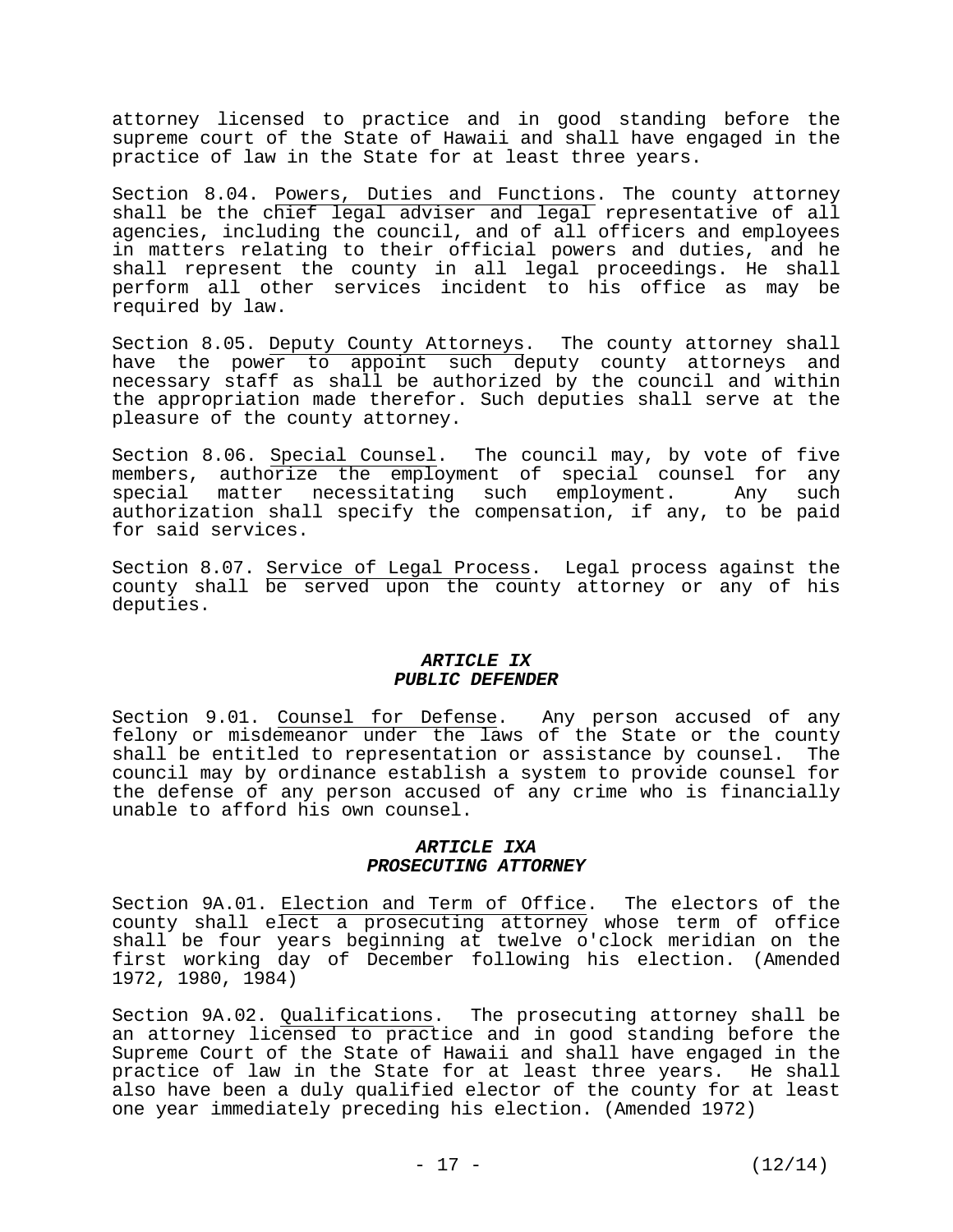Section 9A.03. Powers, Duties and Functions. The prosecuting attorney shall:

 A. Attend all courts in the county and conduct on behalf of the people all prosecutions therein for offenses against the laws of the State and the ordinances and regulations of the county.

 B. Prosecute offenses against the laws of the State under the authority of the Attorney General of the State.

 C. Appear in every criminal case where there is a change of venue from the courts in the county and prosecute the same in any jurisdiction to which the same is changed or removed. The expense of such proceeding shall be paid by the county.

 D. Institute proceedings, or direct the chief of police to do so, before the district judge for the arrest of persons charged with or reasonably suspected of public offenses, when he has information that any such offenses have been committed, and for that purpose take charge of criminal cases before the district judge, either in person or by a deputy or by such other prosecuting officer as he shall designate.

 E. Draw all indictments and attend before and give advice to the grand jury whenever cases are presented to it for its consideration. Nothing herein contained shall prevent the conduct of proceedings by private counsel before all courts of the State under the direction on the prosecuting attorney. (Amended 1972)

Section 9A.04. Staff. The prosecuting attorney may appoint deputies, investigators, and other necessary staff. The deputy who is designated as first deputy shall, during the temporary absence or disability of the prosecuting attorney, assume the power and perform the duties of the prosecuting attorney. (Amended 1972)

Section 9A.05. Vacancy in Office. A vacancy in the office of prosecuting attorney shall be filled in the following manner:

 A. if the unexpired term is less than a year, the first deputy shall act as prosecuting attorney. If the position of first deputy is vacant or if the first deputy is unable to so act, the mayor with the approval of the council shall fill the vacancy by appointment of a person with requisite qualifications within thirty days after the occurrence of the vacancy.

 B. If the unexpired term is for eighteen (18) months or more, or in the event the person elected as prosecutor dies before taking office, or is unable to qualify, then the vacancy shall be filled by a special primary election and a special general election, patterned after the primary and general election laws or the State, insofar as applicable. The special primary election shall be called by the council and held within forty-five (45)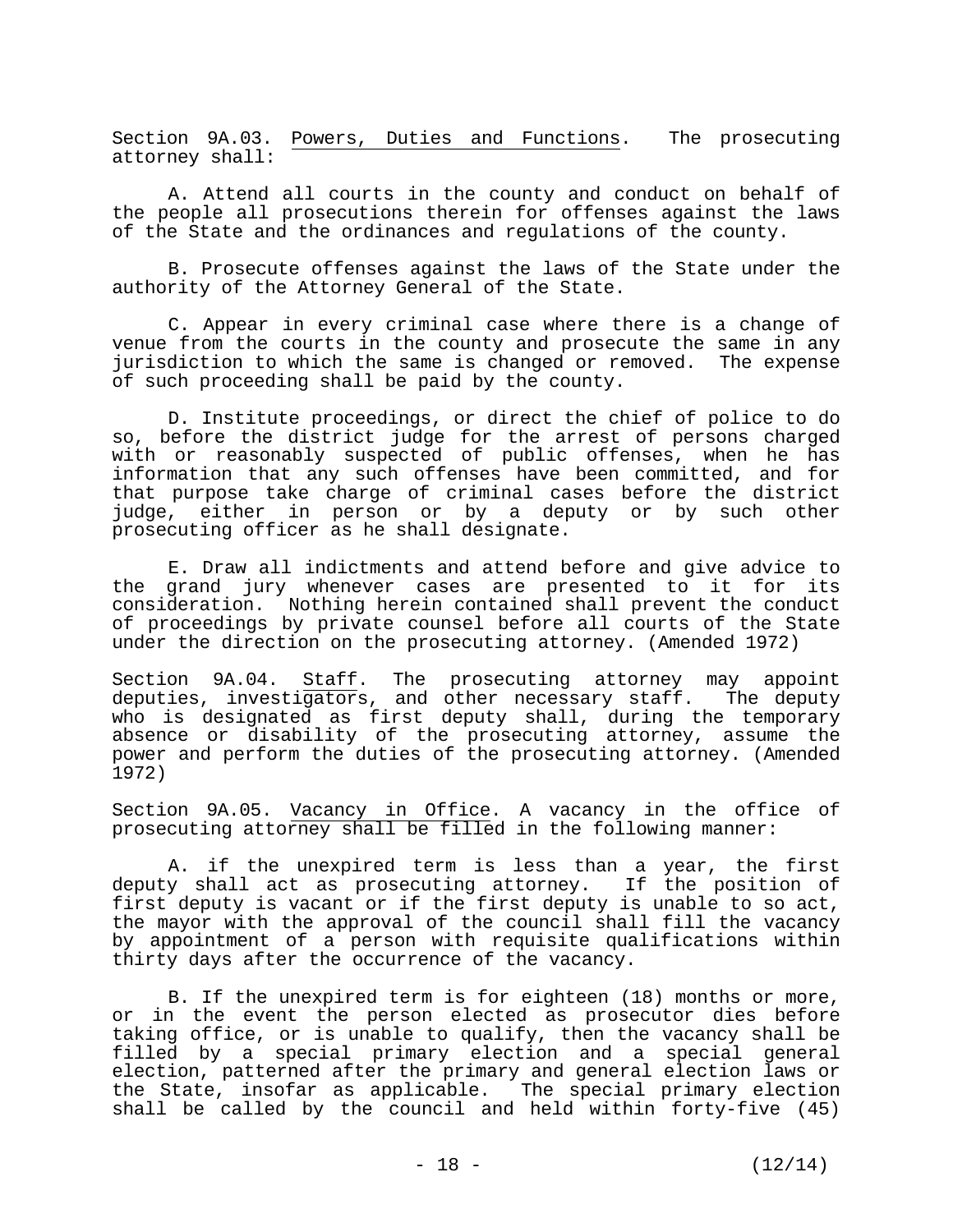days after the occurrence of the vacancy. The special general election shall be held thirty (30) days after the special primary election. Pending a special election, the first deputy shall act as prosecuting attorney. (Amended 1972)

#### *ARTICLE X DEPARTMENT OF FINANCE*

Section 10.01. Organization. There shall be a department of finance consisting of the director of finance and the necessary staff.

Section 10.02. Appointment and Removal of Director or Finance. The director of finance shall be appointed and may be removed by the mayor.

Section 10.03. Qualifications. The director of finance shall have had a minimum of five years of training or experience in fiscal management or accounting, at least three years of which shall have been in a responsible administrative capacity.

Section 10.04. Powers, Duties and Functions. The director of finance shall be the chief accounting, fiscal and budget officer of the county and shall:

 A. Prepare the annual budget ordinance under the direction of the mayor.

 B. Supervise and be responsible for the disbursement of all moneys and have control over all expenditures to ensure that budget appropriations are not exceeded.

 C. Maintain a general accounting system for the county government and each of its offices, departments and agencies; keep books for and exercise financial budgetary control over each office, department and agency, except as otherwise provided by this charter or by law; audit the books and accounts of all county offices, departments and agencies authorized or required by this charter or by law to maintain and keep books.

 D. Prepare for the mayor for submission to the council a quarterly statement of all receipts and disbursements in sufficient detail to show the exact financial condition of the county and a general projection of financial conditions for the remainder of the fiscal year.

 E. Prepare for the mayor at the end or each fiscal year a complete financial statement and report.

 F. Maintain the treasury and deposit moneys belonging to the county in depositories authorized by law.

 G. Be responsible for the management of county funds, including the short-term investment of cash which is in excess of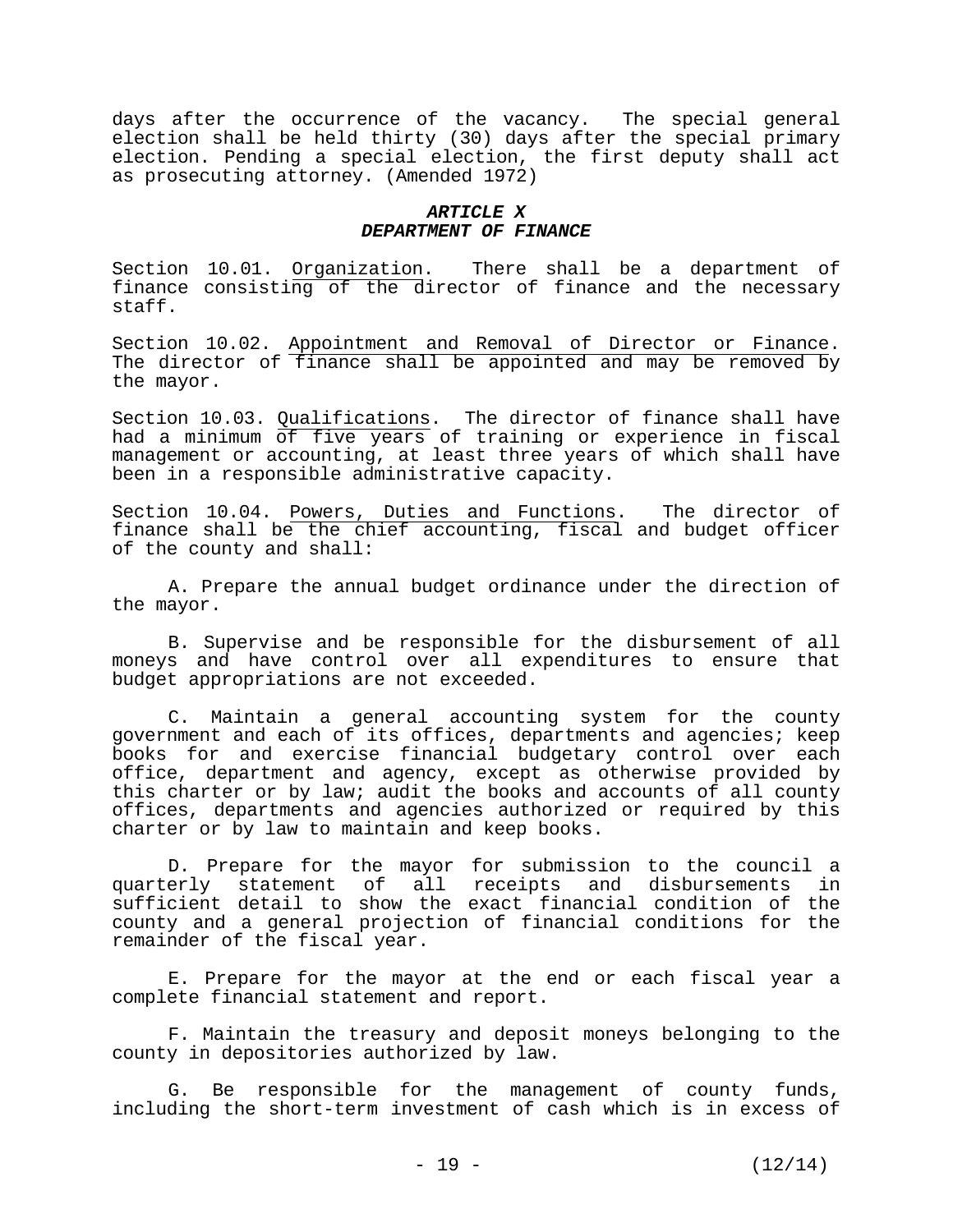immediate requirements.

 H. Contract for services of independent contractors, purchase materials, supplies and equipment, and permit disbursements to be made pursuant to the provisions under this charter.

 I. Be responsible for issuing and selling, paying interest on and redeeming bonds of the county.

J. Prepare and issue warrants.

 K. Purchase, lease, rent, or otherwise acquire or secure the use of real or personal property and manage, operate, encumber or dispose of the same as the interest of the county may require.

 L. Rent or lease county property and award concessions pursuant to policies established by the council, except property controlled by the board of water supply.

 M. Collect all moneys due the county or for the collection of which the county is responsible, and receive all moneys receivable by the county from any source.

 N. Maintain an inventory of all lands, structures, transmission and distribution systems, streets and roadways and other permanent improvements owned, leased, rented or controlled by the county.

 O. Maintain an inventory of all equipment owned or controlled by the county.

 P. Review assessment rolls for assessable public improvements prior to approval by the council and issue bills therefor after such approval has been given.

 Q. Have custody of all official bonds, except the bond of the director of finance, which shall be in the custody of the county clerk.

 R. Provide a continuous internal audit and program of efficiency studies of all county activities and county departments and provide an annual report of such studies to the council. (Amended 2000)

 S. Prepare and process applications for state, federal or other funds on behalf of the county.

 T. Operate and manage the real property tax functions as established by ordinance. (Amended 1980)

 U. Perform such other duties and functions prescribed by law or assigned by the mayor.

Section 10.05. Cash Count. The director of finance or a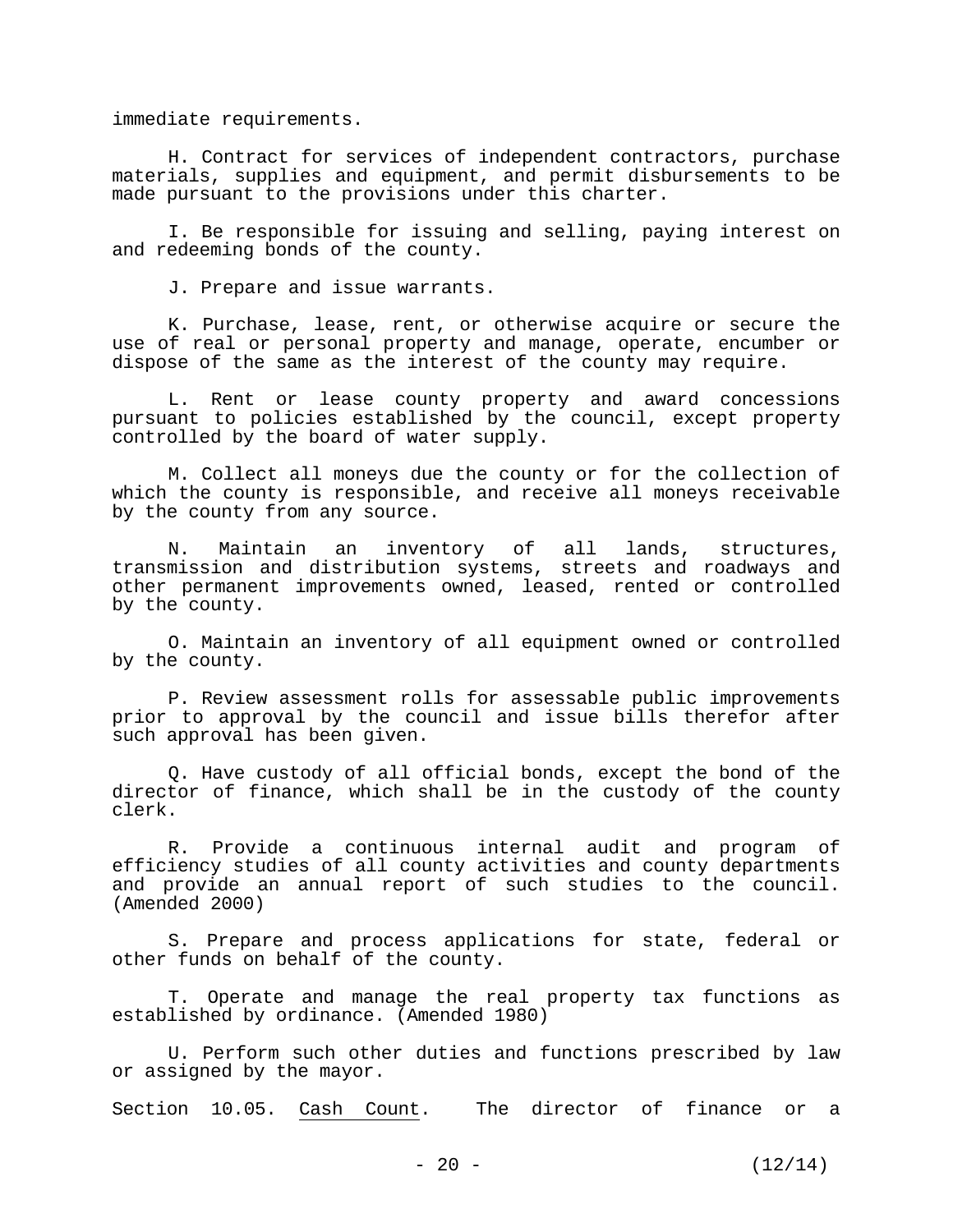designated assistant and the county clerk shall jointly at least once in every three months and at such other times as may be deemed necessary verify the amount of money in the treasury and make a certified report showing:

A. The amount of money that should be in the treasury.

B. The amount and kind of money actually therein.

A signed copy of such report shall be filed with the mayor and the council.

#### *ARTICLE XI POLICE DEPARTMENT*

Section 11.01. Organization. There shall be a police department consisting of a police commission, a chief of police and the necessary staff. (Amended 1984)

Section 11.02. Police Commission. The police commission shall consist of seven members appointed by the mayor with the approval of the council. The commission shall hold regular public meetings at a designated time and place. (Amended 1984, 2006)

Section 11.03. General Powers of the Commission. The police commission shall:

 A. Adopt such rules as it may consider necessary for the conduct of its business and the regulations of matters relating to the goals and aims of the department.

 B. Review the annual budget prepared by the chief of police and may make recommendations thereon to the mayor.

 C. Receive, consider and investigate charges brought by the public against the conduct of the department or any of its members and submit a written report of its findings to the chief of police within ninety days.

 D. Refer all matters relating to administration of the department to the chief of police.

 E. Adopt such rules to regulate political activities of the members of the police department. (Amended 1984)

Section 11.04. Chief of Police. The chief of police shall be appointed by the police commission. He may be removed by the police commission only after being given a written statement of the charges against him and a hearing before the commission. The chief of police shall have had a minimum of five years of training and experience in law enforcement, at least three years of which shall be in a responsible, administrative capacity. He shall make such reports from time to time as the commission shall require, and shall annually make a report to the commission of the state of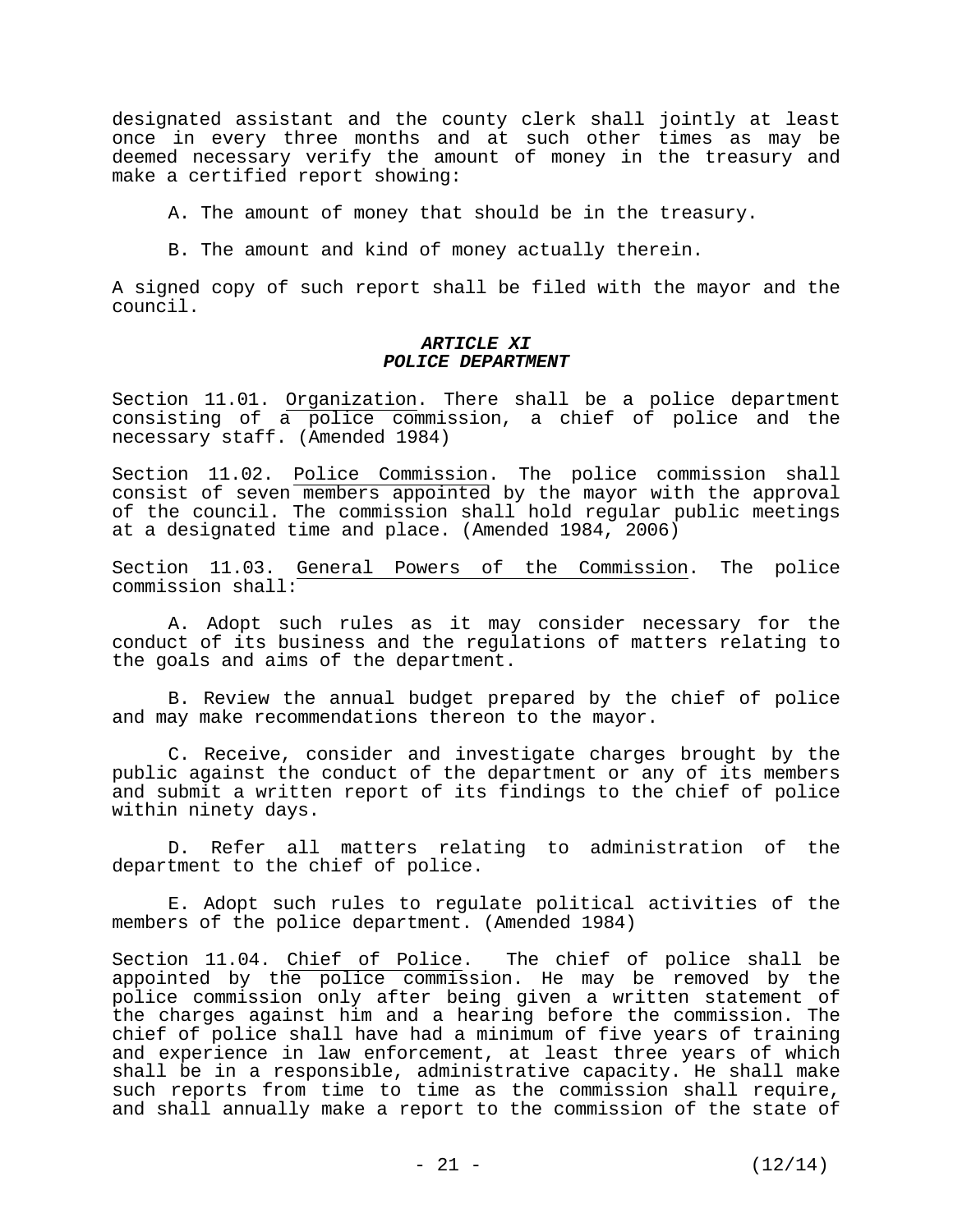affairs and condition of the police department. (Amended 1984)

Section 11.05. Powers, Duties and Functions. The chief of police shall be the administrative head of the police department and shall:

 A. Be responsible for the preservation of the public peace, prevention of crime, detection and arrest of offenders against the law, preservation of life, protection of the rights of persons and property, and enforcement and prevention or violations of law.

 B. Train, equip, maintain and supervise the force of police officers.

 C. Be responsible for traffic safety and traffic safety education.

D. Serve process both in civil and criminal proceedings.

 E. Perform such other duties as may be required by law or as may be assigned by the commission.

 F. Promulgate rules and regulations necessary for the organization and internal administration of the department. (Amended 1984)

Section 11.06. Discipline and Removal. The dismissal, suspension, or demotion of any police officer or employee in the police department shall be under procedures set forth by civil service laws and regulations. (Amended 1984)

Section 11.07 Appeals. Appeals from personnel actions shall be in accordance with the applicable collective bargaining agreement executed pursuant to the provisions presently contained in Chapters 76 and 89 or the Hawaii Revised Statues. (Amended 1984)

#### *ARTICLE XII FIRE DEPARTMENT*

Section 12.01. Organization. There shall be a fire department consisting of a chief, a fire commission, and the necessary staff. (Amended 2006)

Section 12.02. Fire Chief. The fire chief shall be appointed and may be removed by the fire commission. He shall have had a may be removed by the fire commission. minimum of five years of training and experience in fire prevention and control in private industry or government service, at least three years of which shall have been in a responsible administrative capacity. (Amended 1980, 2006)

Section 12.03 Powers, Duties, and Functions. The fire chief shall be the administrative head of the fire department and shall:

A. Appoint, train, equip, supervise and discipline the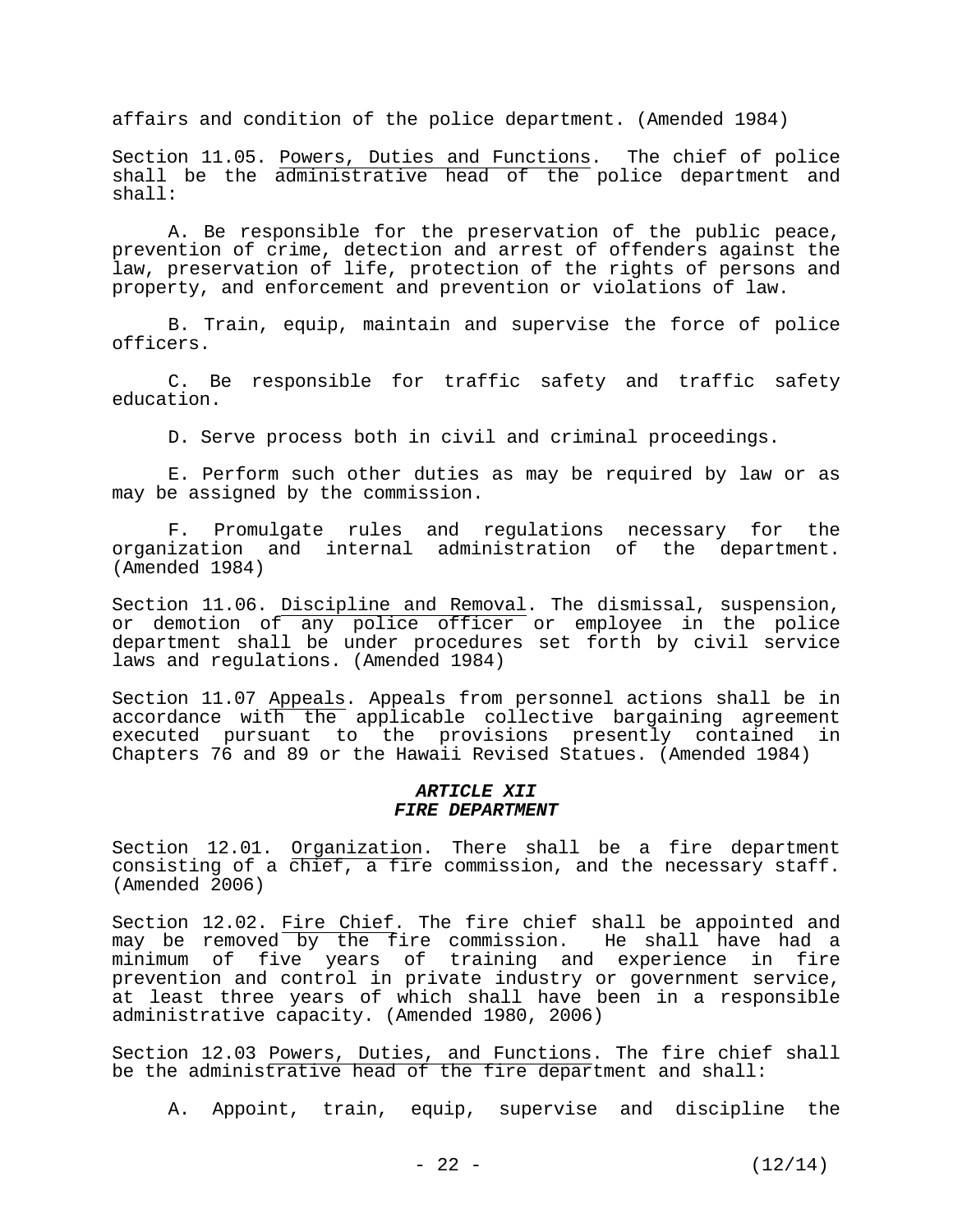personnel of the fire department in accordance with department rules and civil service regulations.

 B. Provide an effective program and leadership for countywide fire prevention, fire control and rescue operations.

 C. Control, manage and account for all property in the custody of the fire department.

 D. Execute such other powers and duties as may be prescribed by law or assigned by the mayor.

Section 12.04. Fire Commission. There shall be a fire commission consisting of seven members. Commission members shall be appointed by the mayor and approved by the council and be otherwise governed by the provisions of section 23.02 of the charter.

Section 12.05. Powers, Duties, and Functions of the Fire Commission. The fire commission shall:

 A. Adopt rules necessary for the conduct of its business and review rules for the administration of the department.

 B. Review the annual budget prepared by the fire chief and make recommendations thereon to the mayor and the council.

 C. Review the department's operations, as deemed necessary, for the purpose of recommending improvements to the fire chief.

 D. Evaluate at least annually the performance of the fire chief and submit a report to the mayor and the council.

 E. Hear complaints of citizens concerning the department or its personnel and, if the commission deems necessary, make recommendations to the fire chief on appropriate corrective actions.

 F. Submit an annual report to the mayor and the council regarding its activities.

Except for purposes of inquiry or as otherwise provided in this charter, neither the commission nor its members shall interfere in any way with the administrative affairs of the department. (Amended 2006)

#### *ARTICLE XIII DEPARTMENT OF PUBLIC WORKS*

Section 13.01. Organization. There shall be a department of Public works consisting of a county engineer and the necessary staff.

Section 13.02. County Engineer. The county engineer shall be appointed and may be removed by the mayor. He shall be a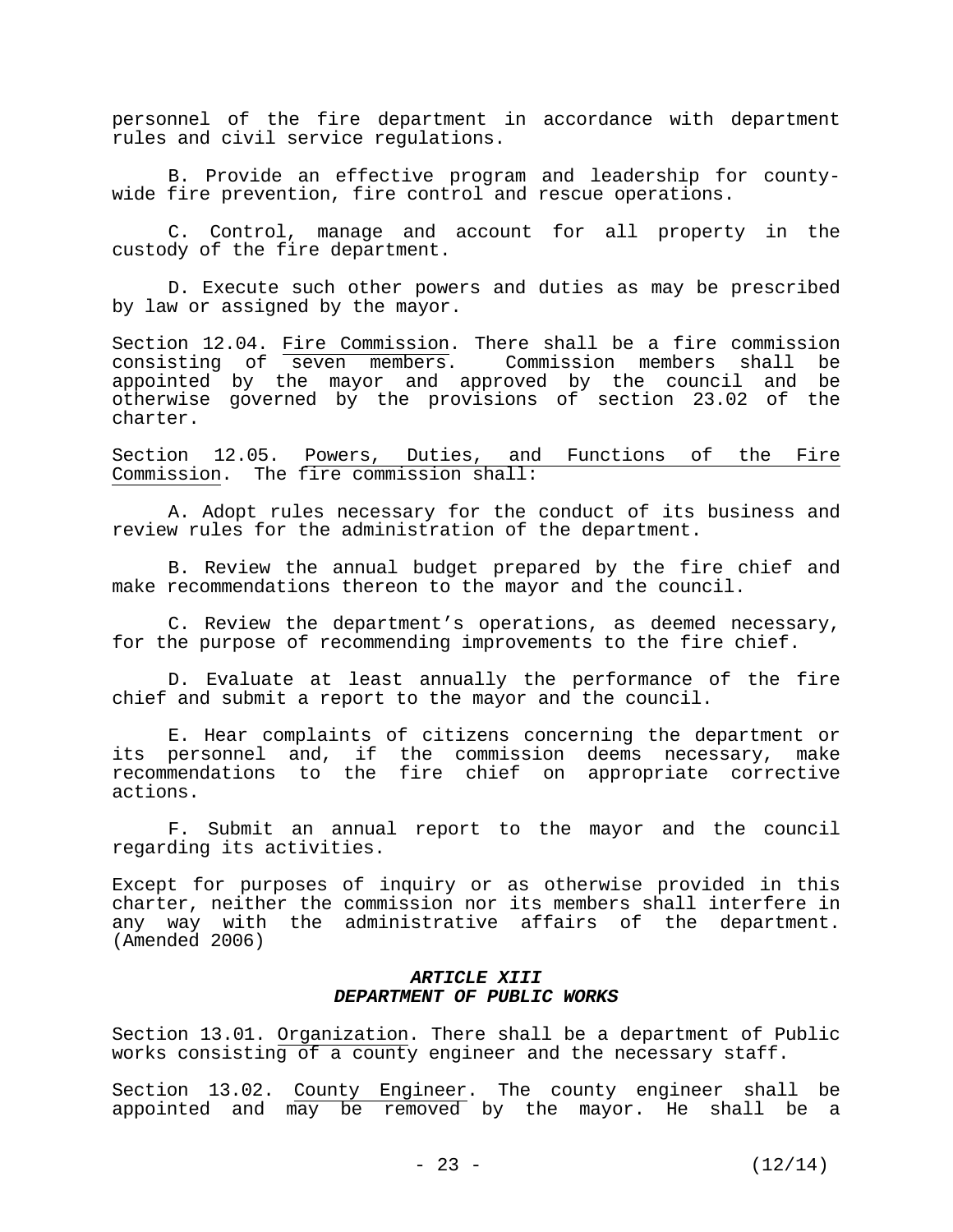registered engineer and shall have had a minimum of five years of training and experience in an engineering position, at least three years of which shall have been in a responsible administrative capacity. (Amended 1980)

Section 13.03. Powers, Duties and Functions. The county engineer shall be responsible for the administration of the department of public works and shall:

 A. Perform all engineering, designing, planning and construction of all public facilities and improvements undertaken by the county.

 B. Maintain, repair and upkeep all county facilities and improvements.

C. Collect and dispose garbage and refuse.

 D. Examine and enforce the construction requirements and standards of all public and private construction and improvements in accordance with the building code, subdivision code or such other regulations as may be in effect in the county.

 E. Design, install, inspect, maintain and repair all traffic signs, traffic control facilities and devices and street lighting system.

 F. Perform such other duties as may be assigned by the mayor or prescribed by law.

#### *ARTICLE XIV PLANNING DEPARTMENT*

Section 14.01. Organization. There shall be a planning department consisting of a planning commission, a planning director and the necessary staff.

Section 14.02. Planning Commission Organization. The planning commission shall consist of seven members. At least two members shall have knowledge and awareness of environmental concerns by way of the person's education, training, occupation or experience; at least two members shall have knowledge and awareness of business concerns by way of the person's education, training, occupation, or experience; and at least two members shall have knowledge and awareness of organized labor concerns by way of the person's education, training, occupation, or experience.

 This amendment shall take effect upon its approval, and apply to appointments or reappointments made thereafter. All planning commission members presently serving may continue to serve their remaining terms notwithstanding this amendment. The mayor shall phase in this requirement in any order the mayor deems appropriate as terms expire or vacancies arise. At the time of appointment, the mayor shall declare which interest the appointee represents. (Amended 1992)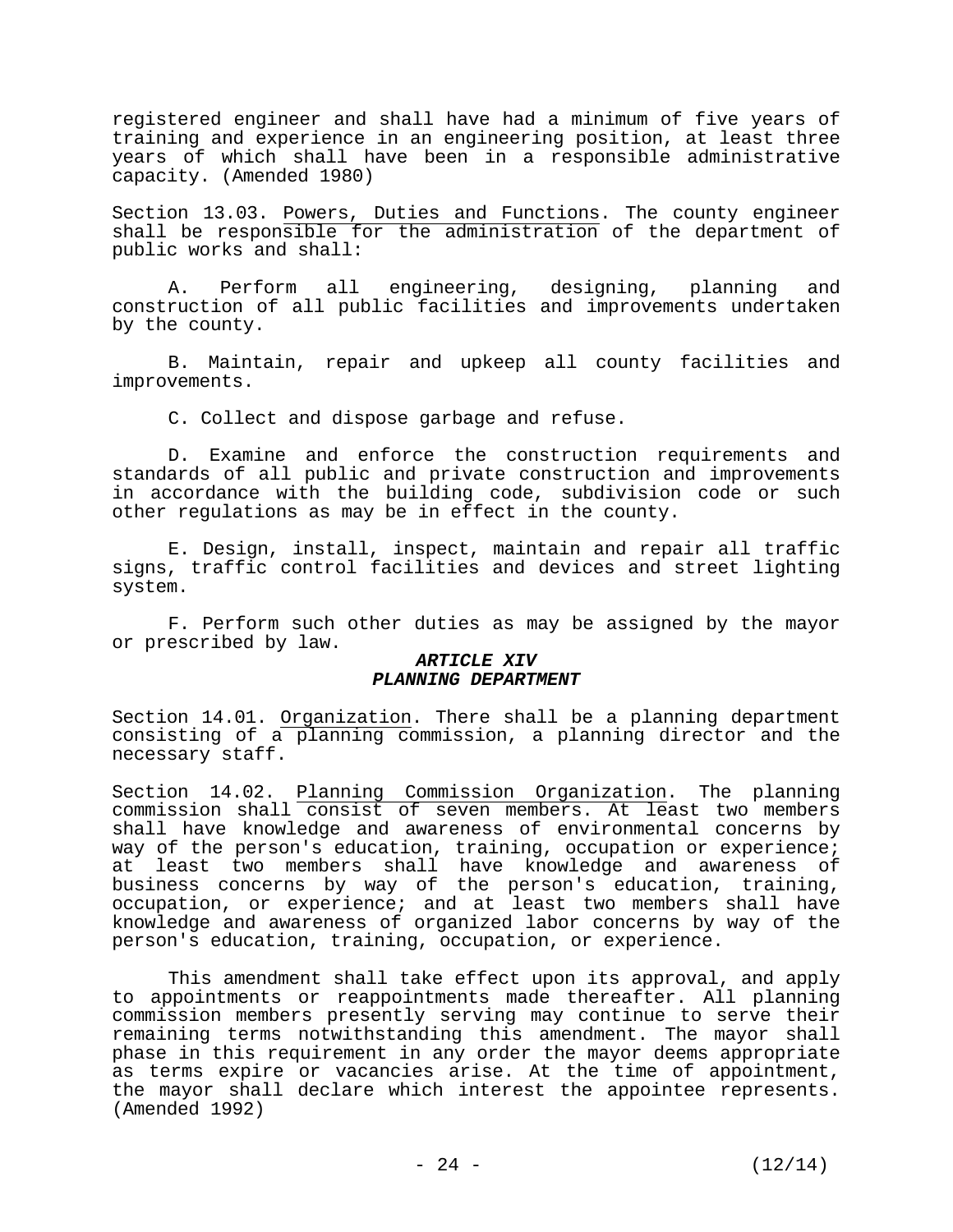Section 14.03. Duties and Functions of the Planning Commission. The planning commission shall:

 A. Advise the mayor, council and planning director in matters concerning the planning program for the county.

 B. Review the general plan and development plans and modifications thereof developed and recommended by the planning director. The commission shall transmit such plans with its recommendations thereon, through the mayor, to the council for its consideration and action.

 C. Review zoning and subdivision ordinances and amendments thereto developed and recommended by the planning director. The commission shall transmit such ordinances with its recommendations thereon, through the mayor, to the council for its consideration and action. The commission shall recommend approval or rejection of such ordinances in whole or in part and with or without modifications.

 D. Hear and determine petitions for varying the application of the zoning ordinance with respect to a specific parcel of land and may grant such a variance pursuant to variance provisions established by the council in the zoning ordinance.

 E. Adopt regulations having the force and effect of law pertaining to the responsibilities of the department.

 F. Prepare a capital improvement program with the advice of the mayor, complementing and reflecting the State and Federal Programs for the County.

 G. Perform such other related duties as may be necessary to fulfill its responsibilities under this charter.

Section 14.04. Director. The planning director shall be appointed and may be removed by the commission. He shall have a college degree in either planning, engineering, architecture, or he shall have had a minimum of five years of training and experience in a responsible planning position, at least three years of which shall have been in an administrative capacity in charge of major planning activities. He shall be the administrative head of the department.

Section 14.05. Powers, Duties and Functions of the Director. The planning director shall:

 A. Prepare a general plan and development plans for the improvement and development of the county.

 B. Be charged with the administration of the zoning and subdivision ordinance and the regulations adopted thereunder.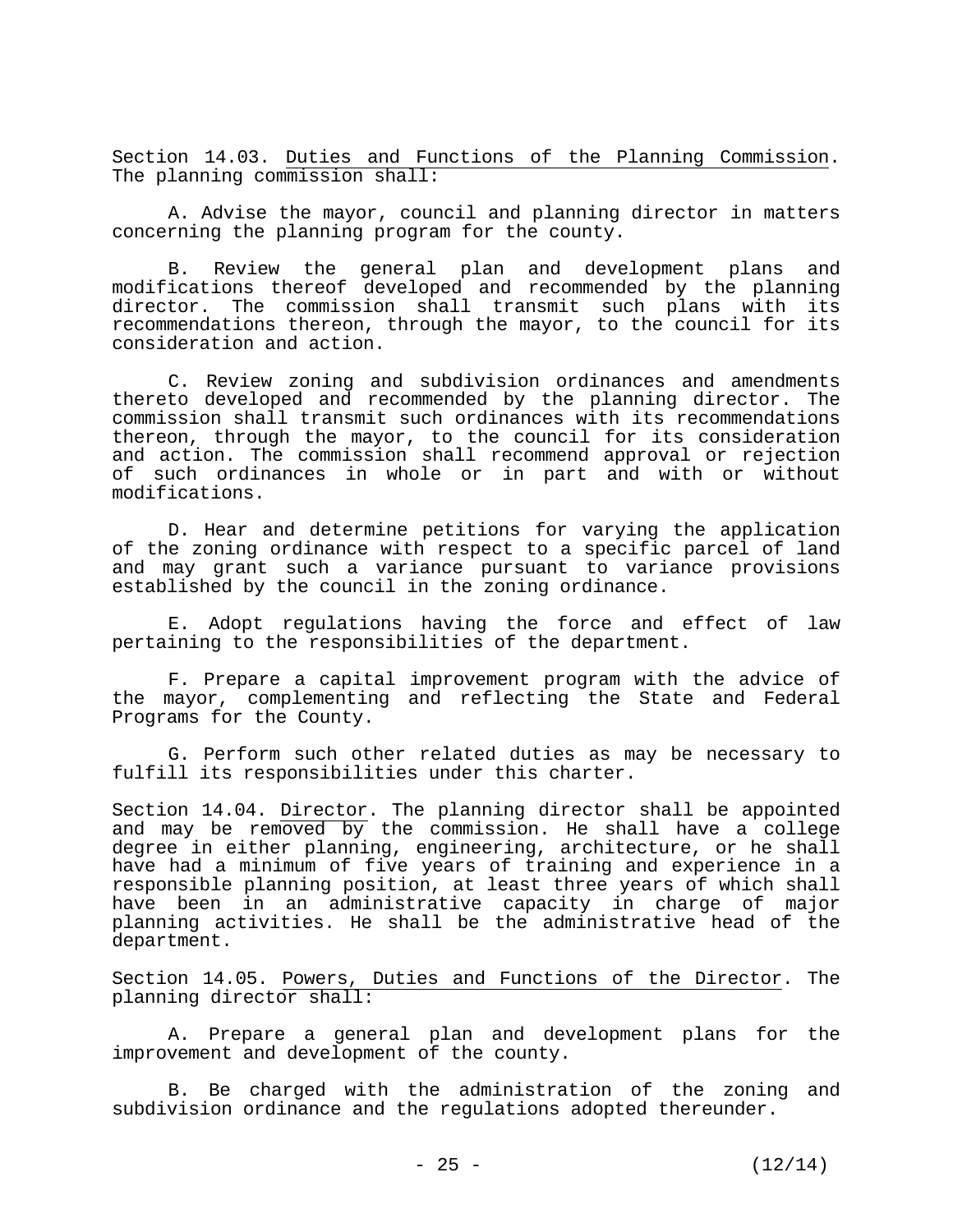C. Prepare zoning and subdivision ordinances, zoning maps and regulations and any amendments or modifications thereto for the council.

 D. Consolidate the lists of proposed capital improvements contemplated by the several departments in the order of their priority for the county.

 E. Advise the mayor, council and planning commission on matters concerning the planning programs of the county.

Section 14.06. General Plan. The council shall adopt and may, from time to time, modify a general plan setting forth in graphic and textual form policies to govern the future physical development of the county. Such plan may cover the entire county and all of its functions and services or may consist of a combination of plans covering specific functions and services or specific geographic areas which together cover the entire county and all its functions and services. The general plan shall serve as a guide to all future council action concerning land use and development regulations, urban renewal programs and expenditures for capital improvements.

Section 14.07. Development Plan. "Development plan" means a relatively detailed scheme for the replacement or use of specific facilities within the framework of and implements the general plan.

Section 14.08. Adoption of the General Plan and Development Plans. The council shall adopt the general plan or any development plan by ordinance. The general plan and all development plans shall be kept on file in the office of the planning department. The current general plan and all development plans and all amendments thereto adopted by resolution prior to January 2, 1977, are hereby ratified without further action of the council. (Amended 1976)

Section 14.09. Subdivision or Consolidation of Land.

 A. Subdivision Ordinance. The council shall enact an ordinance governing the subdivision or consolidation of land pursuant to which subdivision regulations shall be promulgated.

 B. Approval of Subdivisions. After the enactment of the ordinance governing subdivisions or consolidations of land, no land may be subdivided unless the proposed subdivision plans are in conformity with the subdivision ordinance and regulations and have been approved by the planning commission.

 C. Regulations of the Board of Water Supply. The regulations of the board of water supply shall govern the extent to which water mains and all necessary appurtenances shall be installed to and within subdivisions.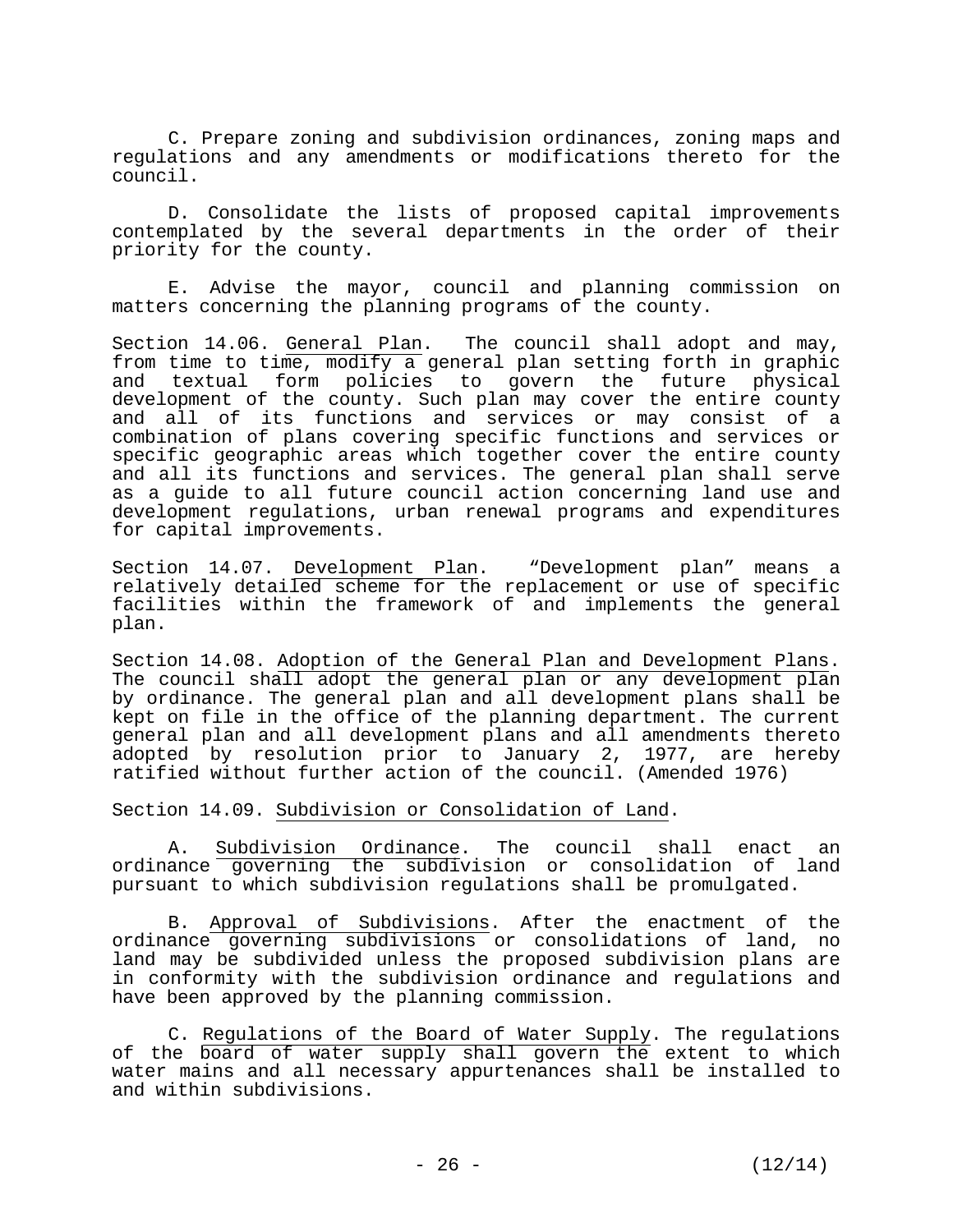Section 14.10. Zoning Ordinance. The council shall enact zoning ordinances which shall contain the necessary provisions to carry out the purpose of the general plan.

Section 14.11. Public Hearings.

 A. Prior to the recommending of the general plan or any development plan or any zoning or subdivision ordinances or any amendment thereto, the planning commission shall hold a public hearing thereon at which interested persons shall be afforded a reasonable opportunity to be heard.

 B. Prior to the granting of any variance, the planning commission shall hold a public hearing thereon at which interested persons shall be afforded a reasonable opportunity to be heard.

Section 14.12. Appeals. Appeals from any decision of the planning commission shall be instituted in the circuit court within thirty (30) days after service of a certified copy of the decision of the commission. All commission proceedings and appeals shall be in conformity with the Hawaii Administrative Procedure Act.

#### **ARTICLE XV DEPARTMENT OF HUMAN RESOURCES**

Section 15.01. Organization. There shall be a department of human resources consisting of a civil service commission, a director and the necessary staff for the purpose of establishing a system of personnel administration based upon merit principles devoid of any bias or prejudice, and generally accepted methods governing classification of positions and the employment, conduct, movement, and separation of public officers and employees. (Amended 2014)

Section 15.02. Civil Service Commission Organization. The civil service commission shall consist of seven members who shall be in sympathy with and who shall believe in the principles of the merit system in public employment. Of the members appointed, one shall be selected from among persons employed in private industry in either skilled or unskilled laboring positions as distinguished from executive or professional positions. (Amended 2006)

Section 15.03. Powers and Duties. The civil service commission shall:

 A. Adopt rules and regulations to carry out the civil service and compensation laws of the State and county. Such rules and regulations shall distinguish between matters of policy left for the determination of the commission and matters of technique and administration to be left for execution by the director.

 B. Hear and determine appeals made by any officer or employee aggrieved by any action of the director or by any appointing authority. Appeal from the decision of the commission shall be as provided by law.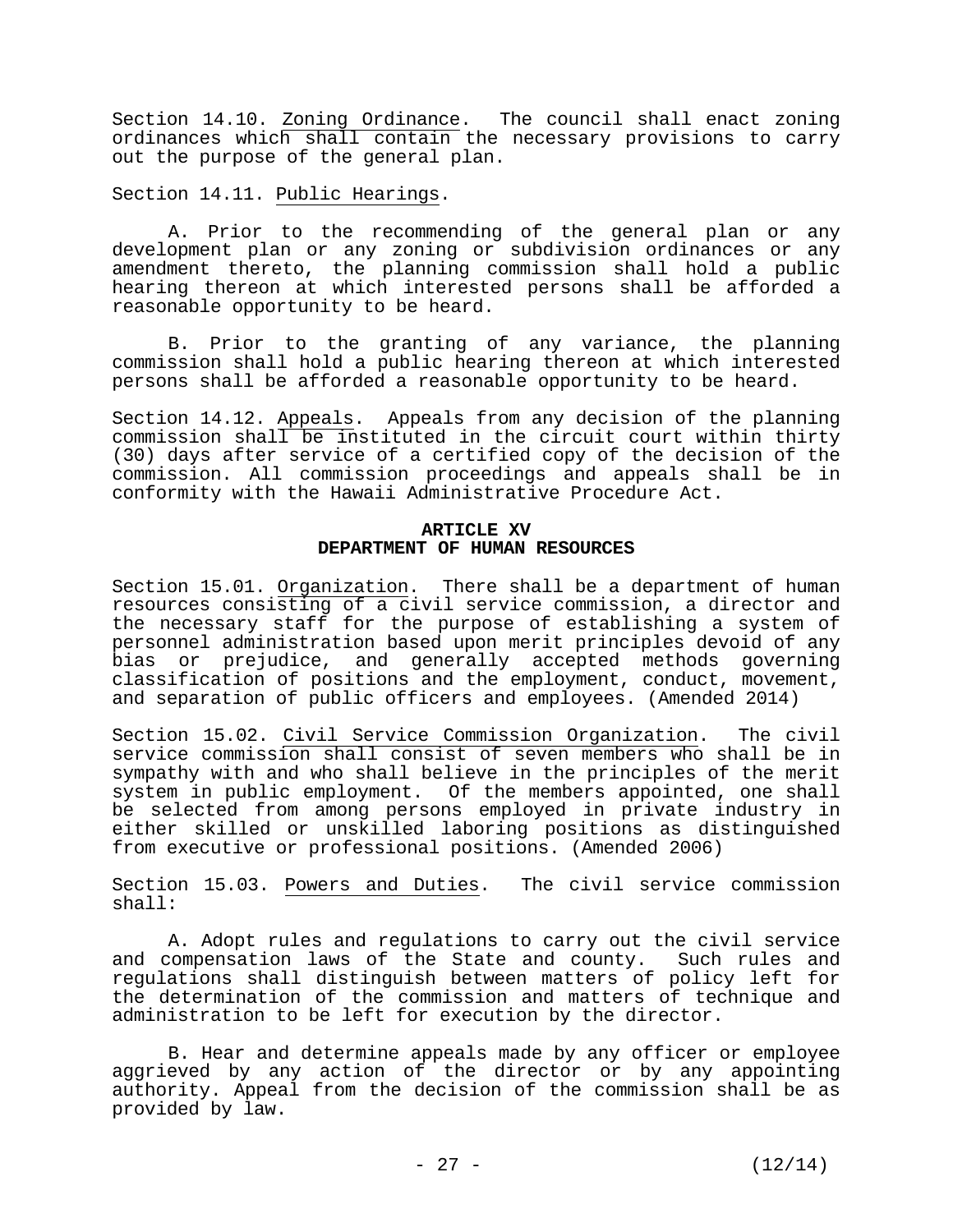C. Advise the mayor and director of personnel services on problems concerning personnel and classification administration.

D. Execute such powers and duties as may be provided by law.

Section 15.04. Director of Human Resources. The director of human resources shall have had a minimum of five years of training and experience in personnel administration either in public service or private business, or both, at least three years of which shall have been in a responsible administrative capacity and shall be in sympathy with the principles of the merit system. The director shall be appointed and may be removed by the commission. The director shall be the head of the department of human resources and shall be responsible for the proper conduct of all administrative affairs of the department, and for the execution of the human resources management program prescribed in this charter and in the ordinances and regulations authorized by this charter. (Amended 2014)

Section 15.05. Human Resources Management Program. The director of human resources shall be responsible for the execution of the human resources management program which shall include:

 A. Classification, recruitment, selection, employment, deployment, promotion, evaluation, discipline, and separation of employees.

B. Labor relations and negotiations.

 C. Administration of employment policies and trainings related to employee benefits, conduct, development, and safety and injury prevention.

D. Workers' compensation.

E. Equal employment opportunities,

F. Workforce coordination and planning.

 G. Administration of the civil service system as prescribed by statute.

H. Other related duties as may be determined by the Mayor. (Amended 2014)

#### *ARTICLE XVI LIQUOR CONTROL COMMISSION*

Section 16.01. Organization. There shall be a department of liquor control consisting of the liquor control commission, a director and the necessary staff. (Amended 1980)

Section 16.02. Liquor Control Commission. The liquor control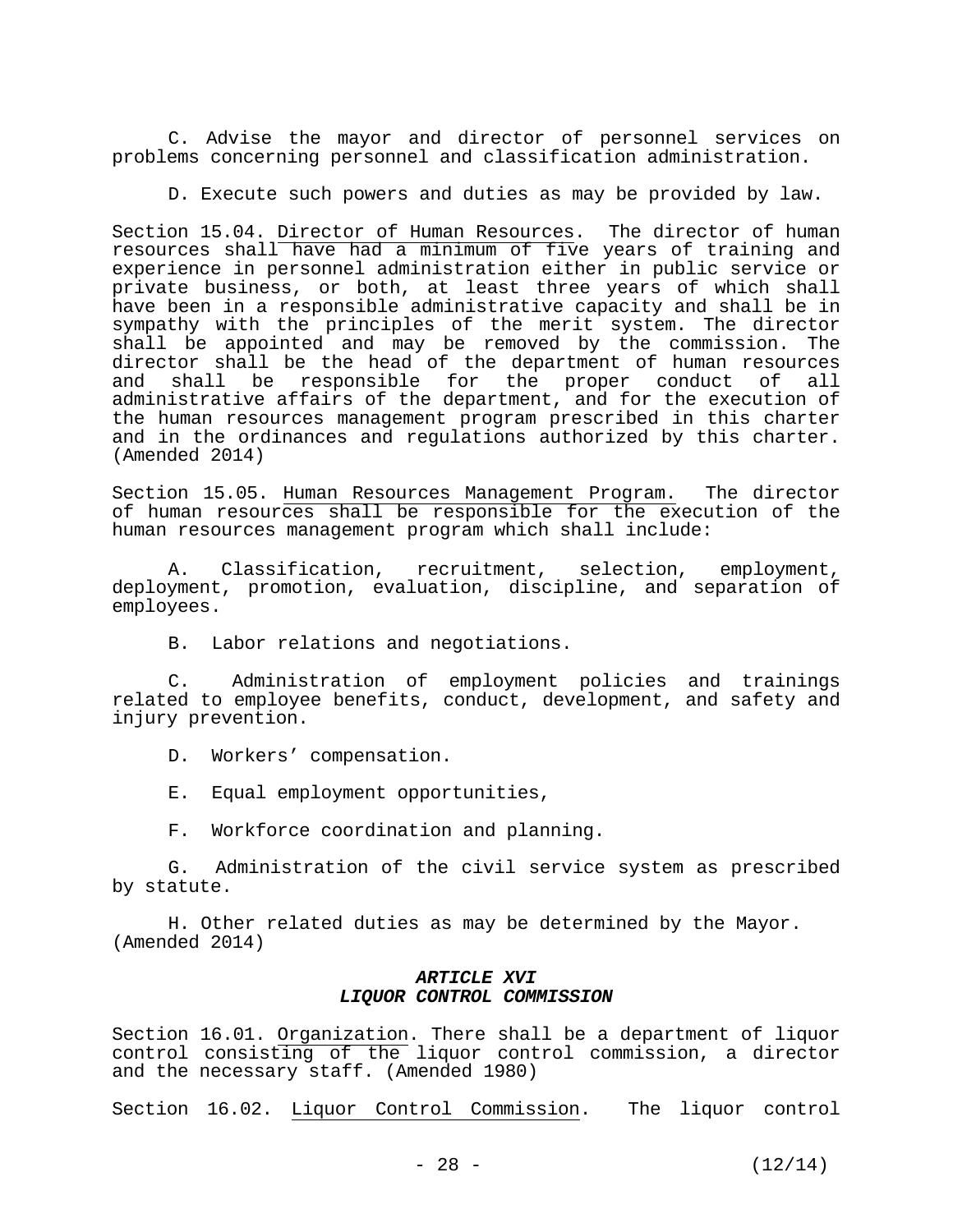commission shall consist of seven members. (Amended 2006)

Section 16.03. Disqualifications of Liquor Control Commissioners. No person shall be a member or the liquor control commission who is or becomes engaged, or is directly or indirectly interested in any business for the manufacture or sale of liquor who advocates or is or becomes a member of, or is identified or connected with, any organization or association which advocates prohibition; who is an elected officer of the State or county government or who presents himself as a candidate for election to any public office during the term of his appointment hereunder. This provision shall be enforced by the mayor by the removal of the disqualified member whenever such disqualifications shall appear.

Section 16.04. Powers and Duties of Commission. The liquor control commission shall:

 A. Adopt rules and regulations having the force and effect of law for the administration of liquor control in the county and to enforce the liquor control laws.

 B. Grant, refuse, suspend and revoke any licenses for the manufacture, importation and sale of liquors.

 C. Investigate violations of liquor control laws through its inspectors, hear and determine all complaints and citations regarding violations of liquor control laws and impose such fines or penalties as may be provided by law upon conviction thereof. Appeal from the decision of the commission may be made as provided for in the Hawaii Administrative Procedure Act. (Amended 1980)

Section 16.05 Director. The director shall be appointed and may be removed by the liquor control commission. The director shall have had a minimum of five years of business experience, at least three of which shall have been in a responsible administrative capacity. He shall be the head of the department and shall be responsible for the management, supervision and control of all subordinate members of the department's staff. (Amended 1980)

#### *ARTICLE XVII DEPARTMENT OF WATER*

Section 17.01 Organization. There shall be a department of water supply consisting of a board of water supply, manager and chief engineer and the necessary staff.

Section 17.02 Board of Water Supply Organization. The board of water supply shall consist of seven members, four of whom shall be appointed by the mayor with the approval of the council. The State district engineer of the department of transportation, the county engineer, and the planning director shall be ex-officio voting members of the board. The ex-officio members shall not serve as chair or vice-chair of the board. The board shall hold at least one regular meeting each month. It shall adopt rules and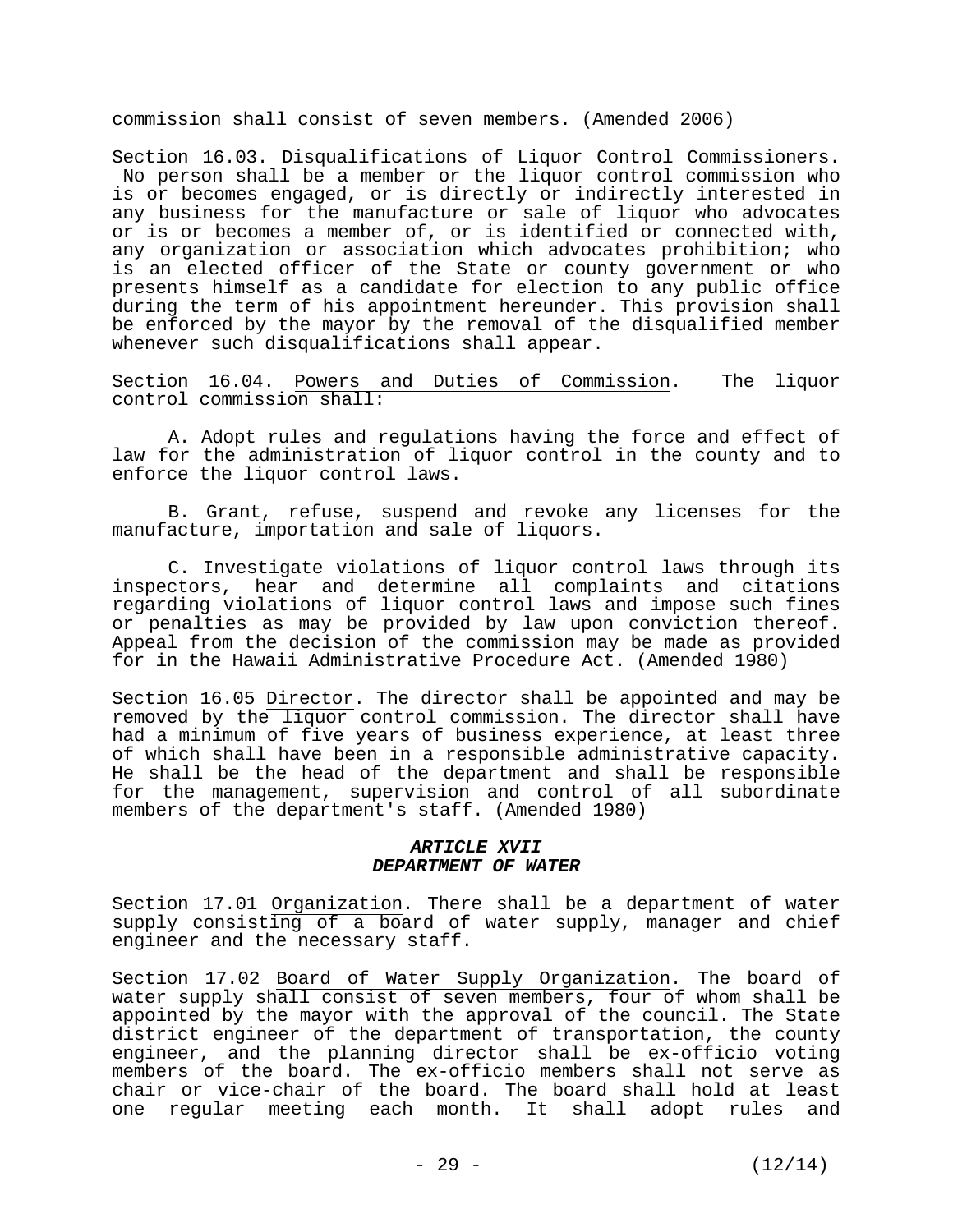regulations necessary for the conduct of its business. (Amended 1980, 1996)

Section 17.03 Powers and Duties of the Board. The board shall manage, control and operate the waterworks of the county and all property thereof for the purpose of supplying water to the public, and shall collect, receive, expend and account for all sums of money derived from the operation thereof and all other moneys and property provided for the use or benefit of such waterworks.

 A. The board shall maintain accounts to show its complete financial status and the activities of management and operation including current projects. It shall submit a written report quarterly to the mayor and council on its financial status and operations. (Amended 1980)

 B. Review the State's and County's general plans with the board's general plan for water sources and system. The board shall transmit such review and plans through the mayor to the council. The board's general plan for water sources and system shall implement the County's general plan. (Amended 1980)

 C. The board may provide for a reserve fund, issue revenue bonds, provide for payment of bonds, expend bond funds and other funds, establish rates and charges, acquire property, sue and be sued and engage in and undertake all other activities as provided for in Chapter 145-A, Revised Laws of Hawaii 1955, and as may be hereafter provided for by law.

 D. The board may make and, from time to time, alter, amend and repeal rules and regulations relating to the management, control, operation, preservation and protection of the waterworks. Such rules and regulations shall have the force and effect of law. Penalties for the violation of any rule or regulation shall be set forth in the rules and regulations.

Section 17.04. Staff. The board shall appoint an engineer duly registered under Hawaii State laws pertaining to registration of engineers. He shall be known as the manager and chief engineer and shall be the head of the department. He shall have had a minimum of five years of training and experience in an engineering position, at least three years of which shall have been in a responsible administrative capacity. He shall have the powers and duties prescribed by the board. (Amended 1980)

#### *ARTICLE XVIII CIVIL DEFENSE AGENCY*

Section 18.01. Civil Defense Agency. There shall be a civil defense agency whose powers, duties, functions and organization shall be as provided by law.

Section 18.02. Mayor to Declare State of Emergency. The power to declare a state of disaster or emergency is conferred on the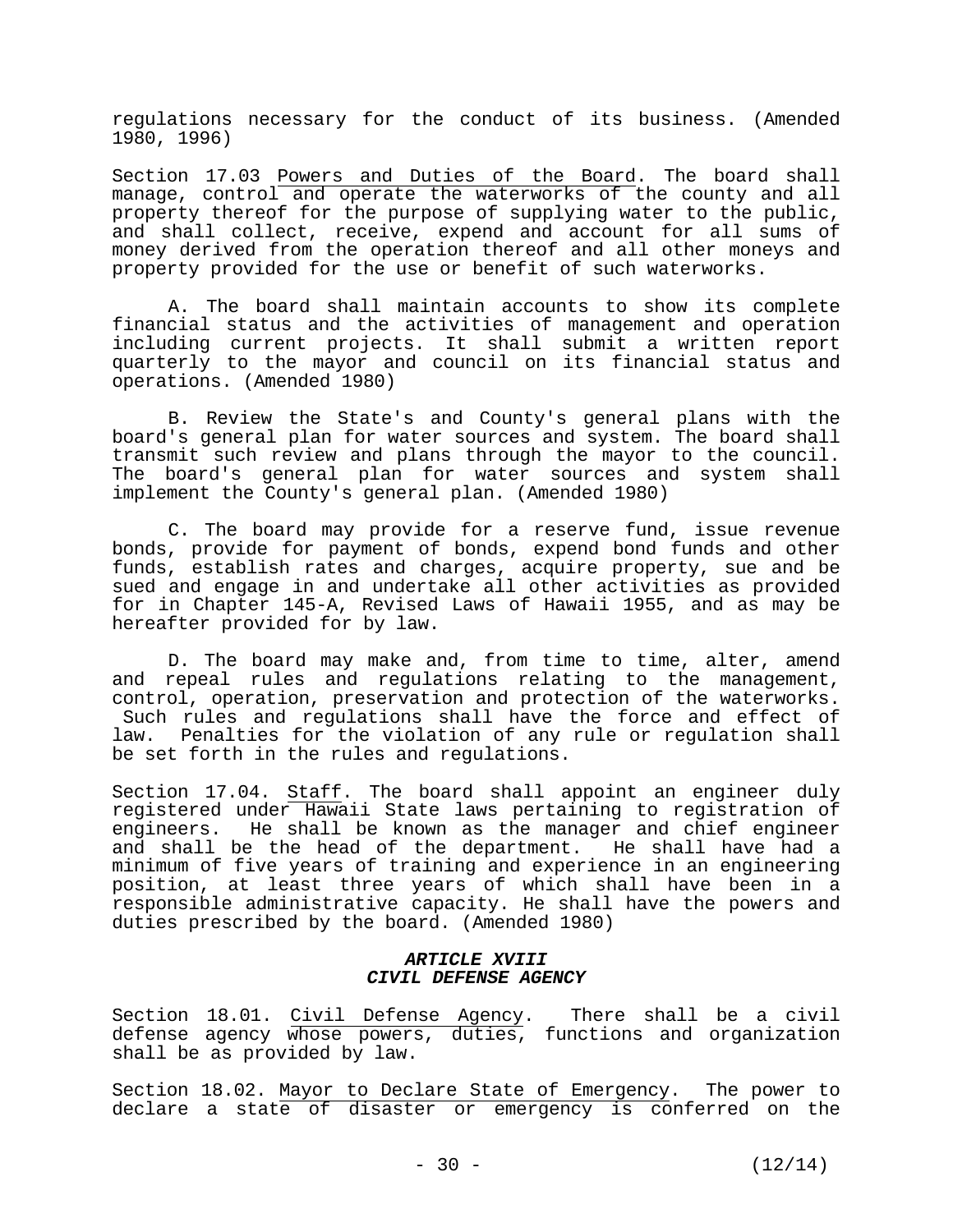mayor. The mayor may declare an emergency when the peace, life, property, health or safety of the community are endangered, but his failure or refusal to make such declaration shall not preclude the county council from finding that an emergency exists providing that the county council adopt an emergency ordinance in accordance with the charter. (Amended 1984)

Section 18.03. Civil Defense Contingency Fund. The council shall provide in the annual budget a civil defense contingency fund of not less than \$50,000.00 to be expended by the mayor for public purposes during any state of emergency or disaster. A report containing a complete accounting of all such expenditures shall be made as soon as practicable to the council. (Amended 1984)

#### *ARTICLE XIX FINANCIAL PROCEDURES*

Section 19.01. Fiscal Year. The fiscal year shall begin on the first day of July and end on the thirtieth day of June of the succeeding year. (Amended 1992)

Section 19.02. The Proposed Annual Budget Ordinance.

 A. The proposed annual budget ordinance, consisting of the operating and capital budgets for the ensuing fiscal year, shall be prepared by the director of finance and submitted by the mayor to the council, together with a budget message and any proposed revenue measure, on or before the fifteenth day of March of each year. If the fifteenth day of March falls on a Saturday, Sunday, or legal holiday, the proposed annual budget ordinance shall be submitted on the prior working day.

 On or before May eighth of each year, the mayor may submit one communication to the council which suggests modifications to the proposed annual budget ordinance. The communication shall describe the mayor's suggested modifications to the proposed annual budget and the reasoning justifying such modifications. (Amended 1980, 1992)

 B. On or before the date specified by the mayor, the head of each county department, office or agency shall furnish the mayor with estimates for the ensuing fiscal year covering the revenues and expenditures of the department, office or agency, together with such other information as the mayor may request.

Section 19.03. The proposed and adopted annual budget ordinance shall be a balanced budget, the total expenditures and appropriations shall not exceed the estimated revenues and other resources. (Amended 1992)

Section 19.04. The operating budget shall include salaries, materials and supplies, including equipment and fixtures, necessary for the upkeep, maintenance and operation of the departmental or agency functions and other expenses incident to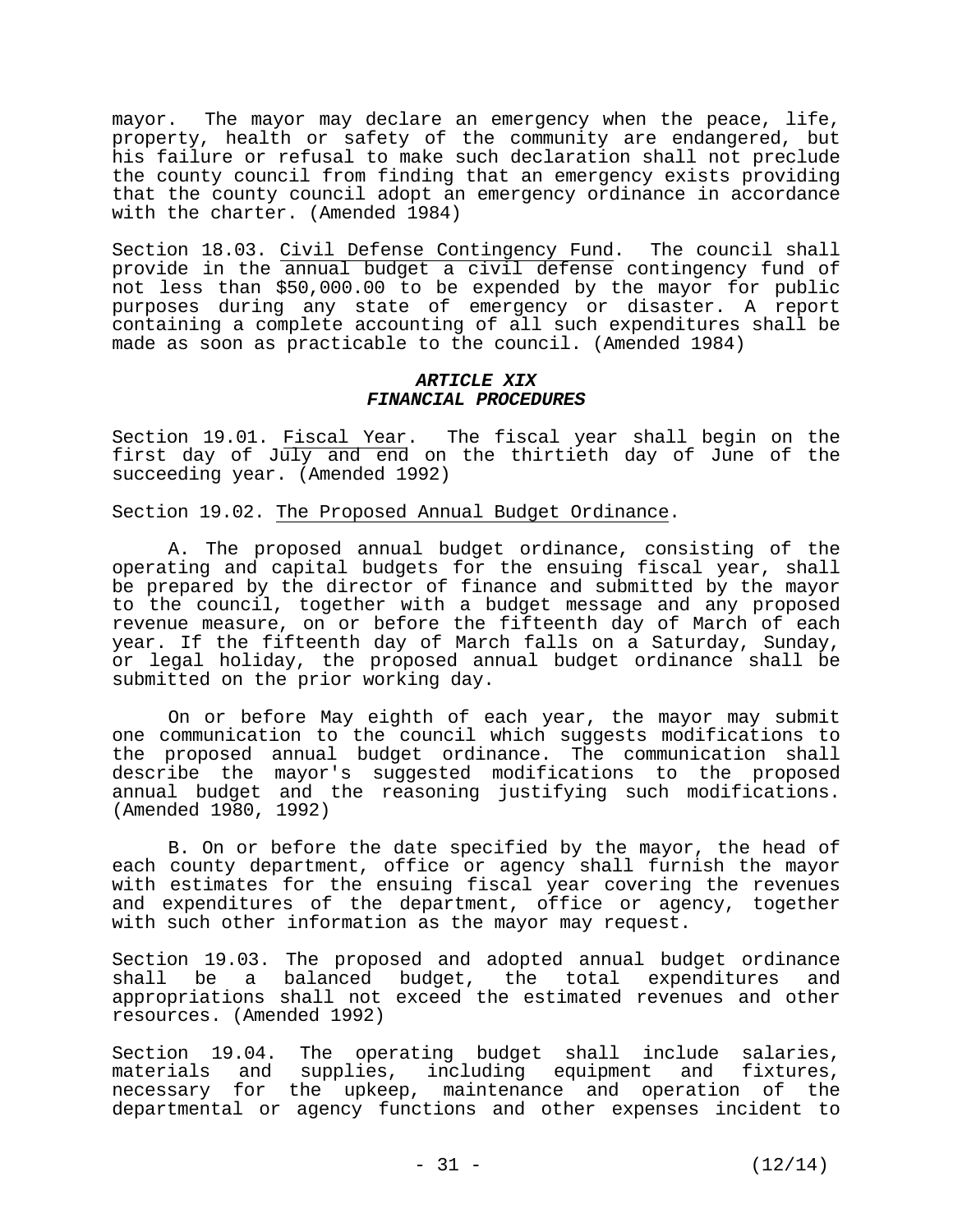the operational requirements of the department or agency.

Section 19.05.

 A. The capital budget shall reflect and fund the capital program to be undertaken during the ensuing fiscal year from current revenues; provided, however, that any project or projects to be financed by bond fund proceeds to be undertaken during the fiscal year shall be included and reflected as part of the capital program.

 B. Amendments to the capital budget shall constitute and be effective to amend the capital program. (Amended 1992)

Section 19.06. Budget Message. The mayor's budget message shall explain the budget in fiscal terms and in terms of work to be done. It shall outline the proposed financial policies of the county for the ensuing fiscal year and describe the most important features of the budget plan. It shall indicate any major changes in financial policies and in expenditures, appropriations and revenues as compared with the fiscal year currently ending, and shall set forth the reasons for the changes.

Section 19.07. Consideration and Adoption by Council.

 A. Upon receipt of the proposed annual budget, the Council shall immediately publish a notice in a newspaper of general circulation in the county, setting forth  $(1)$  a summary of the estimated revenues, including any new sources of revenues, and expenditures; (2) that copies of the budget are available at the office of the county clerk; (3) the date, time and place at which the council will commence its public hearings upon the proposed budget, which shall not be less than ten days after the date of the publication of such notice.

 Upon receipt of the mayor's communication which suggests modifications to the proposed annual budget ordinance, the council shall hold a public hearing on the mayor's communication suggesting modifications to the proposed annual budget ordinance. The public hearing shall comply with the provisions of Chapter 92, Hawaii Revised Statutes, as amended. After the public hearing and before final reading of the proposed annual budget ordinance, the council shall approve, deny, or receive the suggested modifications in the mayor's communication.

 Upon the conclusion of the hearings, the council may reduce any item or items in the mayor's proposed budget by a majority vote and may increase any item or items therein or add new items thereto by an affirmative vote of two-thirds of the entire membership. The council shall pass on final reading the annual budget ordinance on or before the seventh day of June of the fiscal year currently ending. If final reading is not taken on or prior to such day, the annual budget ordinance as submitted by the mayor on or before March 15 shall be deemed to have been enacted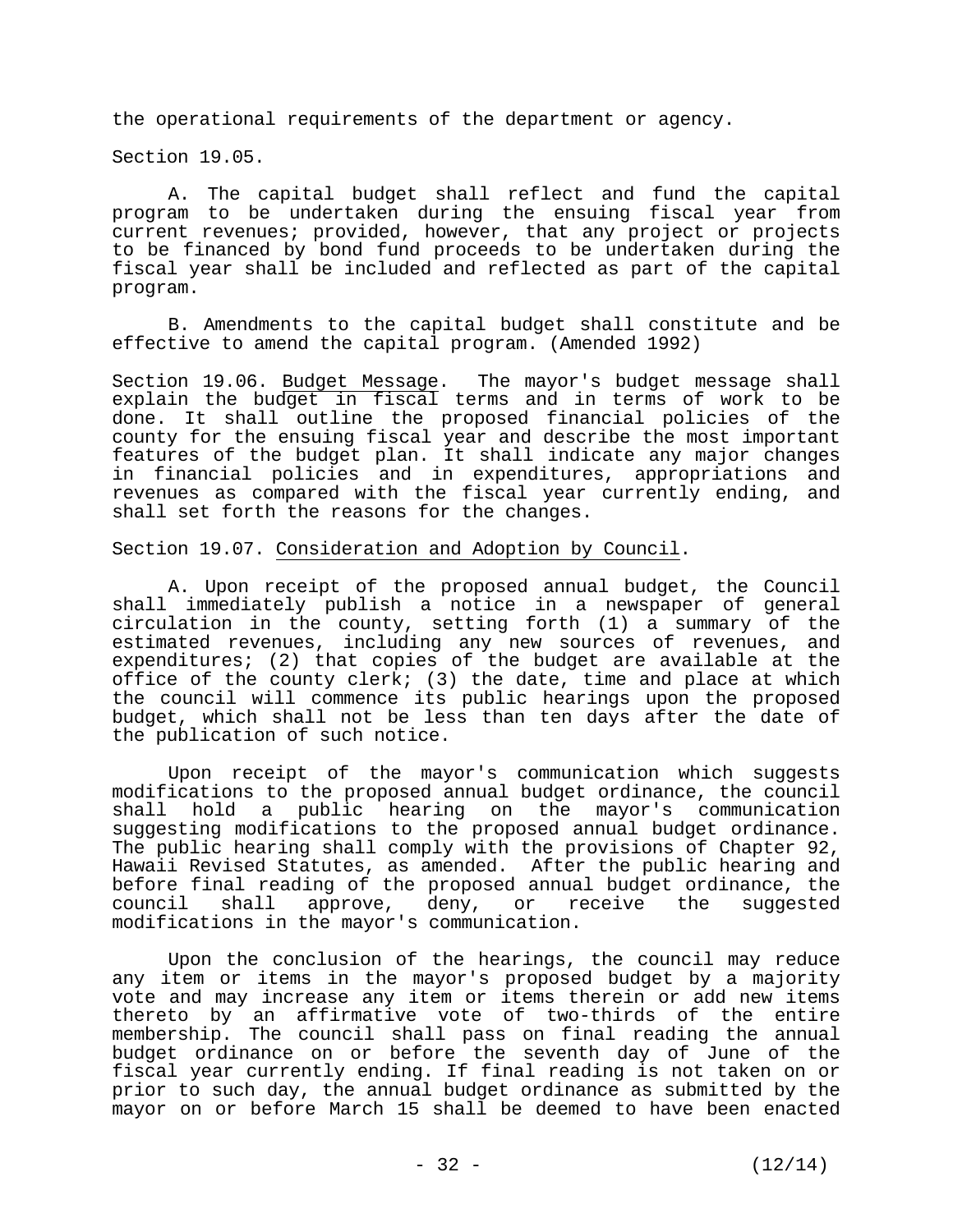as the budget for the ensuing fiscal year.

 B. Amendments to the adopted annual budget ordinance may be submitted by the mayor, unless otherwise provided, and considered by the council under the same procedures prescribed in Section 19.07A for the enactment of the operating budget ordinance, but no amendment shall increase the aggregate of authorized expenditures to any amount greater than the estimate of revenues for the fiscal year. (Amended 1992)

#### Section 19.08. Administration and Enforcement of the Annual Budget Ordinance.

 A. The enactment of the annual budget ordinance shall constitute an appropriation of the sums specified therein for the purposes and from the funds indicated. Such appropriation shall be considered valid only for the fiscal year for which made, and any part of such appropriation which is not encumbered or expended shall lapse at the end of the fiscal year, except that appropriations to the fund established by paragraph C of section 19.15 shall not lapse, but shall remain in the fund, accumulating from year-to-year. Agencies authorized to make expenditures under the annual budget ordinance may proceed without other authority from the council to incur obligations or make expenditures for proper purposes to the extent that the moneys are available and as allotted.

 B. Immediately following the enactment of the annual budget ordinance, the heads of all agencies shall submit to the director of finance schedules showing the expenditures anticipated for each quarter of the fiscal year.

 C. The approval of an expenditure schedule by the mayor shall constitute a budgetary allotment which shall, unless a revision thereof is approved by the mayor, be binding upon such agencies and the director of finance shall approve or issue no requisition, purchase order, voucher or warrant that is not in accordance with such allotment.

 D. The allotment herein provided may be altered at any time by the mayor. The mayor shall direct appropriate revisions in allotments to keep expenditures within the revenues received or anticipated.

 E. Any part of an allotment which is not expended or encumbered shall be deemed reallotted for the next allotment period.

 F. The mayor may at any time transfer an unencumbered appropriation balance or portion thereof within a division or between divisions in the same department. Transfers between departments, boards or commissions shall be made only by the council by ordinance adopted pursuant to Section 19.07B, upon the recommendations of the mayor. (Amended 1992, 1996, 2002)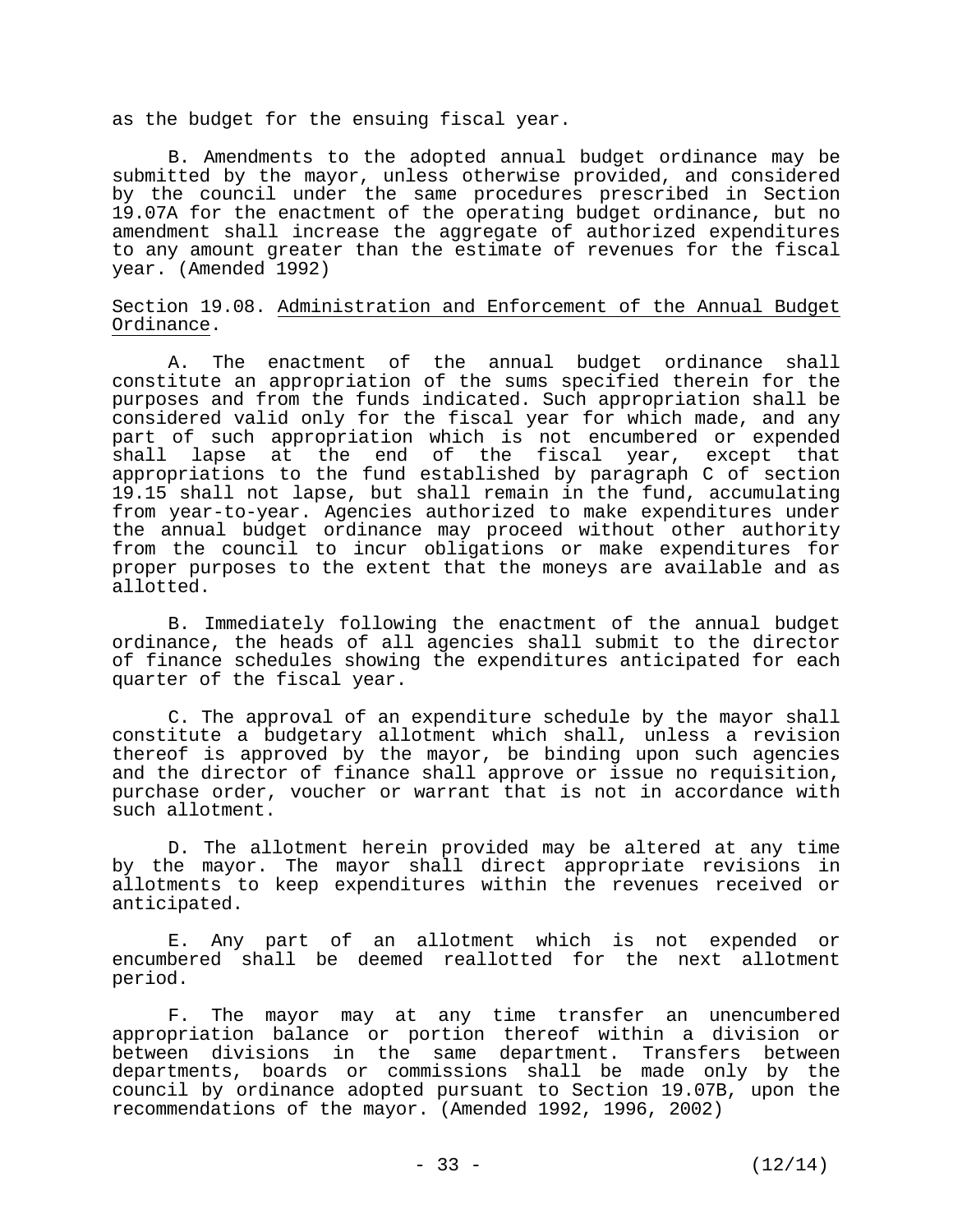Section 19.09. Capital Program and Capital Budget.

A. The capital program shall include:

 (1) Permanent public improvements, including planning, engineering and administrative costs, but not the repair or maintenance thereof.

 (2) The acquisition of land or any interest therein for any permanent public improvements.

 (3) The furnishings, fixtures and appurtenances of any permanent improvement when first constructed or acquired.

 B. The planning commission shall prepare the capital program for each of the ensuing five fiscal years, predicated upon the requests of the several agencies and based upon the finance director's statement of moneys likely to be available and the amount of bonds which the mayor believes would be proper for the county to issue.

 C. The capital program shall be appended to the capital budget and shall be submitted to the council for its approval. The council may adopt the capital program pursuant to Section 19.07A with or without amendments.

 D. Bond fund proceeds shall be appropriated and expended in accordance with law. (Amended 1992)

Section 19.10. Appropriations and Changes.

 A. If, during any fiscal year, the mayor or council certifies that there are available for appropriations (1) revenues received from sources not anticipated in the adopted annual budget for that year or (2) revenues received from anticipated sources but in excess of the budget estimates therefor, the council may introduce and make supplemental appropriations for that year up to the amount of the additional revenues so certified. Such appropriations shall be made by ordinance adopted pursuant to Section 19.07B. (Amended 1992)

 B. To meet a public emergency affecting life, health or property, the council, upon written request by the mayor, may make emergency appropriations. Nothing in this section shall preclude<br>the council from introducing and adopting an emergency the council from introducing and adopting appropriation ordinance pursuant to Section 18.02. Such appropriations shall be made by ordinance adopted pursuant to Section 4.02K except that such ordinance shall be approved by a majority of all council members present. (Amended 1992)

 C. Any unappropriated surplus or unencumbered balances certified by the mayor as available for appropriation under section 19.14 may be appropriated by amendment to the annual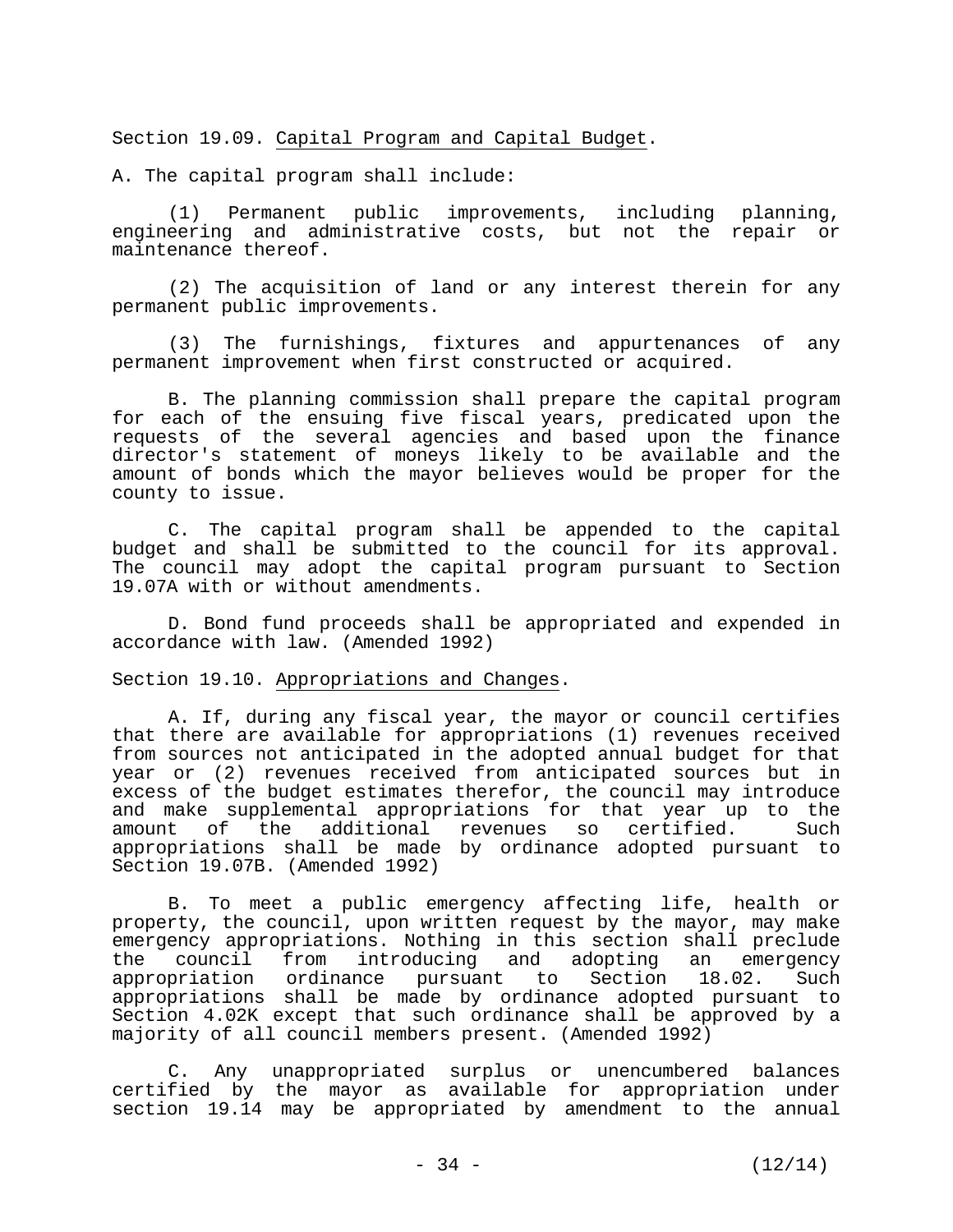budget ordinance. Such amendments may be introduced by the mayor or the council. (Amended 1992)

Section 19.11. Appropriations: Reduction and Transfer.

 A. If, at any time during the fiscal year, it appears probable to the mayor that the revenues available will be insufficient to meet the amount appropriated, he shall report to the county council without delay indicating the amount of the deficit, any remedial action taken by him and his recommendations as to any further action to be taken. The council shall then take such further action as it deems necessary to prevent or minimize any deficit. For that purpose, it may, by ordinance adopted pursuant to Section 19.07B, reduce one or more appropriations; but no appropriation for debt service may be reduced, and no appropriation may be reduced by more than the amount of the unencumbered balance thereof or below any amount required by law to be appropriated. (Amended 1992)

Section 19.12. Lapse of Appropriations. Every appropriation shall lapse at the close of the fiscal year to the extent that it has not been expended or encumbered, except appropriations to the fund established by paragraph C of section 19.15 and appropriations for capital budget items where any portion of said appropriation has been expended. (Amended 2002)

## Section 19.13. Payments and Obligations.

 A. With the exception of debt service charges, no payment shall be authorized or made and no obligation incurred against the county, except in accordance with appropriations duly made and under such procedures and policies as may be established by ordinance. Every obligation incurred and every authorization of payment in violation of the provisions of this charter shall be void. Every payment made in violation of the provisions of this charter shall be void. Every payment made in violation of the provisions of this charter shall be illegal, and all county officers who knowingly authorize or make such payment or any part thereof, shall be jointly and severally liable to the county for the full amount so paid or received. If any county officer or employee knowingly authorizes or makes any payments or incurs any obligation in violation of the provisions of this charter, or in violation of the provisions of the procedures and policies established by ordinance, or takes part therein, that action shall be cause for his removal.

 B. Nothing contained in this section or other sections of this charter shall be construed to prevent the making or authorizing of payments or making of contracts for capital improvements to be financed wholly or partly by the issuance of bonds, nor shall it prevent the making, when permitted by law, of any contract or any lease providing for the payments of funds at a time beyond the end of the fiscal year in which the contract or lease is made. But any contract, lease or other obligation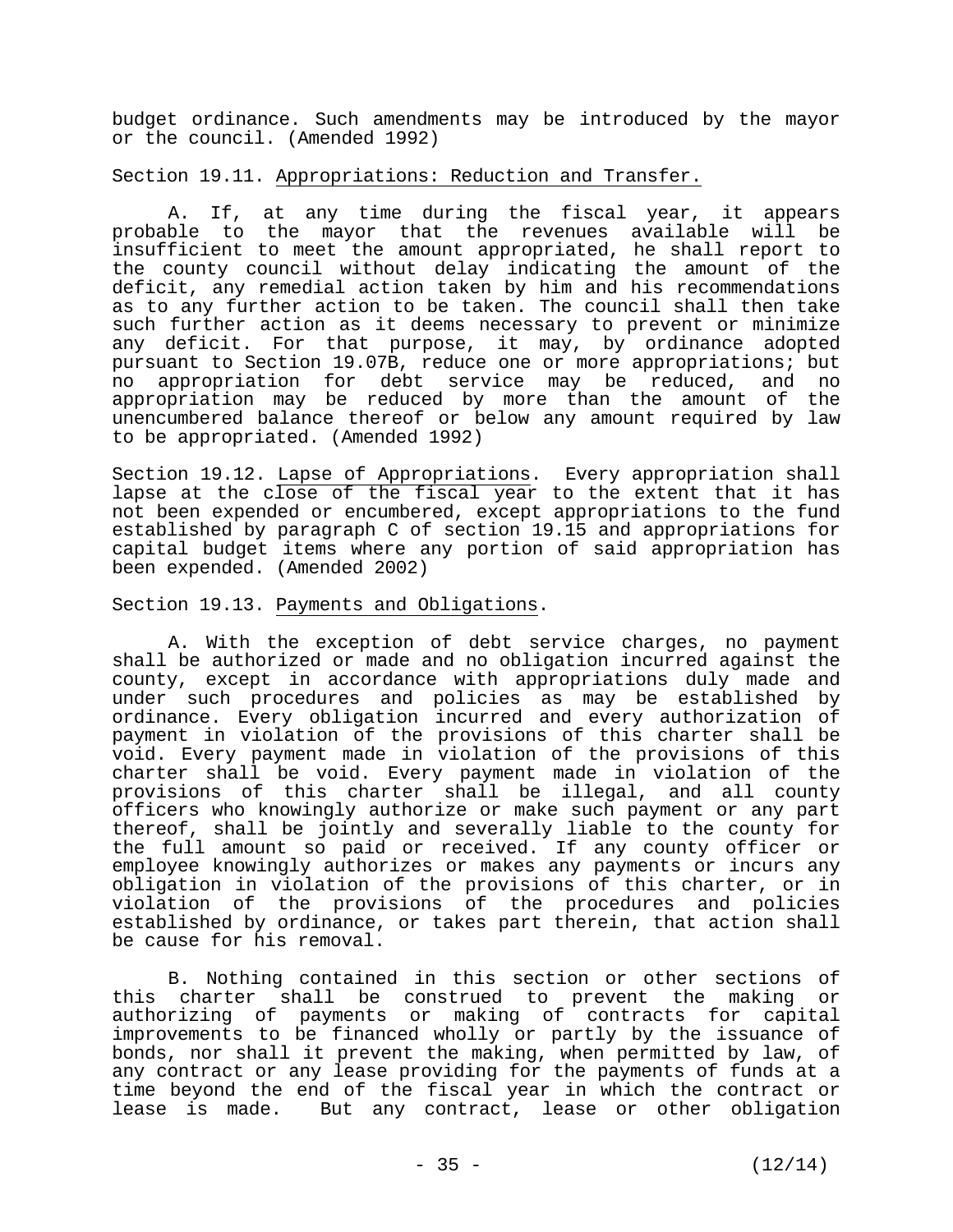requiring the payment of funds from appropriations of a later fiscal year or of more than one fiscal year shall be made or approved by ordinance.

Section 19.14. Surplus and Reserves. Any unappropriated surplus and any unencumbered balances of any appropriations in any fund at the end of any fiscal year shall be available for appropriation for the succeeding fiscal year. The mayor shall certify to the council the amount of any unappropriated surplus or unencumbered balances by January 1 following the close of the fiscal year. (Amended 1992)

Section 19.15. Fund Administration.

 A. Deposit of Funds. Money received by officers and employees shall be deposited promptly to the county's account in depositories authorized by law.

 B. Creation of Funds. In addition to the funds established by this charter, the mayor, with the approval of the council, may establish other funds when necessary and when no appropriate class of funds exists. Nothing in this section shall preclude the council from introducing, and adopting other funds by ordinance.

C. Public Access, Open Space, Natural Resources Preservation Fund.

(1) In adopting each fiscal year's budget and capital program, the council shall appropriate a minimum of onehalf of one percent of the certified real property tax revenues to a fund known as the public access, open space, natural resources preservation fund. The moneys in this fund shall be utilized for purchasing or otherwise acquiring lands or property entitlements for land conservation purposes in the county of Kauai for the following purposes: public outdoor recreation and education, including access to beaches and mountains; preservation of historic or culturally important land areas and sites; protection of significant habitats or ecosystems, including buffer zones; preserving forests, beaches, coastal areas and agricultural lands; protecting watershed lands to preserve water quality and water supply; conserving land in order to reduce erosion, floods, landslides, and runoff; improving disabled and public access to, and enjoyment of, public land, and open space; acquiring disabled and public access to public land, and open space.

(2) The moneys in this fund may also be used for the payment interest, principal, and premium, if any, due with respect to bonds issued pursuant to Sections 3.13, 3.14, or 3.15, Charter, in whole or in part – for the purposes enumerated in paragraph (1) of this section and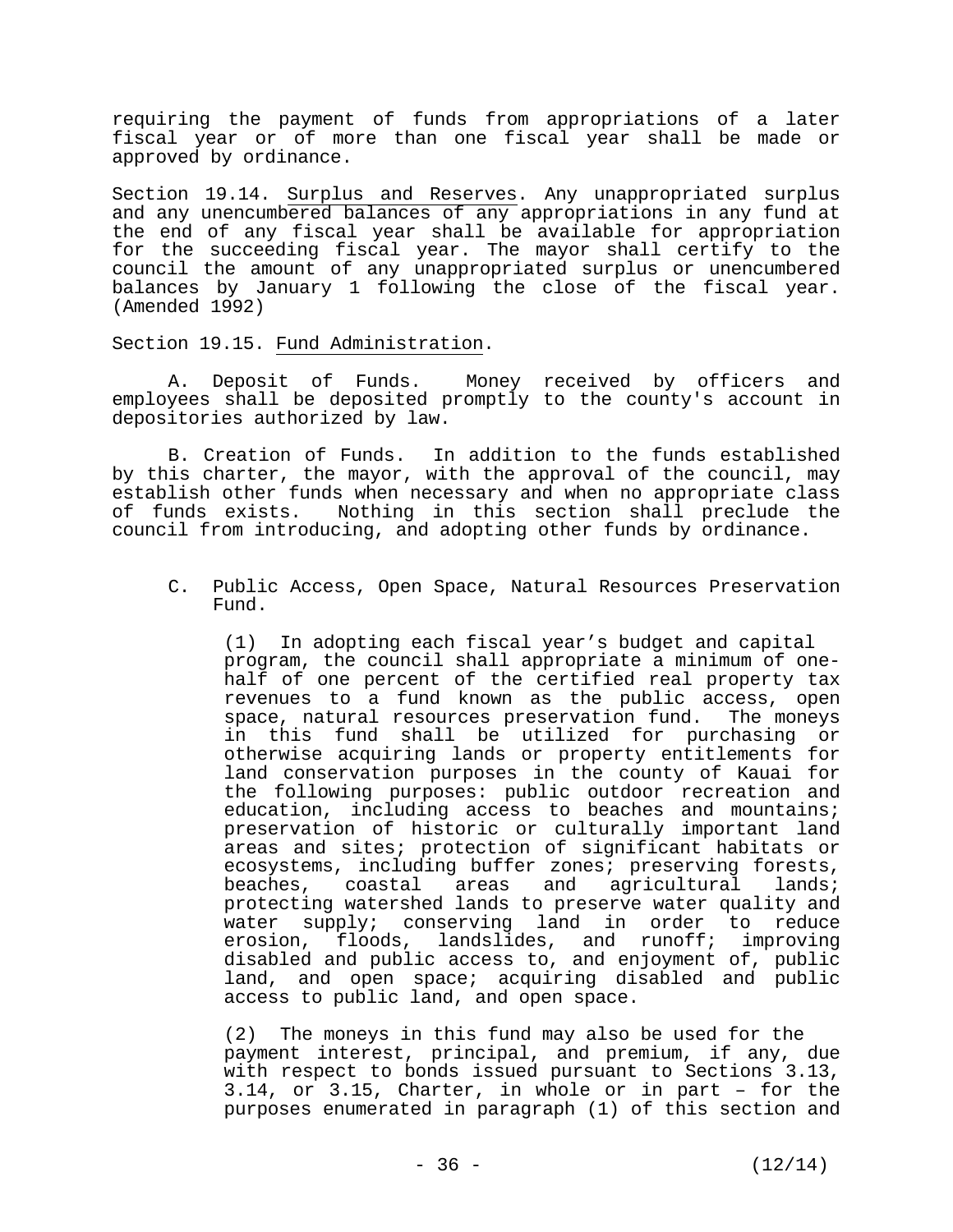for the payment of costs associated with the purchase, redemption or refunding of such bonds.

 (3) At any given time, no more than five percent (5%) of this fund shall be used for administrative expenses.

 (4) Any balance remaining in this fund at the end of any fiscal year shall not lapse, but shall remain in the fund, accumulating from year to year. The moneys in this fund shall not be used for any purpose except those listed in this section.

 (5) The Council shall by ordinance establish procedures for the administration and priorities for the expenditure of moneys in this fund. (Amended 1992, 2002)

Section 19.16. Insurance. The director of finance shall procure insurance for the protection of designated properties of the county in such amounts and under such conditions as the council shall, by ordinance, prescribe from companies licensed to do business in the State. The council may also instruct the director of finance to procure insurance coverage for any of the county activities it deems should be covered by insurance.

Section 19.17. Surety Bonds. Except as otherwise provided, the council shall determine which officers and employees shall be required to furnish surety bonds and shall determine the kind and amount of each individual or blanket bond. All officers concerned with the receipt, collection, custody or disbursement of public funds shall be bonded. The director of finance shall procure all such surety bonds from companies licensed to do business in the State. All such bonds shall be in favor of and the premiums thereon shall be paid by the county.

Section 19.18. Contracts.

 A. Before execution, all written contracts to which the county is a party shall be approved by the county attorney as to form and legality. All such contracts shall be signed by the mayor, except that contracts for purchase of materials, supplies, equipment, personal services and public works contracts shall be signed by the director of finance.

 B. Before execution, contracts involving financial obligations of the county shall also be approved by the director of finance as to the availability of funds in the amounts and for the purposes set forth therein.

### Section 19.19. Centralized Purchasing.

 A. The department of finance shall be responsible for the procurement of all goods, services and construction required by any department, office or agency of the county, except the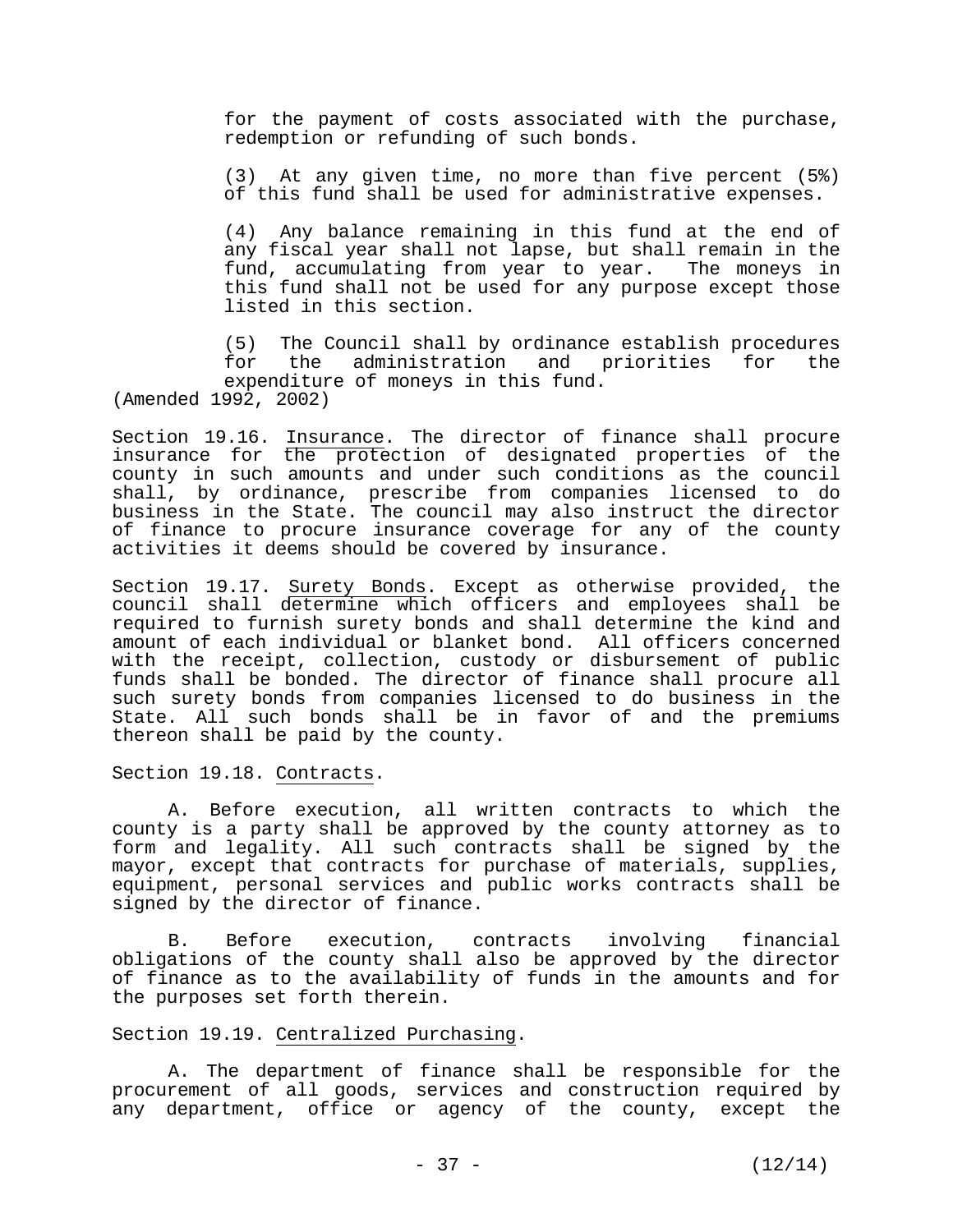Department of Water. (Amended 2010)

 B. All procurements shall be conducted pursuant to state law. (Amended 2010)

 C. The director of finance shall, from time to time, secure from all agencies estimates of their needs for articles of common use and shall, when practicable, consolidate requisitions in order to secure the benefits of quantity purchases and to that end cooperate with other public agencies. (Amended 2010)

 D. The director of finance may, by rules, provide for petty cash funds. (Amended 2010)

 E. All county storerooms (other than departmental) shall be supervised and operated by the director of finance. (Amended 2010)

 F. The director of finance shall require such guarantees of performance by vendors as in his opinion may be necessary or may be prescribed by ordinance. (Amended 2010)

Section 19.20. Disposition of Surplus Property.

Surplus property means any property that no longer has any use to the agency or department that has custody of the item. All departments, offices or agencies having materials, supplies or equipment which are not useful to them, shall return custody of the item to the director of finance, who shall, from time to time and at least annually, circulate a list of surplus items to the various departments and agencies of the county or other governmental agencies for redistribution and use. If the surplus property is found to be unusable for public purposes, the director of finance shall, after fixing a minimum price for the property, provide for the sale by sealed bid with or without advertising, to the highest bidder for not less than the minimum price established by the director of finance. Advertised auctions shall be published on two non-consecutive days in a daily newspaper of general circulation in the County of Kaua'i or the County's website, and the proceeds shall be a realization of the general fund unless required otherwise by statute, ordinance, rule, grant, or gift.

Surplus property determined to be of no use to any county agency, may be used for bid purposes, as a trade-in for credit to be applied to the final purchase price of the procurement solicitation.

Surplus property determined to be hazardous or that may potentially pose a danger to the public may be disposed of at the direction of the director of finance. The means by which said items are to be disposed of shall be determined solely by the director of finance or designee, provided such means are legal and appropriate for the specific item.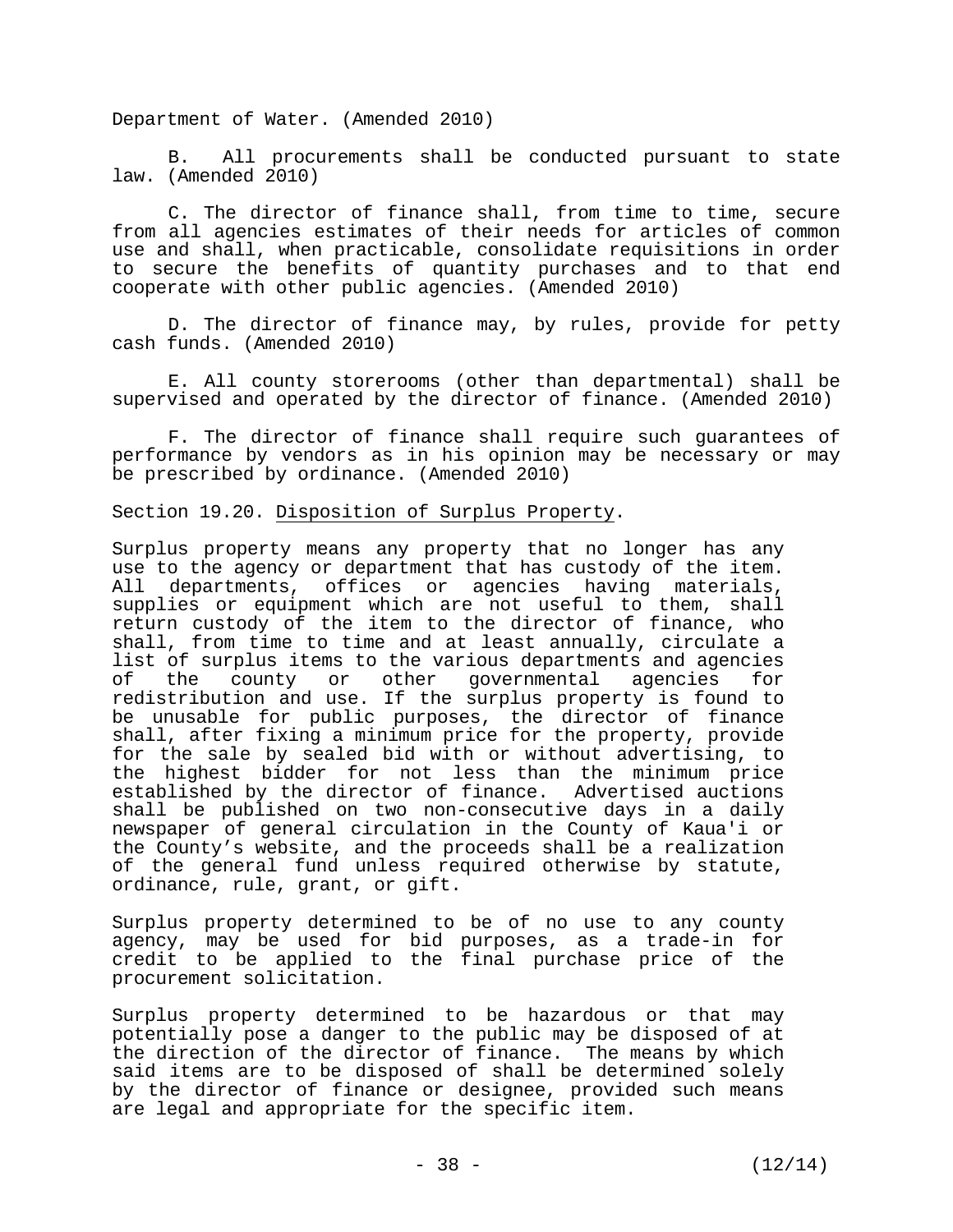Surplus property having little or no monetary or salvage value as determined and certified by the director of finance or designee, and further determined to be impractical to be offered by auction, may be legally disposed of. (Amended 2010)

Section 19.21. Past due Accounts. The finance director shall promptly collect all past due accounts. Unless otherwise provided by law any account more than ninety (90) days past due shall be referred to the county attorney's office for collection. (Amended 1984)

### *ARTICLE XX CODE OF ETHICS*

Section 20.01. Standards of Conduct. In order to establish a high standard of integrity and morality in government service, a code of ethics is hereby established.

Section 20.02. No officer or employee of the county shall:

 A. Solicit, accept or receive, directly or indirectly, any gift, whether in the form of money, service, loan, travel, entertainment, hospitality, thing or promise or in any other form, under circumstances in which it can reasonably be inferred that the gift is intended to influence him in the performance of his official duties or is intended as a reward for any official action on his part.

 B. Disclose information which, by law or practice, is not available to the public and which he acquires in the course of his official duties or use such information for his personal gain or for the benefit of anyone.

 C. Acquire financial interest in business enterprises which he may be directly involved in official action to be taken by him.

 D. Appear in behalf of private interests before any county board, commission or agency.

 E. Use his official position to secure a special benefit, privilege or exemption for himself or others.

 F. Use county property for other than public activity or purpose.

Section 20.03. Contracts.

 A. The county shall not enter into any contract with an officer or employee or with a firm in which an officer or employee has a substantial interest involving services or property of a value in excess of \$1,000.00 unless the contract is made after competitive bidding. (Amended 2010)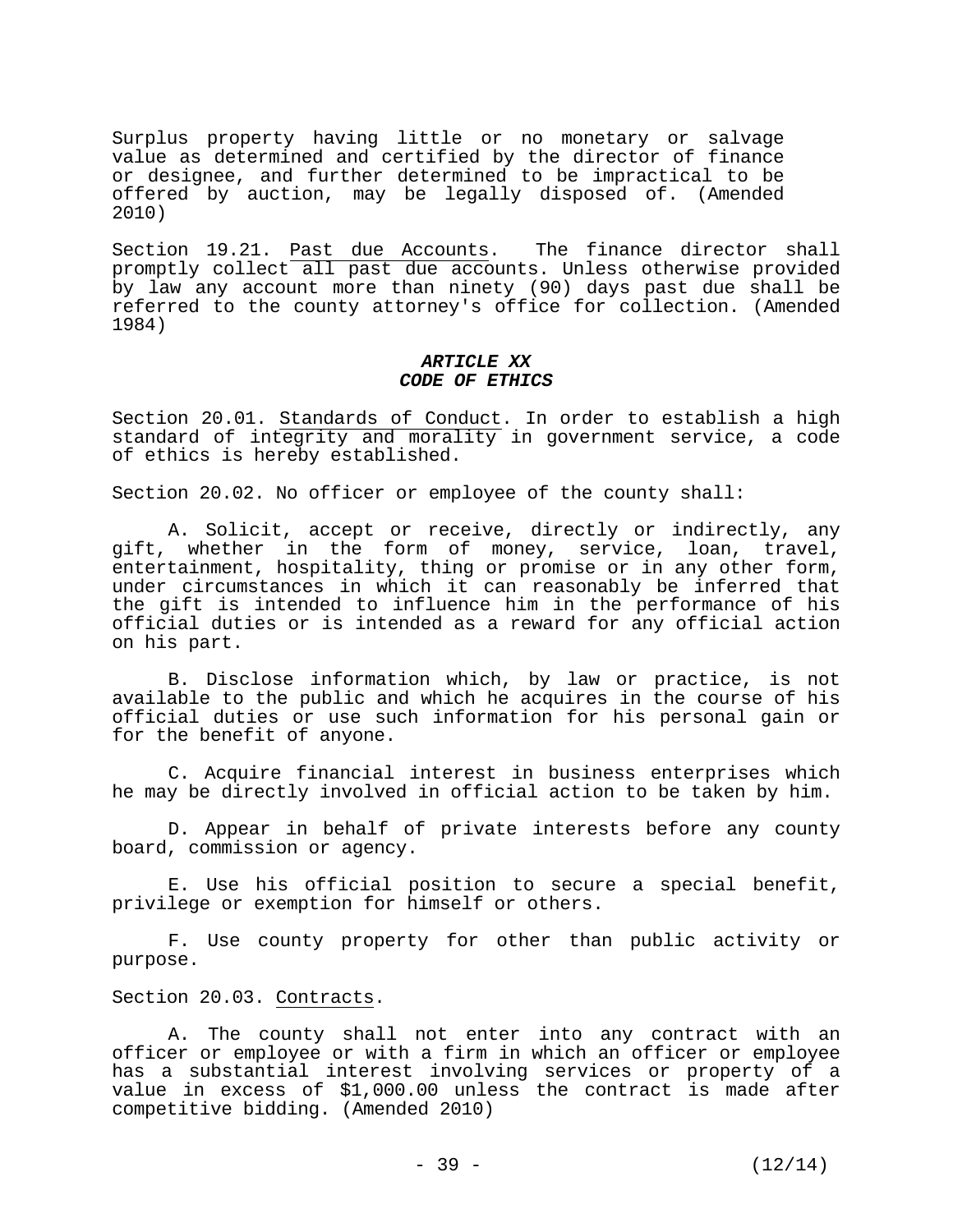B. The county shall not enter into a contract with any person or firm which is represented or assisted personally in the matter by a person who has been an employee of the agency within the preceding one year and who participated while in county employment with the subject matter of the contract. (Amended 2010)

 C. This section shall not apply to personal employment contract.

## Section 20.04. Disclosure.

 A. The mayor, councilpersons, all department heads and deputies, members of boards and commissions and the purchasing administrator, and any employee delegated or authorized to act on behalf of the director of finance and the deputy director of finance in their absence shall, within thirty (30) days of assuming office, file with the board a list of all real property within the county in which he has any right, title or interest, a list of all business firms which contract for county business in which he has any interest, and all their places of employment, including part-time employment, all sources and amounts of income, business ownership, officer and director positions, debts, creditor interests in insolvent businesses and the names of persons represented before government agencies. Amendments to the list, including additions, deletions or changes in title, interest in property or of employment, shall be made within thirty (30) days of the occurrence of the amendment. The list shall be a matter of public record. (Amended 2010)

 B. Any elected official, appointed officer, employee, or any member of a board or commission who possesses or acquires such interest as might reasonably tend to create a conflict with his duties or authority, or who is an owner, officer, executive director or director of an organization, or whose member of his immediate family, which includes parents, siblings, spouse or children, is an owner, officer, executive director or director of an organization in any matter pending before him shall make full disclosure of the conflict of interest and shall not participate in said matter.(Amended 1976, 1980, 2006, 2008)

C. Penalties.

 (1) Any violation of any of the provisions of this section shall, at the option of the director of finance, render forfeit and void the contract, work, business, sale or transaction affected.

 (2) Any violation of any of the provisions of this section shall constitute cause for fine, suspension or removal from office or employment.

 D. The council shall, by ordinance, adopt and may, from time to time, revise and amend such complementary provisions as may be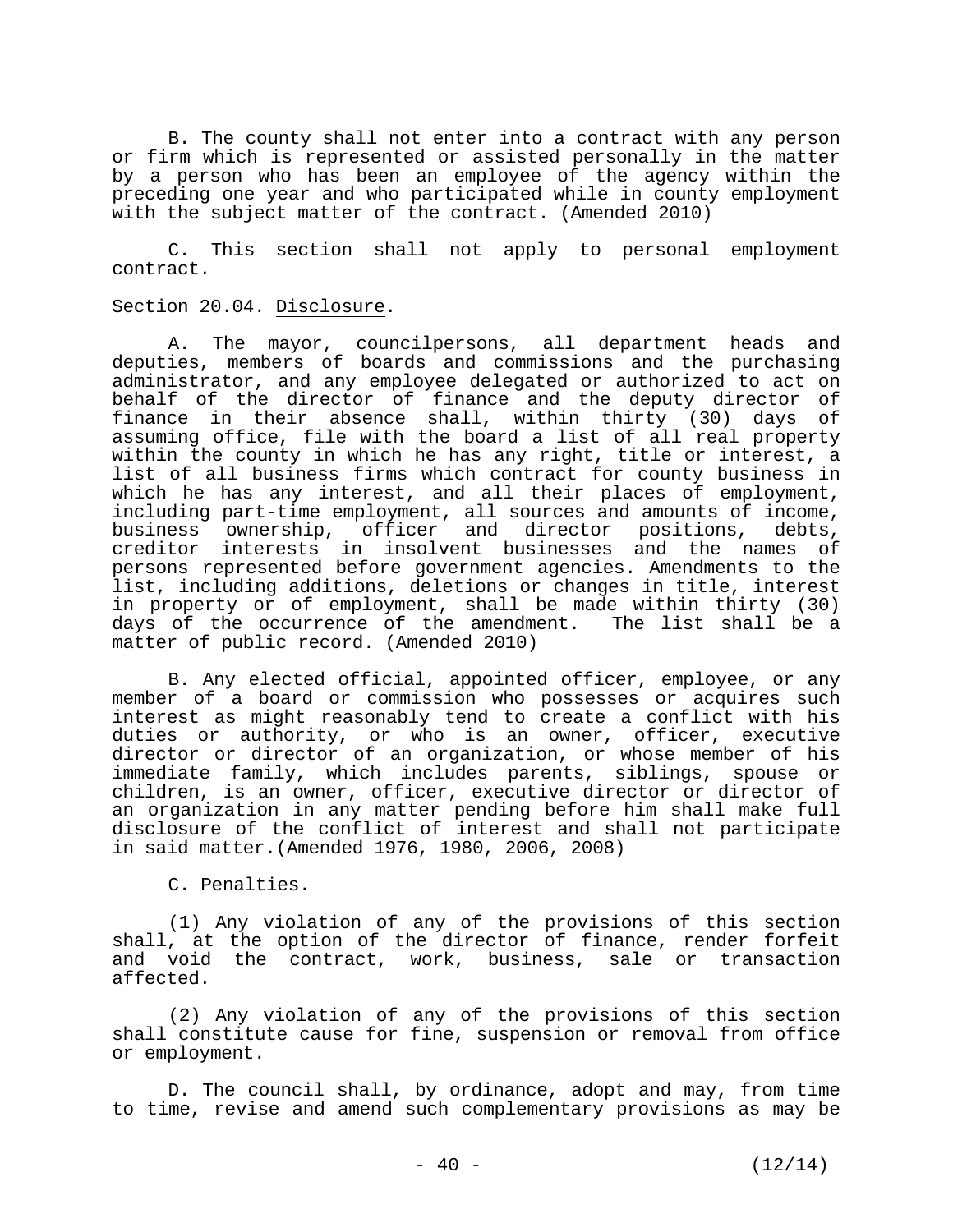necessary to supplement the code of ethics.

 E. The mayor, the council and the board of ethics shall be responsible for the enforcement of provisions of this article.

Section 20.05. Board of Ethics. There shall be a board of ethics.

A. The board shall consist of seven members. (Amended 2006)

 B. The board shall annually select a chairman and a secretary from among its members and shall adopt rules necessary for the conduct of its meetings.

 C. The board shall meet at the call of the chairman or of a majority of its members. A majority of the membership shall constitute a quorum for the conduct of business, and the affirmative vote of at least a majority shall be necessary to take any action.

D. It shall be the function of the board:

 (1) To initiate, receive, hear and investigate complaints of violations of the code of ethics and to transmit its findings to the council as to complaints involving county officers and to the civil service commission as to employees. It may also, on its own, file impeachment proceedings in the circuit court.

 (2) To render advisory opinions or interpretations with respect to application of the code on request. All requests for advisory opinions shall be answered within forty five (45) days of its filing and failure to submit an advisory opinion within said forty five (45) days shall be deemed a finding of no breach of the code. Opinions rendered or deemed rendered shall be binding on the board in any subsequent charges concerning the officer or employee of the county until said opinion is amended or revoked by the board. (Amended 2010)

 (3) To prescribe a form for the disclosure provided in this section and to implement the requirements of the disclosure provisions.

 (4) To examine all disclosure statements filed and to comment on or advise corrective action to any matters that may indicate a conflict of interest. (Amended 1976)

 (5) To propose revisions of the code to assure its effectiveness.

 E. In the course of its investigations, the board shall have the power to administer oaths and subpoena witnesses and to compel the production of books and papers pertinent thereto.

 F. All hearings on complaints shall be closed to the public. Only findings of violations shall be referred to the council or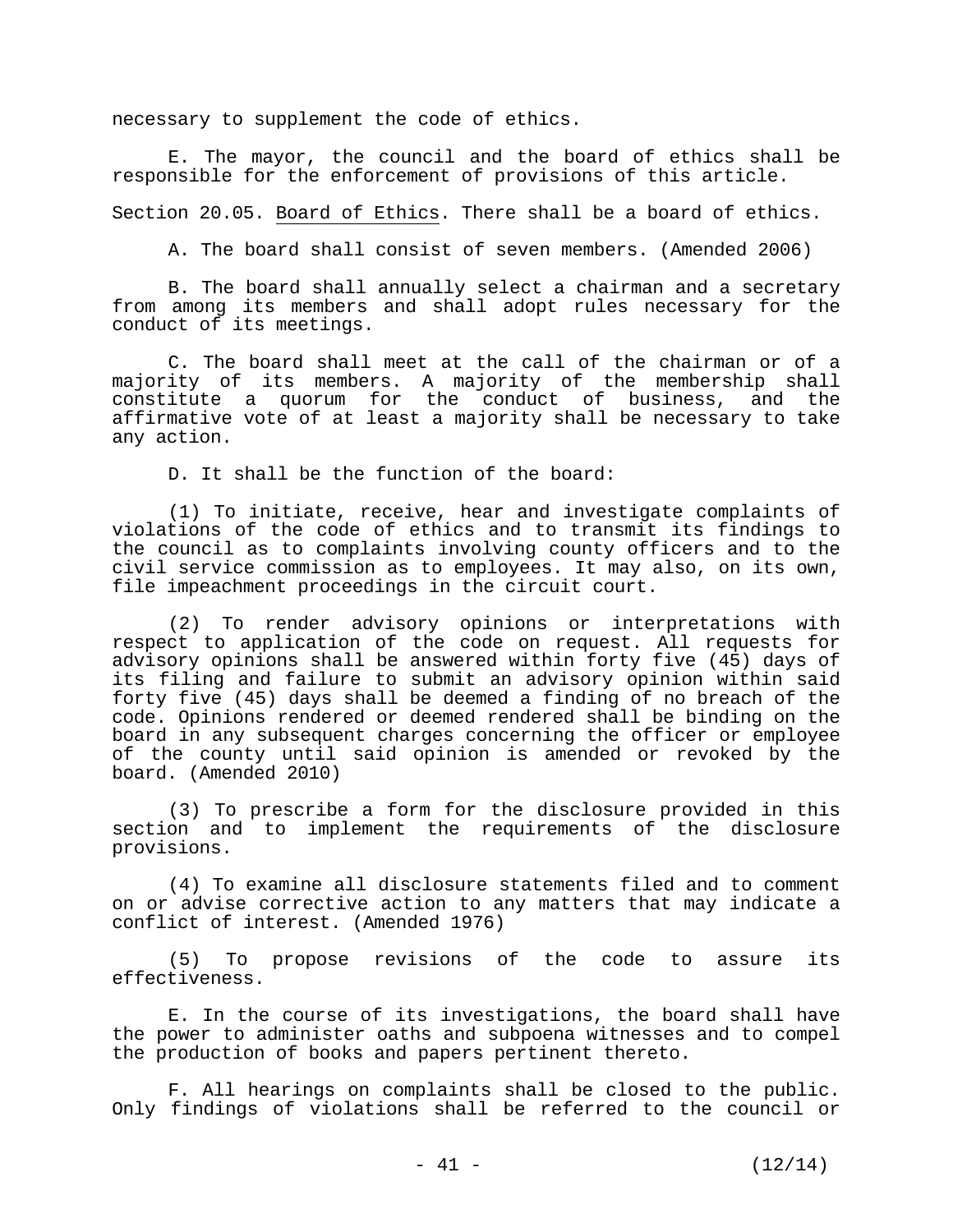the civil service commission. Upon referral to the council or civil service commission, the violations shall be treated as any other similar item of council or civil service commission business.

 G. If any officer or employee, or former officer or employee, shall obtain an advisory opinion from the board and shall govern himself accordingly, or shall act in accordance with the opinions of the board, he shall not be held guilty of violating any of the provisions of the code.

 H. Cooperations. The council and mayor shall cooperate and provide financing and personnel help required by the commission in the performance of its duties.

## *ARTICLE XXI SPECIAL ASSESSMENT IMPROVEMENTS*

Section 21.01. Improvements by Special Assessment. The council shall enact the provisions of Section 146-130 to 146-171 of the Revised Laws of Hawaii 1955, as amended, with the exception of Section 146-167, as a county ordinance. No changes, however, shall be made by the council regarding any matter under the control of the board of water supply without the prior approval of its board. Exemptions from special assessments and reimbursement of costs to the county shall be as provided by law.

## *ARTICLE XXII INITIATIVE AND REFERENDUM*

Section 22.01. Power of Initiative and Referendum.

 A. The power of voters to propose ordinances (except as provided in Section 22.02) shall be the initiative power.

 B. The power of the voters to approve or reject ordinances that have been passed by the county council (except as provided in Section 22.02) shall be the referendum power. (Amended 1976)

Section 22.02. Limitations to Powers. The initiative power and the referendum power shall not extend to any part or all of the operating budget or capital budget; any financial matter relating to public works; any ordinance authorizing or repealing the levy of taxes; any emergency legislation; any ordinance making or repealing any appropriation of money or fixing the salaries of county employees or officers; any ordinance authorizing the appointment of employees; any ordinance authorizing the issuance of bonds; or any matter covered under collective bargaining contracts. (Amended 1976)

Section 22.03. Submission Requirement.

 A. Voters seeking to propose an ordinance by initiative shall submit an initiative petition addressed to the council and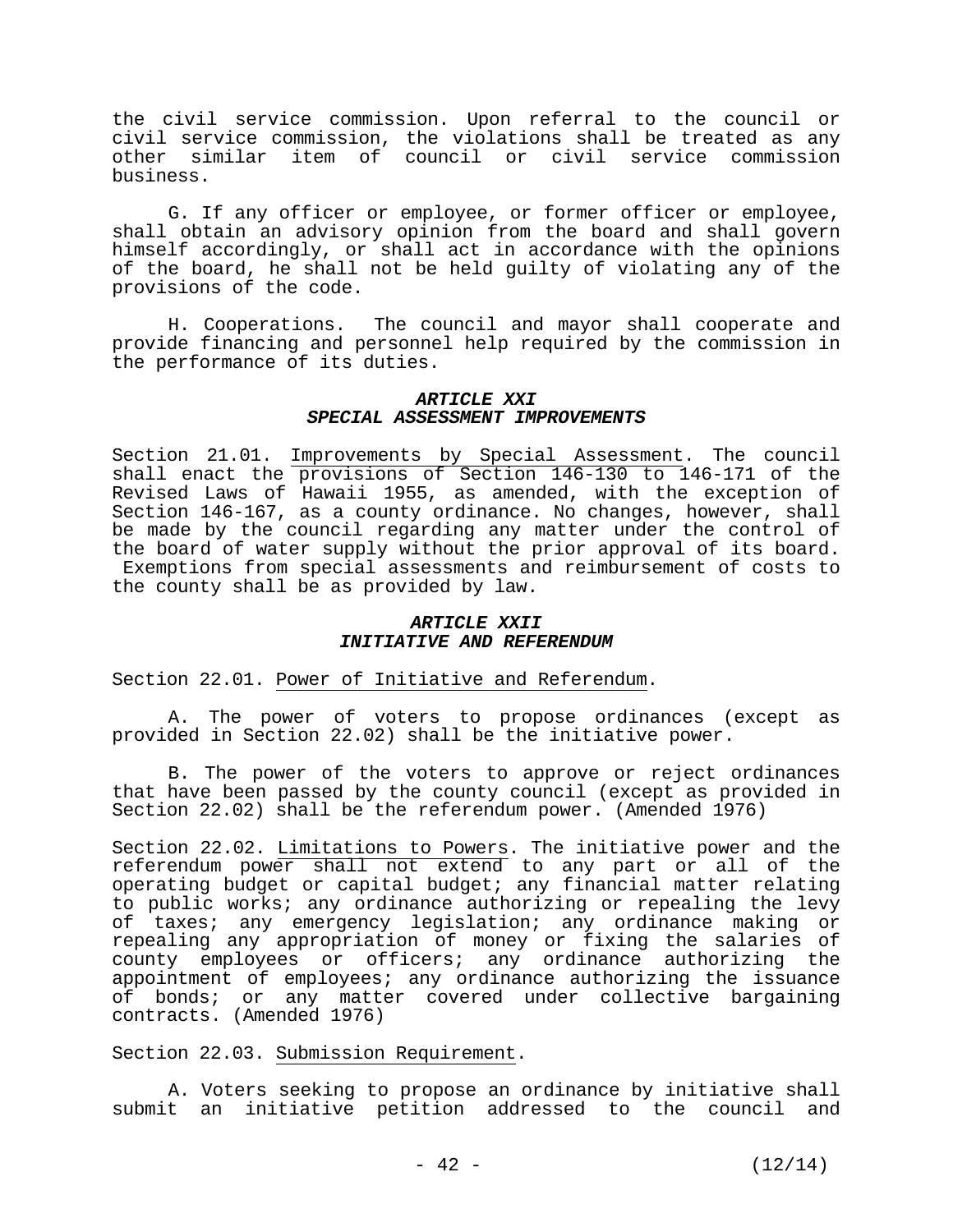containing the full text of the proposed ordinance. The initiative petition shall be filed with the clerk of the council at least ninety-six (96) hours prior to any regular council committee meeting.

 B. Voters seeking referendum of an ordinance shall submit a referendum petition addressed to the council, identifying the particular ordinance and requesting that it be either repealed or referred to the voters of the county.

 C. Each initiative or each referendum petition must be signed by registered voters comprising not less than twenty percent (20%) of the number of voters registered in the last general election.

 D. If an initiative or referendum measure is to be placed on the ballot in a general election, the initiative and referendum petitions must be submitted not less than one hundred twenty (120) calendar days prior to the day scheduled for the general election in the county. (Amended 1976, 2012)

Section 22.04. Committee. For each initiative or each referendum petition there shall be a petitioner's committee representing all the petitioners, which committee shall be composed of five (5) members who shall be qualified voters of the county and signers of the petition. The committee shall be responsible for circulation of the petition and for assembling and filing the petition in proper form. The committee shall have the power to amend or withdraw the petition as provided by this article. (Amended 1976)

Section 22.05. Initiative and Referendum Petition: Form and Sufficiency.

 A. For immediate acceptance of the petition, the clerk of the council shall require reasonable compliance with the following:

 (1) The petitions indicate by name and address, the five (5) signers who constitute the petitioner's committee for that petition.

 (2) The petitions indicate the address which all notices for petitioner's committee are to be sent.

 (3) The signatures to petitions be filed on papers of uniform size and style and assembled as one instrument.

 (4) Each signature on the petition shall be followed by the name (printed) and the place of residence of the person signing.

 (5) The petition be signed by the required number of qualified registered voters of the county.

B. Signatures are invalid and petitions insufficient:

(1) If signers are not given an opportunity to read the full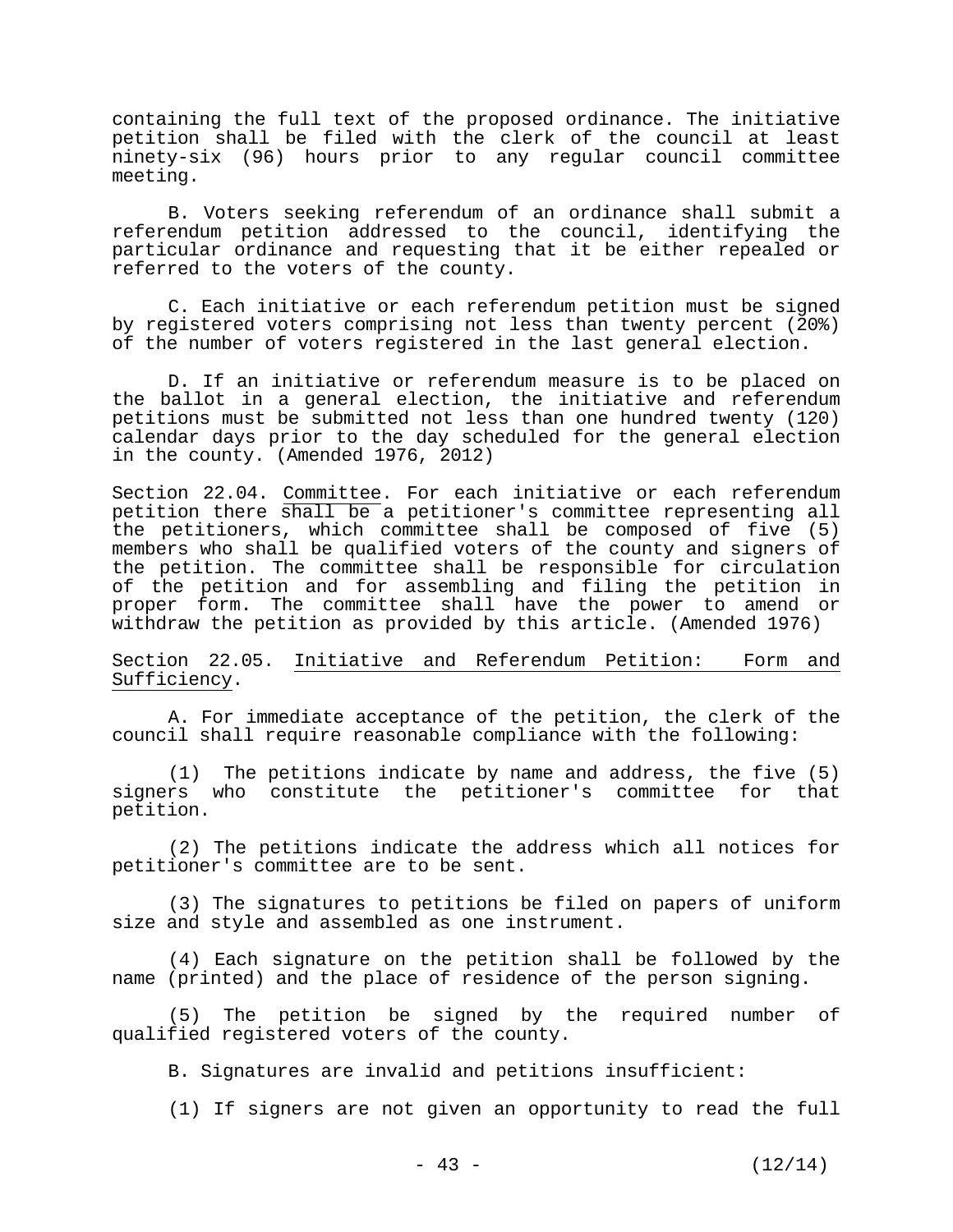text of the ordinance sought to be reconsidered and if the full text of the ordinance is not contained in or attached to each signature paper or set of signature papers of an initiative or referendum petition throughout circulation.

 (2) If affidavits (executed by the circulators for each set of signature papers) are not attached to the papers at the time of filing of petitions with the clerk of the council. Each affidavit shall attest to the effect that: a particular individual personally circulated an identifiable set of papers; each paper bears a stated number of signatures; each signature on a paper was affixed in the circulator's presence; each signature is the genuine signature of the person it purports to be.

 C. Individual signatures may be withdrawn within fifteen (15) days after the filing of an initiative or referendum petition with the clerk of the council by the filing of a written request thereof, by the individual, with the clerk or the council. (Amended 1976)

## Section 22.06. Procedure After Filing.

 A. Certificate of Clerk; Amendment. Within twenty (20) days after the filing of an initiative or referendum petition, the clerk of the council shall complete a certificate as to the sufficiency of the petition.

 As soon as a certificate is completed, the clerk shall notify the petitioner's committee of the contents of the certificate. If a petition is certified sufficient, the clerk shall present his certificate to the county council at its next meeting. If the clerk certifies a petition insufficient, his certificate shall show the particulars wherein the petition is defective. A majority of the petitioner's committee may elect to amend a petition certified insufficient and must so notify the clerk, but if a majority does not elect to amend a petition, the clerk shall present his certificate to the county council at its next meeting.

 B. Supplementary Petition. If a majority of the petitioner's committee elects to amend its petition, then within ten (10) days after receipt of the clerk's certificate, the committee shall file a supplementary petition upon additional papers. The supplementary petition shall be governed by the same requirements as for an original petition. Within five (5) days after the filing of a supplementary petition, the clerk shall complete a second certificate as to the sufficiency of the original petition as amended by the supplementary petition. Thereafter, the procedural requirements for the petition as amended shall be the same as that for the original petition as provided in subsection A, this section.

 C. Council Review. A majority of the petitioner's committee may request the county council to review a clerk's certificate, at or before the meeting at which the clerk presents the certificate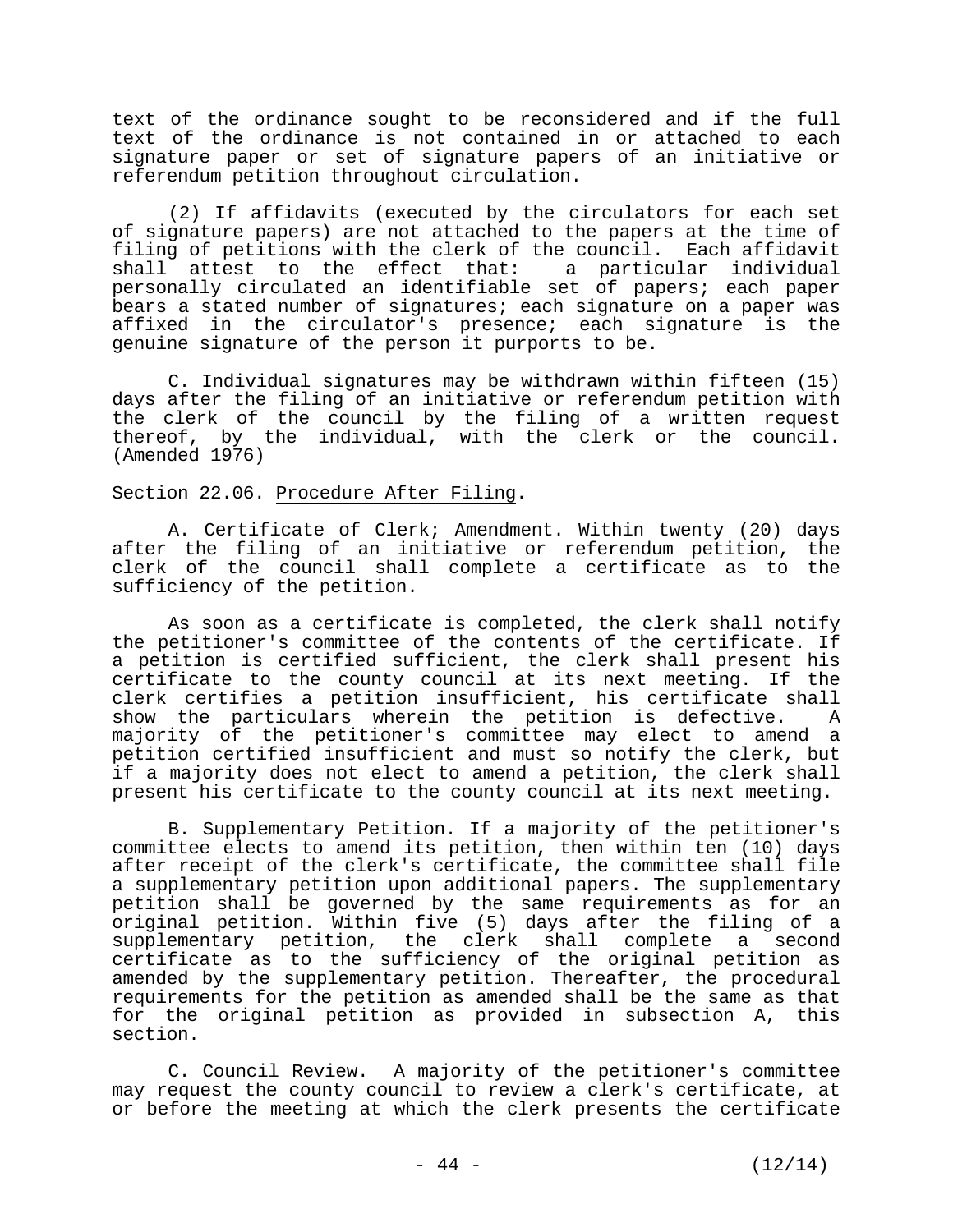to the council. The council shall review the latest clerk's certificate, upon the committee's request, and shall approve or reject the certificate or may substitute its own determination of sufficiency of the petition by resolution.

 D. Court Review; New Petition. A final determination as to the sufficiency of a petition shall be subject to court review. A final determination of insufficiency, even if sustained upon court review, shall not prejudice the filing of a new petition for the same purpose. (Amended 1976)

## Section 22.07. County Council Action on Petitions.

 A. The county council shall proceed immediately to consider an initiative or referendum petition which has been determined sufficient in accordance with the provisions of this article. If an initiative petition is concerned, the ordinance it proposes shall at once be introduced subject to the procedures required for ordinances under Article IV of this charter; however, not more than sixty (60) days shall elapse between the time of first reading of the initiative proposal as a bill and completion of action to adopt, amend, or reject the same. If a referendum petition is concerned, the ordinance to which that petition is directed shall be reconsidered by the council; and not later than thirty (30) days after the date on which the petition was determined sufficient, the council shall, by ordinance, repeal, or, by resolution, sustain the ordinance.

 B. If the council rejects an initiative amendment proposal or passes it with an amendment unacceptable to a majority of the petitioner's committee, or if the council fails to repeal an ordinance reconsidered pursuant to a referendum petition, it shall submit the originally proposed initiative ordinance or refer the reconsidered ordinance concerned to the voters of the county at the next general election.

 C. The council may, in its discretion, and under appropriate circumstances, provide for a special election.

 D. The ballot for such measures shall contain an objective summary of the substance of the measure and shall have below the ballot title designated spaces in which to mark a ballot FOR or AGAINST the measure. Copies of initiative or referendum ordinances shall also be made available at the polls.

 E. Suspension of Ordinance. When a referendum petition or amended petition has been certified as sufficient by the County Clerk, the Ordinance sought to be repealed in the petition shall not be effective and shall be deemed suspended from the date the petition is certified as sufficient until the voters have voted on the measure and the election results have been certified as provided in this Article. (Amended 1976, 1980)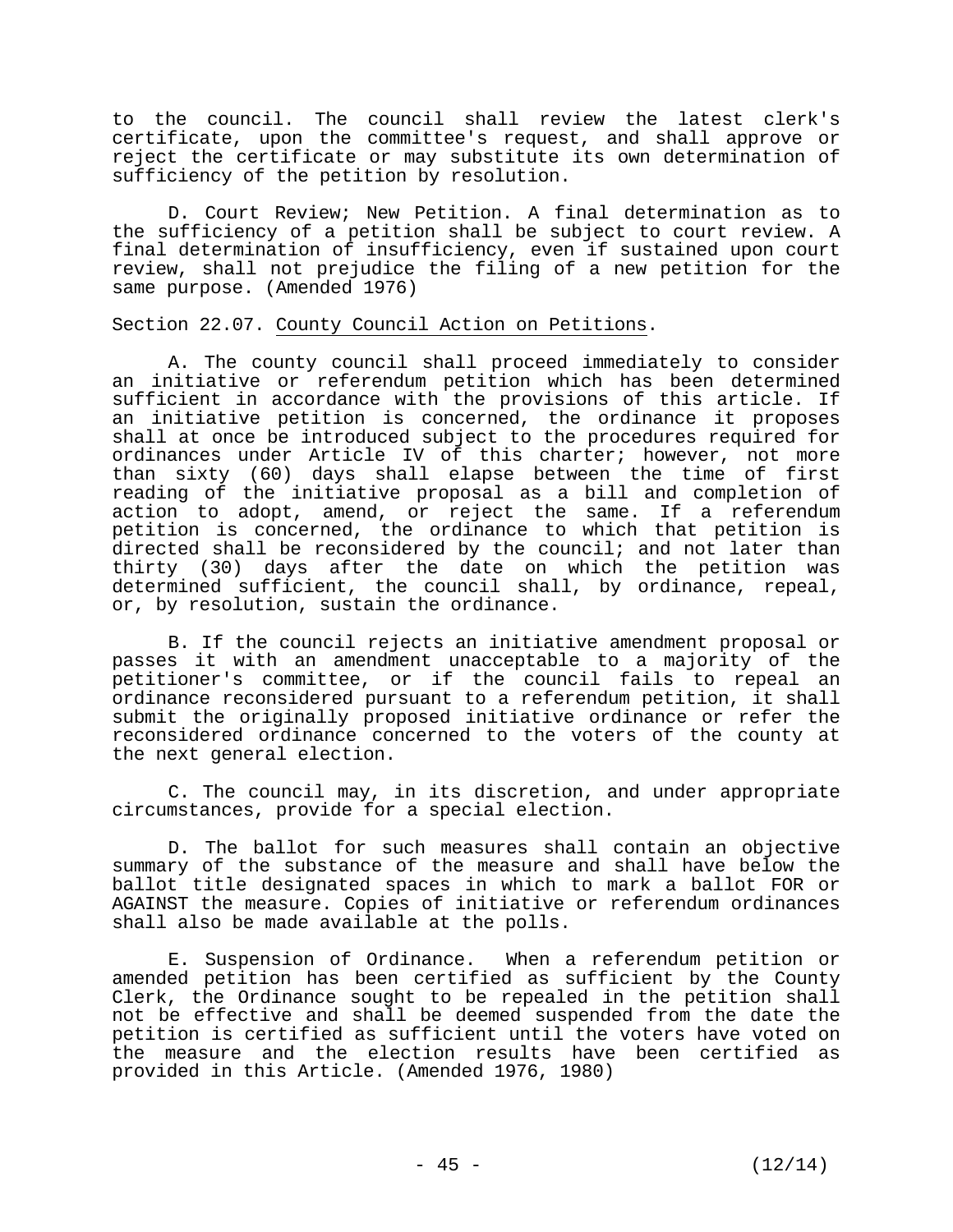Section 22.08. Withdrawal of Petitions. An initiative or referendum petition may be withdrawn at any time prior to the sixtieth (60th) day immediately preceding the day scheduled for a vote in the county by filing with the county clerk a request for withdrawal signed by at least four (4) members of the petitioners committee. Upon the filing of the request, the petition shall have no further force or effect and all proceedings thereon shall be terminated. (Amended 1976)

Section 22.09. Results of Election. If a majority of the voters voting upon a proposed initiative ordinance shall vote in favor of it, the ordinance involved shall be considered adopted upon certification of the election results. If a majority of the voters voting upon a referendum ordinance shall vote against it, the ordinance involved shall be considered repealed upon certification of the election results. (Amended 1976)

Section 22.10. Upon approval by a majority of the votes cast on the proposal, the charter amendment shall take effect upon all legislative acts not excluded herein enacted after January 2, 1977. (Amended 1976)

Section 22.11. A referendum that nullifies an existing ordinance shall not affect any vested right or any action taken or expenditures made up to the date of the referendum. (Amended 1976)

## *ARTICLE XXIII GENERAL PROVISIONS*

Section 23.01. Definitions.

 A. The term "agency" shall mean any office, department, board, commission or other governmental unit of the county.

 B. The term "employee" shall mean any person, except an officer, employed by the county or any department thereof, but the term shall not include any independent contractor.

 C. The term "law" shall mean any law of the State of Hawaii or any ordinance of the county of Kauai or any rule or regulation of any department having the force and effect of law.

D. The term "officer" shall include the following:

- (1) Mayor, prosecuting attorney, and members of the council.
- (2) Any person excluded from Chapter 76, HRS and the position classification plan who is appointed as administrative head of any department or agency of the county or as a member of any board or commission.
- (3) Deputies appointed by the administrative head of any department or agency of the county who are excluded from Chapter 76, HRS and the position classification plan.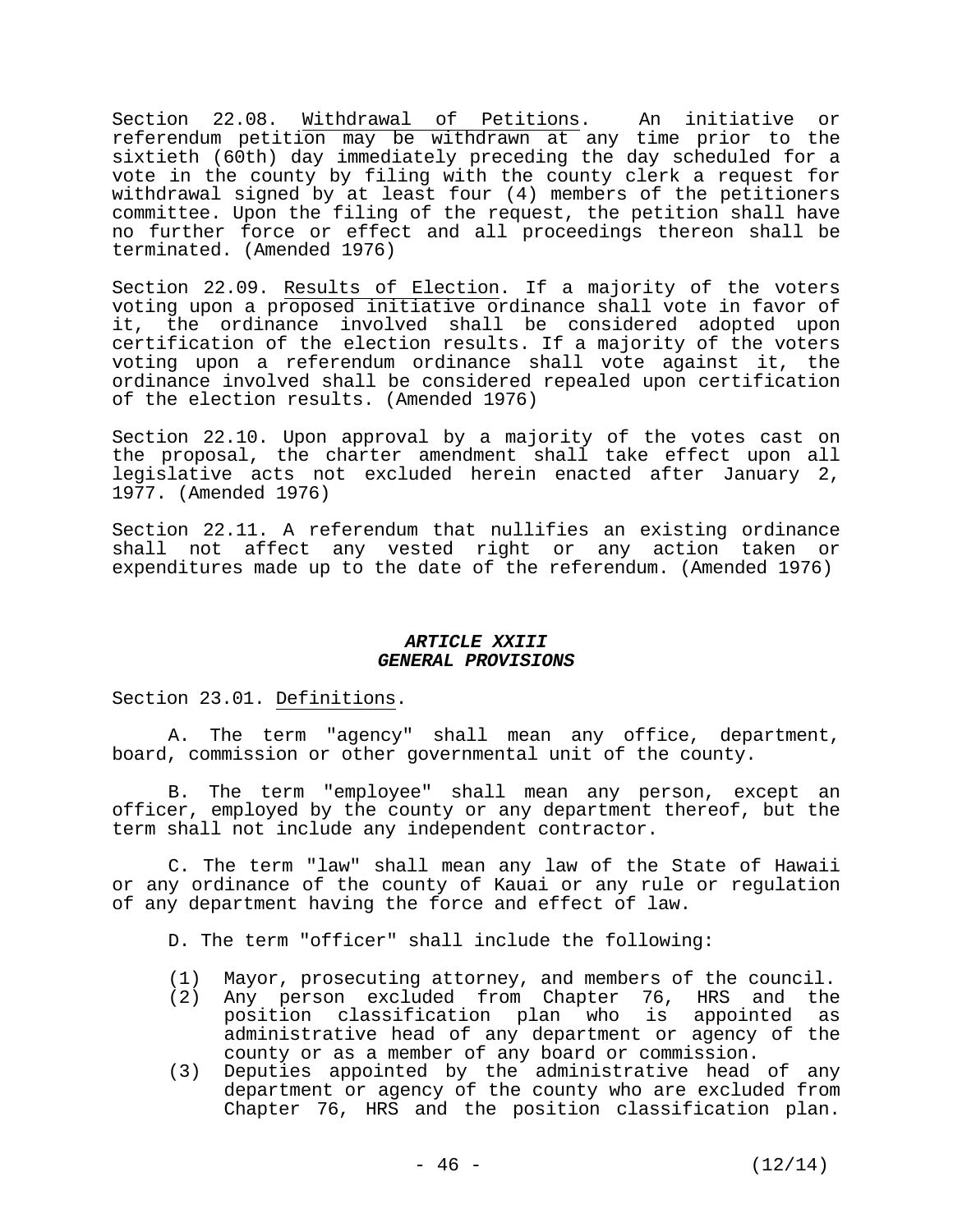(Amended 2012)

E. The term "State" shall mean the state of Hawaii.

Section 23.02. Boards and Commissions. The council may create such other boards and commissions, not provided herein, by ordinance. All boards and commissions, including those which are specifically provided for herein, shall be organized, appointed and vested with the power and authority as provided hereunder which are not in conflict with the provisions of this charter.

 A. All boards and commissions established by the charter shall consist of seven members. (Amended 2006)

 B. All members of boards and commissions shall be appointed and may be removed by the mayor, with the approval of the council, except that members of boards and commissions established by ordinance may be appointed and removed as provided by ordinance. Such ordinance shall provide for either of the following appointing and removal methods:

- 1) Appointment and removal of members by the mayor, with the approval of the council; or
- 2) Joint appointing powers under which the mayor and the council each appoint an equal number of members, and one additional member is selected by the members previously appointed by the mayor and council. Members appointed by the mayor may be removed by the mayor with the approval of the council. Members appointed by the council may be removed by the council with the approval of the mayor. The one additional member selected by the previously appointed members may be removed by the mayor with the approval of the council.

 A board or commission member who is absent from three consecutive meetings without prior excuse of the chairman shall be expelled from membership. Upon notification of such expulsion by the chairmen, the applicable appointing authority shall within 15 days of the notice, begin the appointment process. (Amended 1980, 1986)

 C. The members of all boards or commissions shall serve for staggered terms of three years and until their successors are appointed. However, no holdover term shall extend beyond ninety days. All members currently serving shall serve their term as set when they were appointed. All appointments after January 1, 1977 shall be for three-year terms. Notwithstanding the holdover period or period of any vacancy, the term of any appointment shall be deemed to have commenced immediately after the normal termination date of his predecessor. The council may, by ordinance, provide for the staggering of terms provided that no terms of members already appointed shall be changed. (Amended 1976, 1980)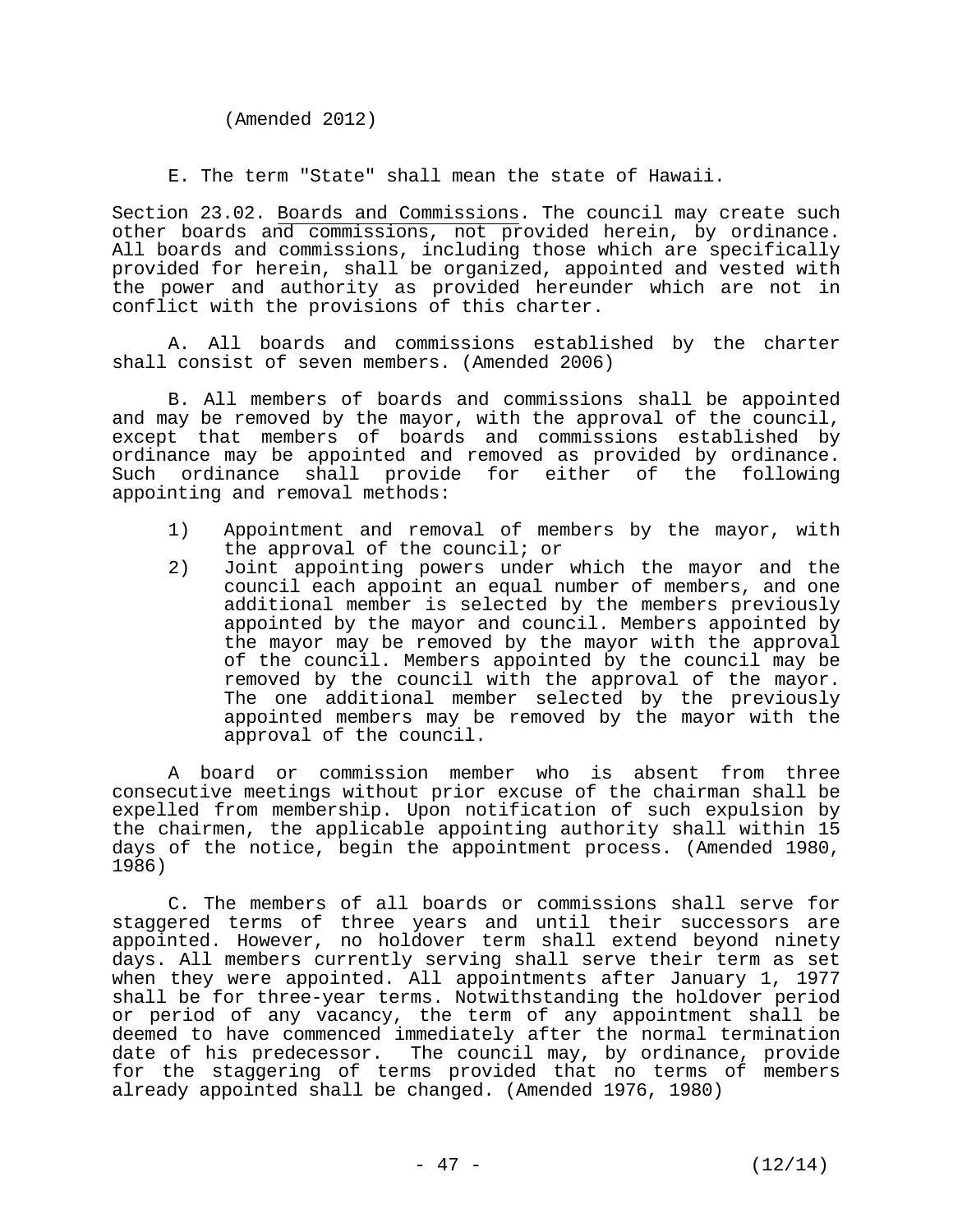D. Each commissioner shall be, at the time of his appointment, a duly qualified resident elector of the county.

 E. No more than a bare majority of the members of any board or commission shall belong to the same political party.

 F. Any vacancy occurring on any board or commission shall be filled for the unexpired term.

 G. Each board or commission shall elect its chairman or other officers. The term of office of the chairmanship of any board or commission shall be one year and no member of any such board or commission shall succeed himself as chairman for the term immediately following the expiration of his term.

 H. No member of any board or commission shall be eligible for more than two consecutive terms on the same board or commission or on two different boards or commissions of the county. After the expiration of two consecutive terms, no person shall be eligible for appointment to any county board or commission until one year has elapsed after such service. Any partial term of more than two years shall be considered a term as used herein. (Amended 1976)

 I. Employees and officers of the State or county may be eligible to serve on boards or commissions, provided that such service does not result in a conflict of interest or is expressly prohibited by law.

 J. A majority of all the members to which a board or commission is entitled shall constitute a quorum to do business, and the concurrence of a majority of all the members to which such board or commission is entitled shall be necessary to make any action of such board or commission valid.

 K. All boards and commissions shall have the power to subpoena witnesses and administer oaths to witnesses as to all matters within the scope of such boards or commissions.

 L. The members of boards and commissions shall receive no compensation but shall be entitled to be paid for necessary expenses incurred by them in the performance of their duties.

 M. Except for purposes of inquiry, no board or commission, nor its members, shall interfere in any way with the routine administrative affairs of its department normally administered by the department head.

 N. Each board or commission shall have power to establish its own rules of procedures necessary for the conduct of its business, except as otherwise provided in this charter.

Section 23.03. Title to Property. Except as otherwise provided by law, title to all property acquired by any agency of the county shall be vested in the county.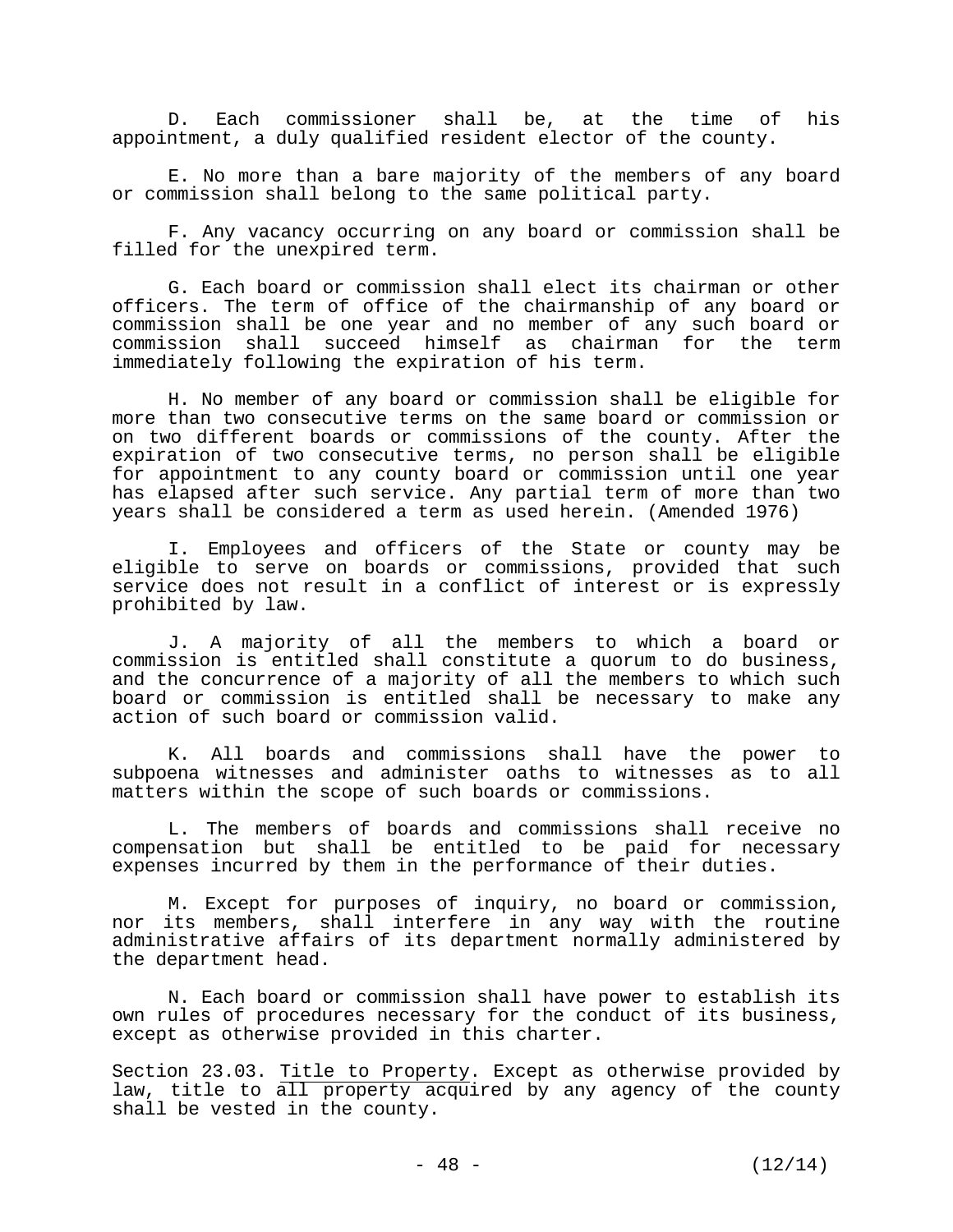Section 23.04. Facsimile Signatures. Whenever any person is required to sign negotiable instruments or multiple bonds, the signature may be a facsimile.

Section 23.05. Expenses. All officers and employees of the county shall be entitled to their traveling or other necessary expenses incurred in the performance of their public duties.

Section 23.06. Claims. No action shall be maintained for the recovery of damages for death or injury to person or property by reason of negligence of any officer or employee of the county unless a written statement stating fully when, where and how the damages occurred, the extent thereof and the amount claimed therefor, has been filed with the county clerk within six months after the date the death, injury or damages were sustained.

Section 23.07. Annual Reports.

 A. Not later than ninety (90) days after the close of the fiscal year, each agency of the county shall make an annual written report of its activities to the mayor in such form and under such rules as the mayor may prescribe. Copies of such reports shall be filed in the office of the county clerk.

 B. Not later than one hundred eighty (180) days after the close of the fiscal year, the mayor shall make an annual report concerning the activities of all agencies of the county. A copy of such report shall be filed in the office of the county clerk.

# Section 23.08. Records and Meetings Open to Public.

 A. All books and records of every department shall be open to the inspection of any person at any time during business hours, except as otherwise provided by law. Certified copies or extracts from such books and records shall be given by the officer having custody of the same to any person demanding the same and paying or tendering a reasonable fee to be fixed by ordinance for such copies or extracts.

 B. All meetings of boards and commissions shall be held in the county building or other public places and no such body shall take any official action except at a meeting open to the public.

Section 23.09. Rules and Regulations. Unless otherwise authorized by law, all rules and regulations having the force and effect of law adopted by any board, commission or administrative head of a department, must first be approved by the mayor prior to going into effect.

Section 23.10. Penalties. Any violation of a charter provision, any ordinance, or duly enacted rule or regulation having the effect of law shall be subject to a fine not exceeding \$1,000.00 or one year's imprisonment or both unless the charter, ordinance,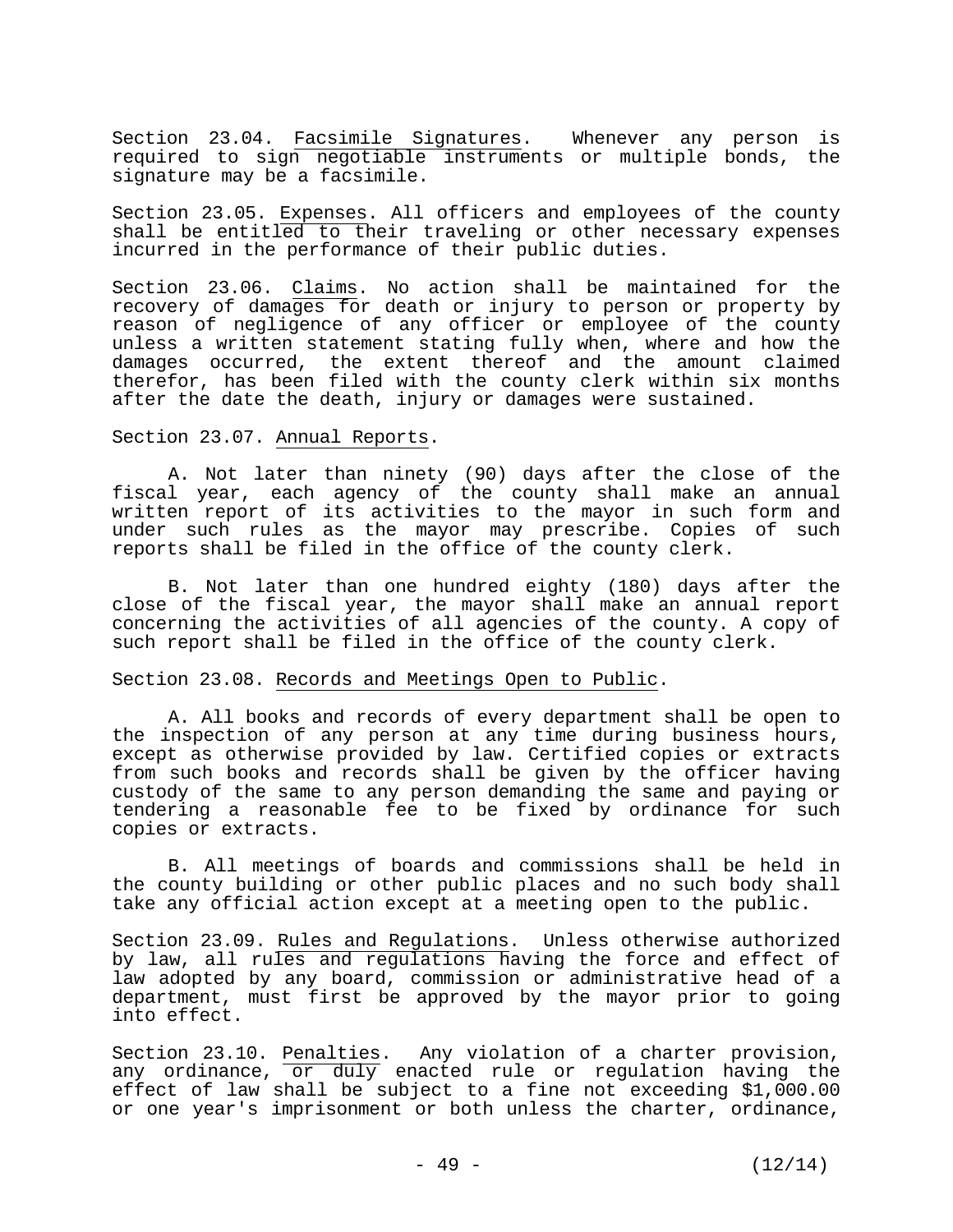rule or regulation provides for a specific penalty in which case the specific penalty shall control. Prosecution for any violation shall be as provided by law for the prosecution of misdemeanors. (Amended 1980)

Section 23.11. County Elections. County elections shall be conducted in accordance with the election laws of the State insofar as applicable, but the county primary and general elections shall be held in every two years following the initial election.

Section 23.12. Oaths of Office. Before entering upon the duties of his office, each officer elected or appointed shall take and subscribe to such oath or affirmation as shall be provided by law.

Section 23.13. Impeachment of Officers. Any officer appointed or elected may be impeached for malfeasance, misfeasance or nonfeasance in office. Such impeachment proceeding shall be commenced in the Fifth Circuit Court, State of Hawaii. The charge or charges shall be set forth in writing in a verified petition for impeachment signed by not less than five percent (5%) of the voters registered in the last general election, except as to charges filed by the ethics commission. If the court sustains the charge or charges, such officer shall be deemed removed from office. The petitioners seeking the impeachment shall bear their own attorneys' fees and other costs of such proceedings, except proceedings initiated by the ethics commission, the cost of which shall be paid by the county.

 A. Whenever any officer is sought to be impeached for matters relating to the officer's official powers or duties, and the impeachment is not being sought by the ethics commission, such officer may request legal representation by the county or at county expense.

 (1) Such request for legal representation shall be accompanied by a signed statement in a form approved by the County Attorney, in which the officer agrees to reimburse the County for all expenses incurred in such legal representation, if the officer is impeached.

 (2) Determination of expenses shall be made by the County Attorney and approved by the Council, and shall be conclusive.

 (3) Any officer being impeached for matters not relating to their official powers or duties shall bear their own attorney's fees and costs of such proceedings.

 B. Legal representation for impeachment relating to an officer's official powers or duties, and which is not being sought by the ethics commission, shall be as follows:

 (1) By the County Attorney's office if requested by the officer and agreed to by the County Attorney.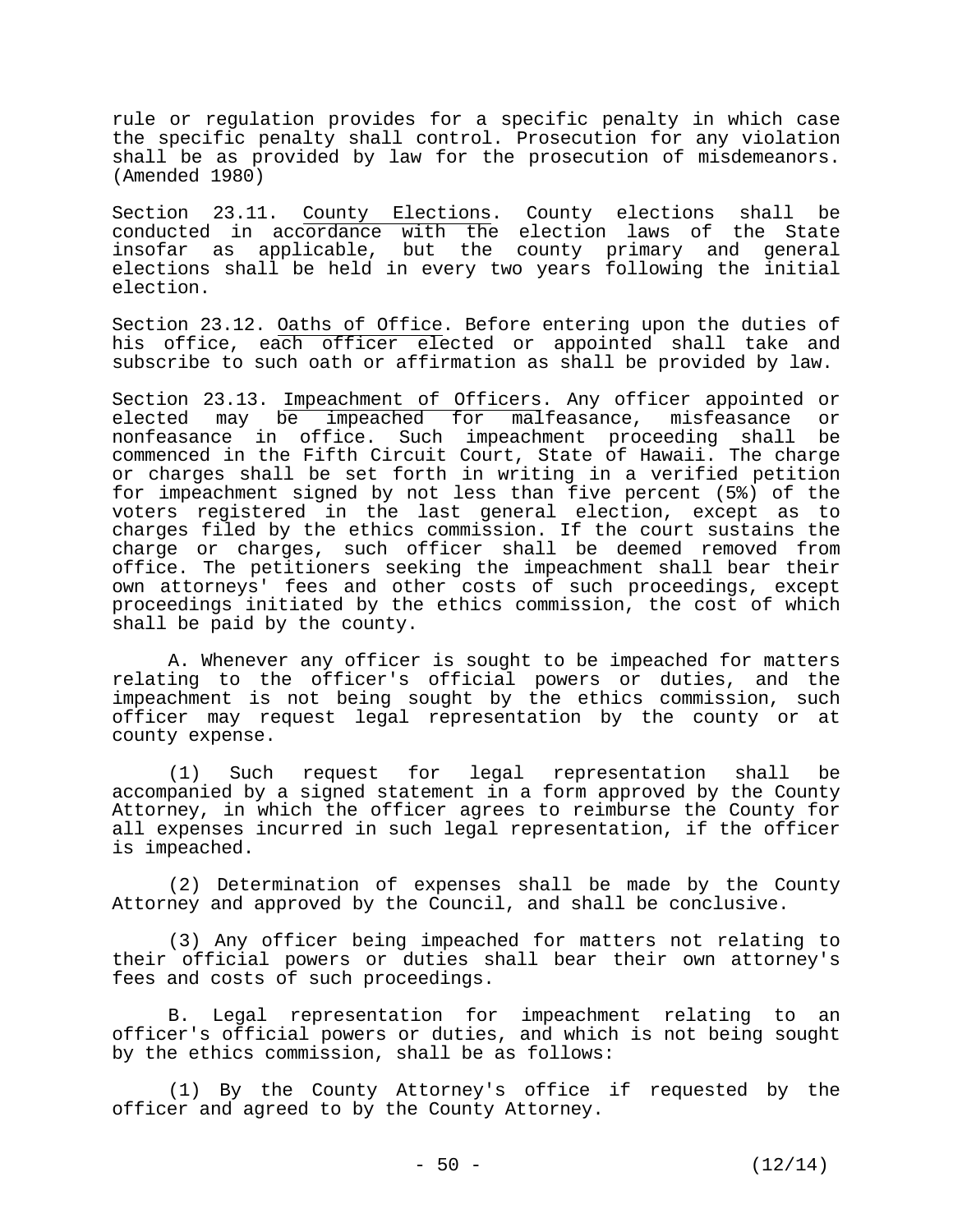(2) By outside legal counsel selected by the officer. The Mayor and Council shall appropriate reasonable amounts for such legal services. In the alternative, existing funds which have been appropriated for legal services may be used, provided the Council approves of the amount.

 C. Nothing in this section shall preclude the officer sought to be impeached from recovering attorneys fees as provided by law. If legal representation is provided at county expense, such recovery shall be reimbursed to the county. (Amended 1992)

Section 23.14. Coordination of work. The mayor shall devise a practical and working basis for the cooperation and coordination of work by the various departments, eliminating duplication and overlapping of functions, and shall have the various agencies cooperate with each other in the use of employees, land, buildings, quarters, facilities and equipment. The head of any department may empower or require an employee of another department, subject to the consent of the head of such other department, to perform any duty which he might require of the employees of his department. Whenever in this charter power is vested in a department to inspect, examine or secure data or information or to procure assistance from any other department, a duty is hereby imposed upon the department upon which demand is made to render such power effective.

Section 23.15. Cooperation With Other Organizations. In the performance of its functions, each department shall cooperate with private organizations and with organizations of the governments of the United States, the State, and any other state, and with any of their political subdivisions having similar functions.

Section 23.16 Provisions of Charter Inoperative. If any provision of this charter jeopardizes the receipt by the county of any federal grant-in-aid or other federal allotment of money, such provision may, insofar as such fund is jeopardized, be waived by the council upon the recommendation of the mayor.

Section 23.17. Titles, Subtitles, Personal Pronouns: Construction. Titles and subtitles shall not be used for purposes of construing this charter.

When any personal pronoun appears in this charter, it shall be construed to mean either sex.

## *ARTICLE XXIV CHARTER AMENDMENT*

Section 24.01. Initiation of Amendments. Amendments to this charter may be initiated only in the following manner: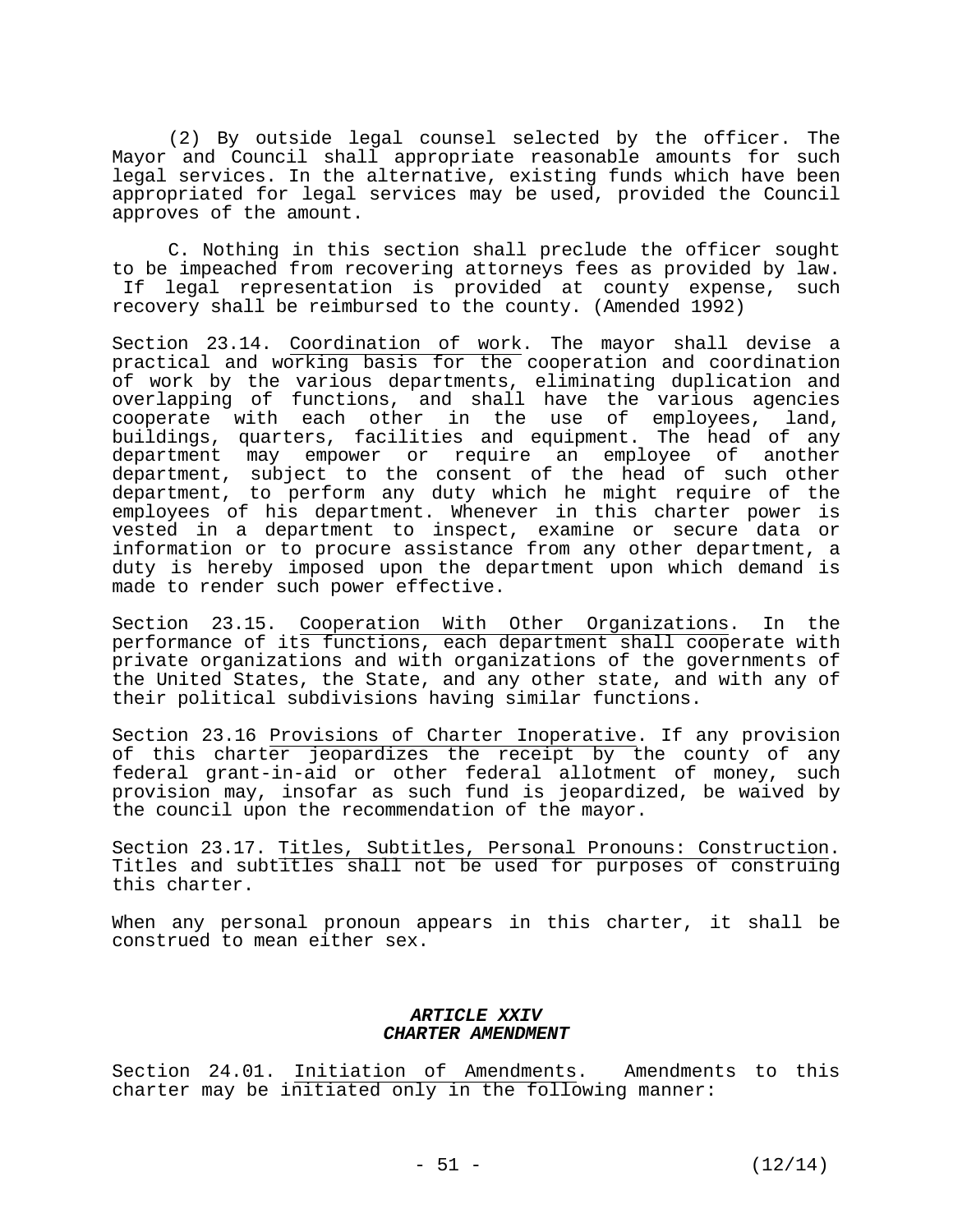A. By resolution of the council adopted after two readings on separate days and passed by a vote of five or more members of the council.

 B. By petition presented to the council, signed by registered voters comprising not less than five percent of the number of voters registered in the last general election, setting forth the proposed amendments. Such petitions shall designate and authorize not less than three nor more than five of the signers thereto to approve any alteration or change in the form or language or any restatement of the text of the proposed amendments which may be made by the county attorney. (Amended 2012)

Upon filing of such petition with the council, the county clerk shall examine it to see whether it contains a sufficient number of valid signatures of registered voters. (Amended 2012)

### Section 24.02. Elections to be Called.

 A. Any resolution of the council or petition of the voters proposing amendments to the charter shall provide that the proposed amendments shall be submitted to the voters of the county at the next general election.

B. The county clerk shall have summaries of the proposed amendments published in a newspaper of general circulation in the county and the entire text published by electronic or online publication on the official website of the County of Kauai at least thirty (30) days prior to submission of the proposed amendments to the voters of the county at the next general election. (Amended 2014)

 C. Should the majority of the voters voting thereon approve the proposed amendments to this charter, the amendments shall become effective at the time fixed in the amendment, or, if no time is fixed therein, thirty (30) days after its adoption by the voters of the county. Summaries of any charter amendment shall be published in a newspaper of general circulation in the county and the entire text published by electronic or online publication on the official website of the County of Kauai within thirty (30) days of the effective date of such amendment. (Amended 2014)

Section 24.03. Charter Review. The mayor with the approval of the council shall appoint, with appropriate staffing, a charter commission composed of seven members who shall serve in accordance with Section 23.02C of this Charter to study and review the operation of the county government under this charter for a period of ten years commencing in 2007. Thereafter, the mayor with the approval of the council shall appoint a charter commission at ten year intervals. In the event the commission deems changes are necessary or desirable, the commission may propose amendments to the existing charter or draft a new charter which shall be submitted to the county clerk. The county clerk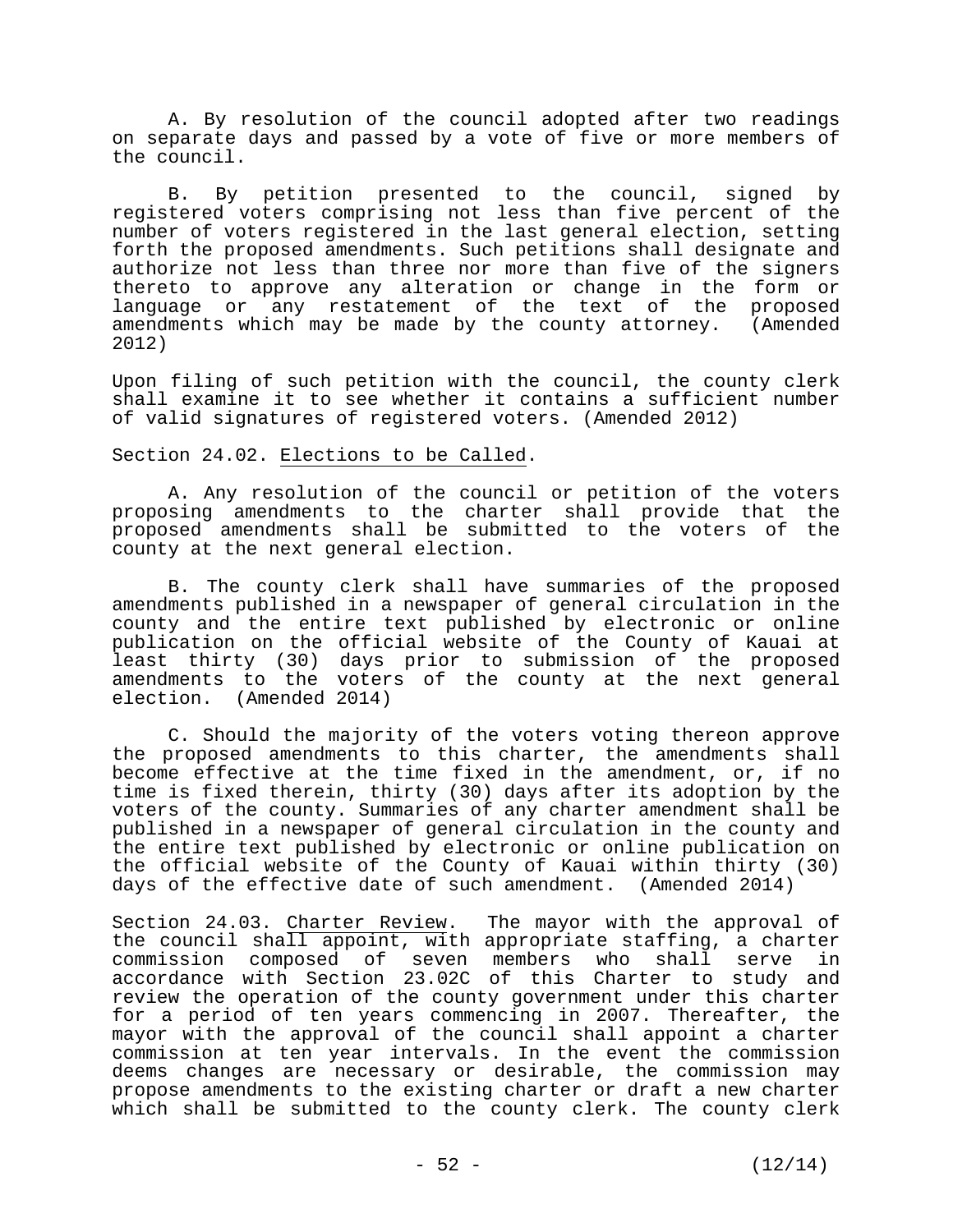shall provide for the submission of such amendments or new charter to the voters at any general or special election as may be determined by the commission. The commission shall publish summaries of any such amendments or new charter not less than thirty (30) days before any election at least once in a newspaper of general circulation within the county and the entire text of the amendments or new charter by electronic or online publication on the official website of the County of Kauai. (Amended 2014)

A. Unless a new charter is submitted to the voters, each amendment to the charter shall be voted on separately.

B. If a majority of the voters voting upon a charter amendment votes in favor of it or a new charter, if a new charter is proposed, the amendment or new charter shall become effective at the time fixed in the amendment or charter, or if no time is fixed, thirty (30) days after its adoption by the voters. Summaries of any new charter or amendment shall be published in a newspaper of general circulation within the county, and the entire text published by electronic or online publication on the official website of the County of Kauai not more than thirty (30) days after its adoption. (Amended 2014)

#### *ARTICLE XXV SEVERABILITY*

Section 25.01. Severability. If any provision of this charter is held invalid, the other provisions of this charter shall not be affected thereby. If the application of the charter or any of its provisions to any person or circumstances is held invalid, the application of the charter and its provisions to other persons or circumstances shall not be affected thereby.

## *ARTICLE XXVI TRANSITIONAL PROVISIONS*

Section 26.01.Schedule. After the approval of this charter by the voters, this charter shall be in effect to the extent necessary in order that the first election of members of the county council and mayor may be conducted in accordance with the applicable election laws of the State. This charter shall take full effect on January 2, 1969.

Section 26.02. Initial Election Under the Charter. The first county primary and general elections under this charter shall be held in the year 1968.

Section 26.03. Existing Laws and Conflicting Laws. All laws, ordinances, resolutions, rules and regulations in force at the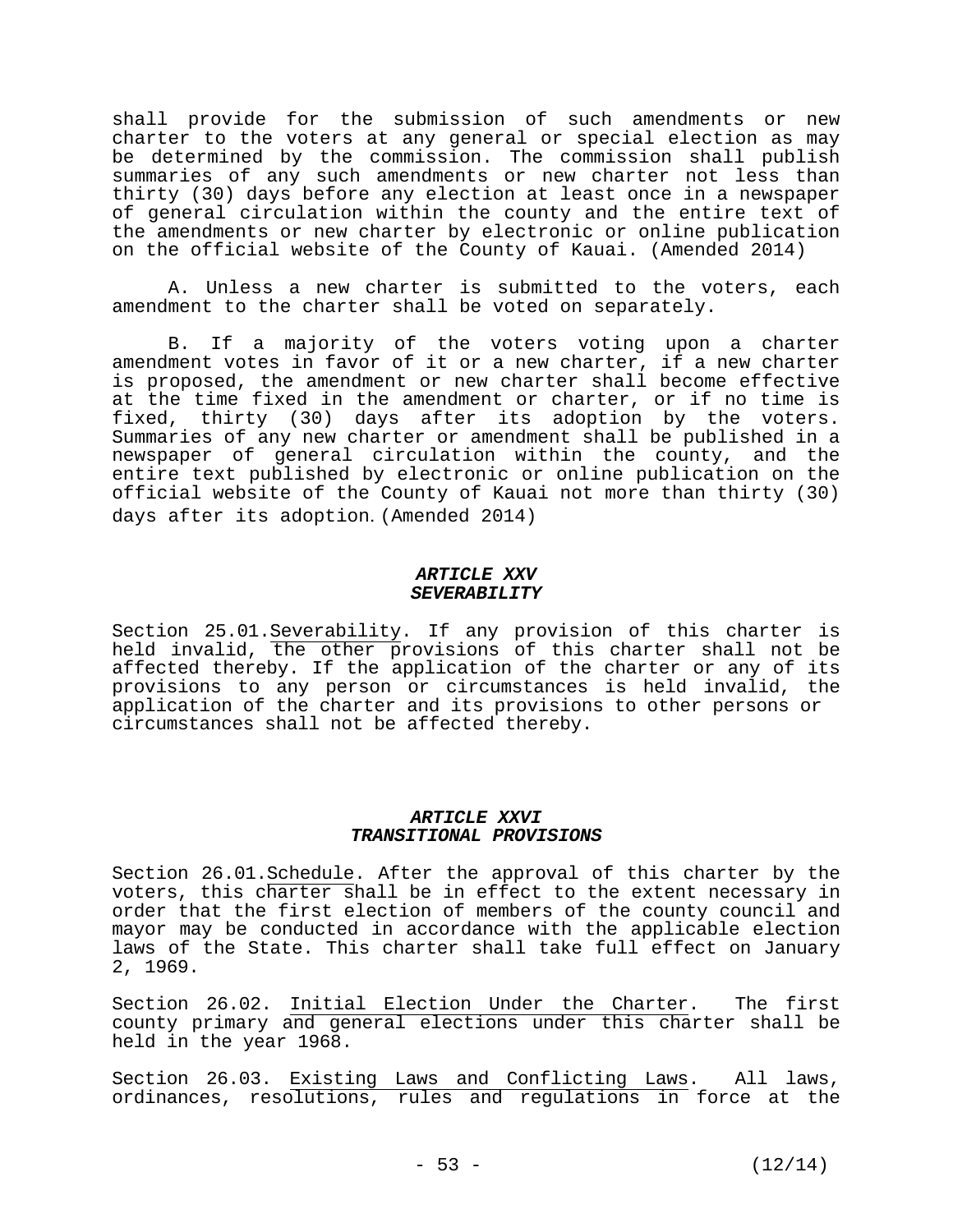time this charter takes full effect, and not in conflict or inconsistent with this charter, are hereby continued in force until repealed, amended or superseded by proper authority. All laws relating to or affecting this county or its agencies, officials or employees, and all county ordinances, resolutions, orders and regulations which are in force when this charter takes full effect, are repealed to the extent that they are inconsistent with or interfere with the effective operation of this charter or of ordinances or resolutions adopted by the county council under the provisions of this charter.

Section 26.04. Status of Departments and Transfer of Functions.

 A. All departments, the status of which are not specifically changed or abolished by this charter, are hereby recognized, continued and established and shall have such powers, duties and functions as provided by law. Members of the various boards, commissions and committees holding office at the effective date of this charter shall continue in office unless they resign or until their terms of office shall expire.

 B. The offices of the county auditor and the county treasurer are abolished and their functions transferred to the department of finance.

 C. The offices of the elected county clerk and the county attorney are abolished.

Section 26.05. Transfer of Records and Property. All records, property and equipment of any office, division, department, board or commission, the functions of which are assigned to another agency by this charter, shall be transferred and delivered to the agency to which such functions are so assigned.

Section 26.06. Status of Present Employees. All civil service employees and full-time employees whose positions are exempt from civil service presently employed by any department or agency which is merged or abolished under this charter, shall be transferred and continued in employment in accordance with Sections 138-44 and 138-45, Revised Laws of Hawaii 1955, as amended, to a comparable position in an agency where such function has been transferred.

Section 26.07. Heads of Departments Continued in Office. Notwithstanding any provision to the contrary, all officers and department heads, whether appointed or elected, holding office immediately prior to the time this charter takes effect, shall continue in employment for a period of not more than forty-five (45) days thereafter, or until they are replaced pursuant to the provisions of this charter, whichever occurs later.

Section 26.08. Temporary Budget and Capital Program. During the transitional period, the mayor shall submit and the council shall adopt, with or without amendments, a temporary current expense budget and a capital program based on the revenues anticipated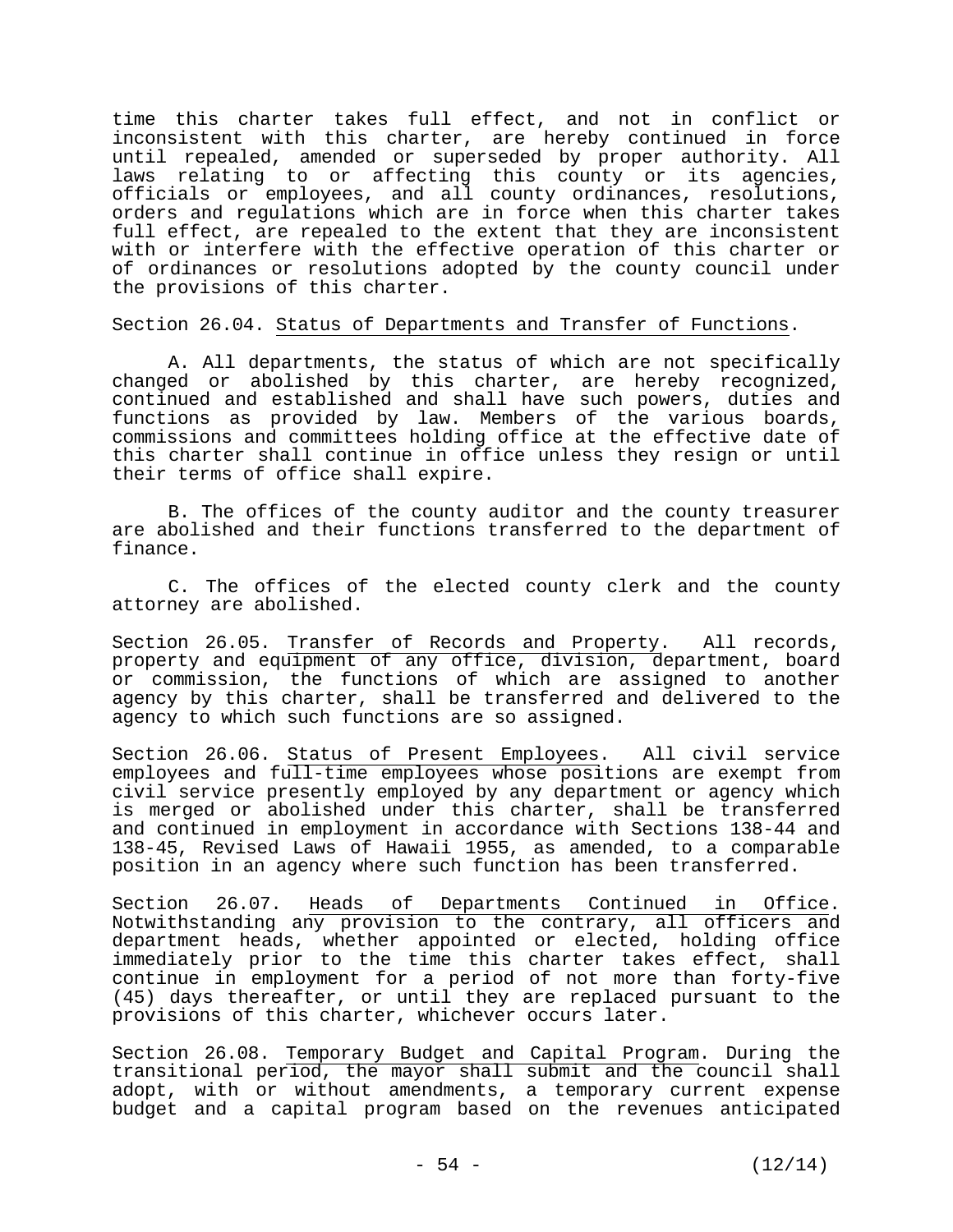during said period. Until the adoption of such temporary current expense budget and capital program, the then existing budget and capital program shall remain in effect.

Section 26.09. Pending Proceedings. All petitions, hearings and other proceedings pending before any office, department, board or commission abolished by this charter, and all legal proceedings and investigations begun by such office, department, board or commission and not completed at the effective date of this charter, shall continue and remain in full force and effect and shall be completed before or by the office, department, board or commission which succeeds to the powers and functions of such office, department, board or commission.

Section 26.10. Lawful Obligations of the County. All lawful obligations of the county existing on the effective date of this charter and all fines, taxes, penalties, forfeitures, obligations and right due, owing or accruing to the county, and all writs, prosecutions, actions and proceedings by or against the county shall remain unaffected by the adoption of this charter.

# *ARTICLE XXVII RECALL*

Section 27.01. Recall Procedure. Any elective officer serving a four-year term as provided for in this charter may be removed from office by the voters of the county. The procedure to effect such removal shall be in accordance with this article.

 A petition demanding that the question of removing such official be submitted to the voters shall be filed with the county clerk. Such petitions shall be signed by currently registered voters numbering not less than twenty percent (20%) of the voters registered in the last general election. (Amended 1984)

Section 27.02. Petitions. Petition papers shall be procured only from the county clerk, who shall keep a sufficient number of such blank petition papers on file for distribution as herein provided. Prior to the issuance of such petition papers, an affidavit shall be made by one or more voters and filed with the clerk, stating the name and office of the officer sought to be removed. (Amended 1984)

Section 27.03. Signatures. Each signer of a recall petition shall print and sign their name and shall place thereon after the name, social security number, place of residence and voting precinct. To each such petition paper there shall be attached an affidavit of the circulator thereof, stating the number of signers to such part of the petition and that each signature appended to the paper was made in the circulator's presence and is believed to be the genuine signature of the person whose name it purports to be, and that each signer understood it to be a recall petition of a specific elected officer. (Amended 1984)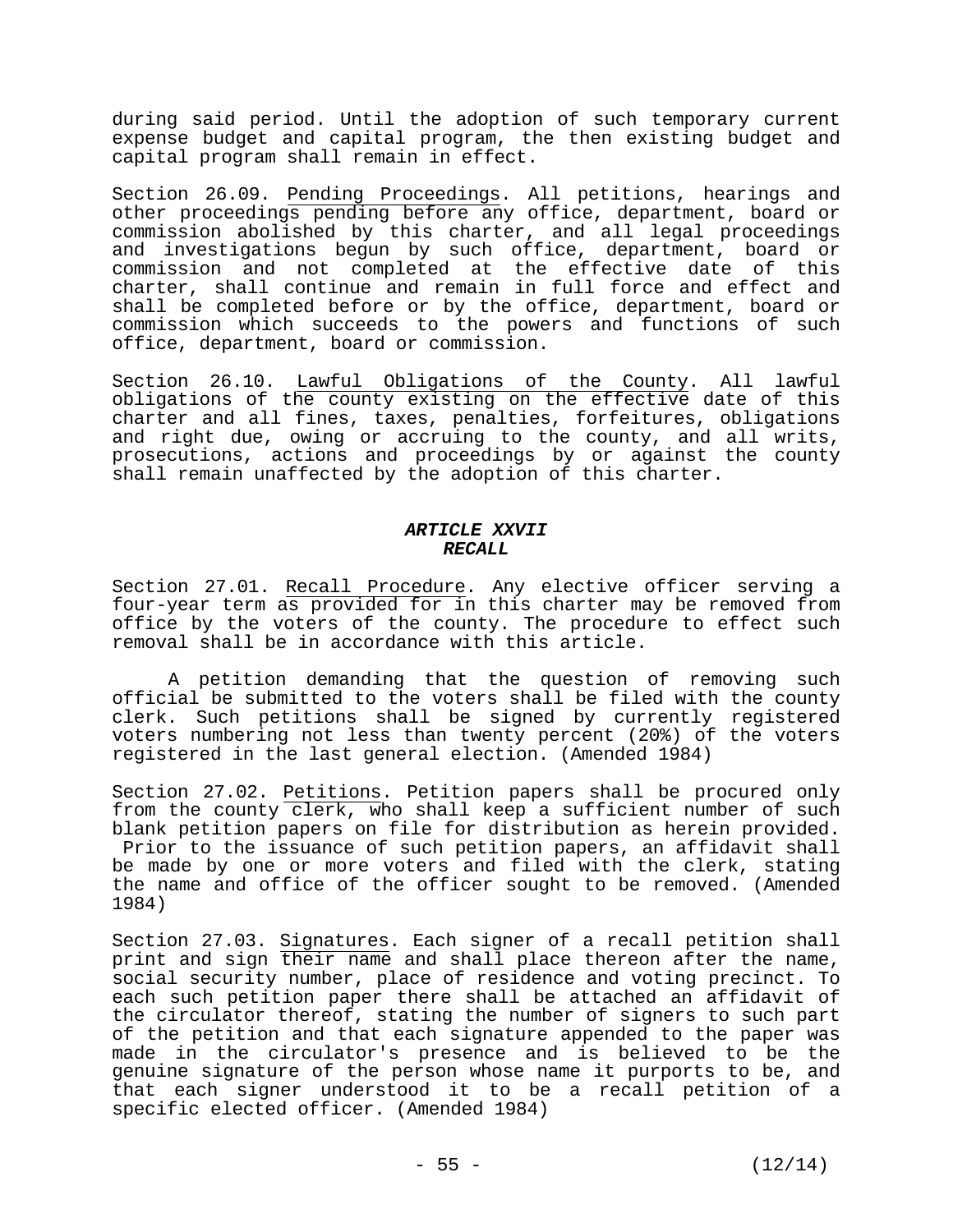Section 27.04. Filing and Certification. All papers comprising a recall petition shall be assembled and filed with the county clerk as one instrument within thirty (30) days after the filing, with the clerk, of the affidavit stating the name and office of the officer sought to be removed. Within ten (10) days from the date of the filing of such petition, the clerk shall determine the sufficiency thereof and attach thereto a certificate showing the result of his examination. If the clerk shall certify that the petition is insufficient, he shall set forth in the certificate the particulars in which the petition is defective, and shall return a copy of the certificate to the person designated in such petition to receive it. (Amended 1984)

Section 27.05. Supplemental Petitions. In the event the initial petition contained insufficient signatures, such recall petition may be supported by supplemental signatures of voters signed in the manner required in Section 27.03 of this article appended to petitions issued, signed, and filed as required for the original petition at any time within ten (10) days after the date of the certificate of insufficiency by the clerk. The clerk shall within five (5) days after such supplemental petitions are filed make a like examination of them, and if his certificate shall show the same to be still insufficient, he shall return it in the manner described in Section 27.04 of this article to the person designated in such petition to receive the same, and no new petition for the recall of the officer sought to be removed shall be filed within one year thereafter. (Amended 1984)

Section 27.06. Recall Election. If a recall petition or supplemental petition shall be certified by the clerk to be sufficient, he shall promptly notify in writing the officer sought to be recalled of such action. If the official whose removal is sought does not resign within five (5) days after mailing of such notice, the clerk shall thereupon order and fix a day for holding a recall election. Any such election shall be held not less than seventy-five (75) nor more than ninety (90) days after the petition has been presented to the official, at the same time as any other special county or state election held within such period, but if no such election is to be held within such period, the clerk shall call a special recall election to be held within the time aforesaid. If less than fifty percent (50%) of the total number of voters registered in the last general election shall vote at such recall election, the officer sought to be recalled shall not be deemed recalled regardless of the outcome of the election. (Amended 1984)

Section 27.07. Ballots. The ballots at such recall election shall, with respect to each person whose removal is sought, submit the question: "Shall (name of person) be removed from the office of (name of office) by recall?" Immediately following each such question, there shall be printed on the ballots the two propositions in the order set forth: "For the recall of (name of person)." "Against the recall of (name of person)." Immediately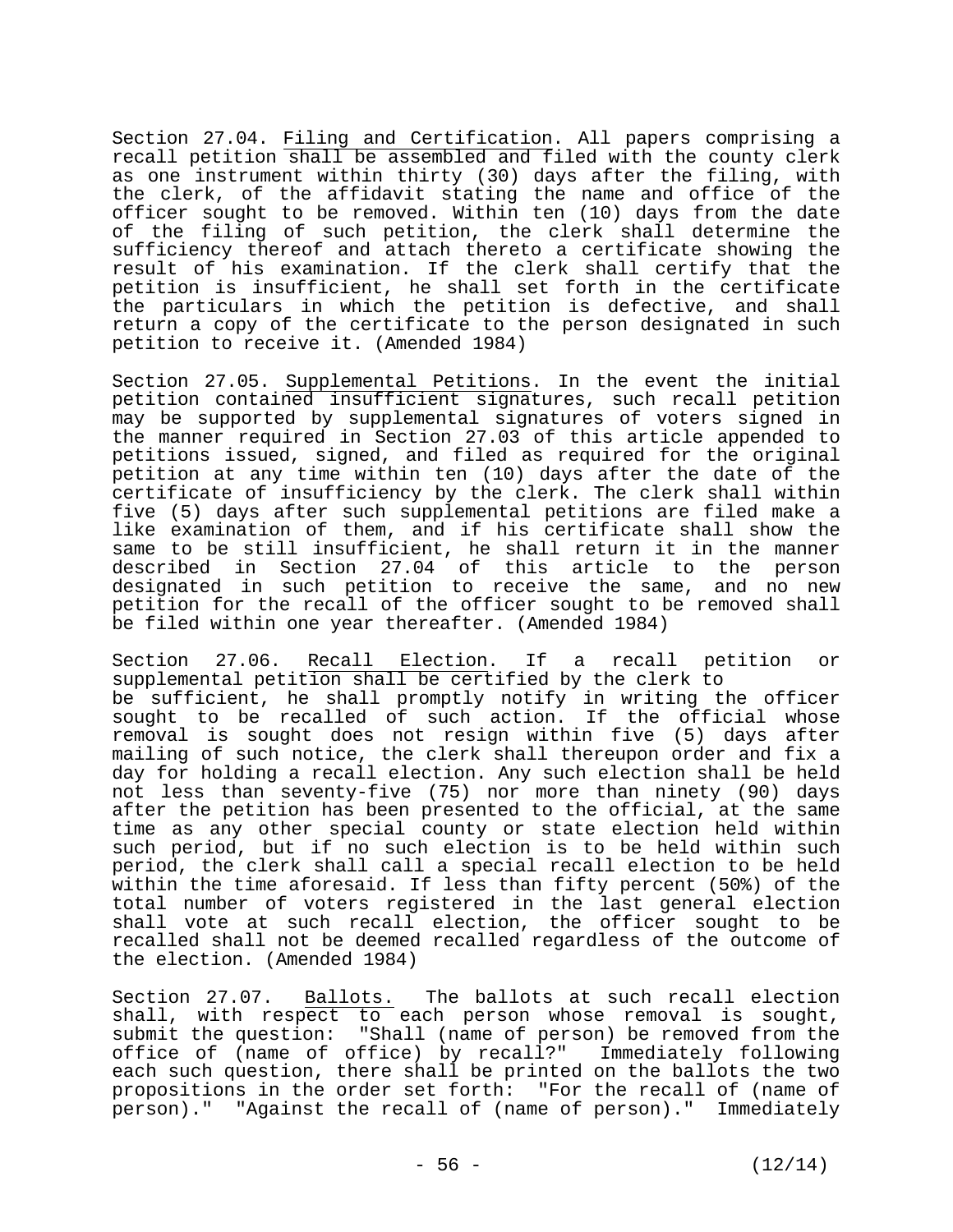next to the proposition there shall be designated spaces in which to mark the ballot FOR or AGAINST the recall. A majority vote shall be sufficient to recall such officer, subject to the provisions of Section 27.06 of this article. Amended 1984, 2014)

Section 27.08. Succeeding Officer. The incumbent, if not recalled in such election, shall continue in office for the remainder of his unexpired term subject to the recall as before, except as provided in this charter. If recalled in the recall election, he shall be deemed removed from office upon the clerk's certification of the results of that election, and the office shall be filled as provided by this charter for the filing of vacancies of elected officials. The successor of any person so removed shall hold office during the unexpired term of his predecessor. (Amended 1984)

Section 27.09. Immunity to Recall. The question of the removal of any officer shall not be submitted to the voters until such person has served six (6) months of the term during which he is sought to be recalled, nor, in case of an officer retained in a recall election, until one year after that election. (Amended 1984)

### *ARTICLE XXVIII COST CONTROL COMMISSION*

Section 28.01. There shall be a County Cost Control Commission composed of seven members not employed in government service. (Amended 1984, 2006)

Section 28.02. Goal. The goal of the commission is to reduce the cost of county government while maintaining a reasonable level of public services. (Amended 1984)

Section 28.03. Repealed (2006)

Section 28.04. The commission shall review personnel costs, real property taxes, travel budgets, contract procedures; review with the aim of eliminating programs and services available or more efficiently supplied by other governments or organizations; eliminate or consolidate overlapping or duplicate programs and services; scrutinize for reduction any county operation. (Amended 1984)

Section 28.05. Reports. The commission shall prepare and advertise a written annual report summarizing its recommendations prior to the end of each calendar year. Thereafter, the commission may request that any of its recommendations be drafted in ordinance form for its introduction through the mayor. The mayor shall, with mayor's comments thereon and within thirty (30) working days of receipt, submit to the council for its immediate consideration all ordinances proposed by the commission. (Amended 1984, 1996)

Section 28.06 Rules and Regulations. The commission shall adopt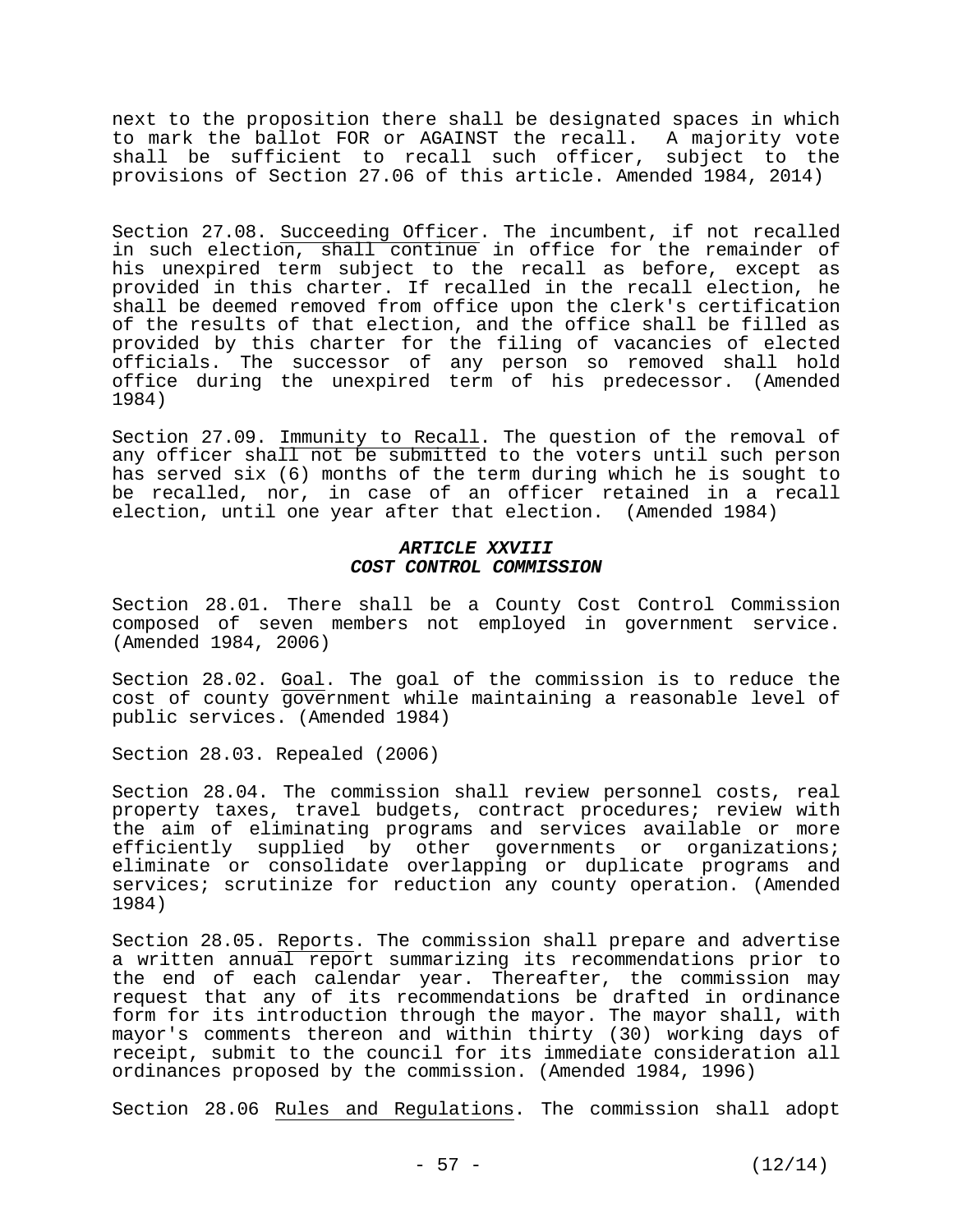rules and regulations relating to the operation and management of the commission in order that the commission can accomplish its goals and objectives. (Amended 1984)

Section 28.07. Appropriation. The mayor and council shall provide an annual appropriation sufficient to enable the commission to secure clerical help and pay other operational costs. The commission shall be provided with the latest mayor's annual report and the council's latest audit report. The commission is empowered to secure from any department, agency, official or employee, any report or information the commission requests that is appropriate to its function. All such requests shall be made through the office of the mayor or the chairman of the council for information within their respective jurisdictions. (Amended 1984)

# *ARTICLE XXIX SALARY COMMISSION*

Section 29.01. Organization. There shall be a Salary Commission composed of seven members to establish the maximum salaries of all elected and appointed officers as defined in Section 23.01 D of this Charter. (Amended 1988, 2006, 2012)

Section 29.02. Policies. The commission shall adopt and, when it deems necessary, may change the policies governing its salarysetting decisions. Amended 1988, 2006)

Section 29.03. Resolution. The commission's salary findings shall be adopted by resolution of the commission and forwarded to the mayor and the council on or before March 15 of any calendar year. The resolution shall take effect without the mayor's and council's concurrence sixty days after its adoption by the commission unless rejected by a vote of not less than five members of the council. The council may reject either the entire resolution or any portion of it. The respective appointing authority may set the salary of an appointee at a figure lower than the maximum figure established by the salary commission for the position. Provided however, elected officers may voluntarily accept a salary lower than the maximum figure established by the salary commission for their position, or forego accepting a salary. (Amended 1988, 2006, 2012)

Section 29.04 <u>Rules</u>. The commission shall establish its rules of procedures and adopt rules and regulations pursuant to law. (Amended 1988, 2006)

Section 29.05 Changes in Salary. No change in salary of councilmembers shall be effective during the term in which a change is enacted or for twenty-four months after a change is enacted, whichever is less. (Amended 1988, 2006)

Section 29.06 Administration and Operation. The mayor and council shall provide an annual appropriation sufficient to enable the commission to secure clerical or technical assistance and pay other operational costs in the performance of its duties. (Amended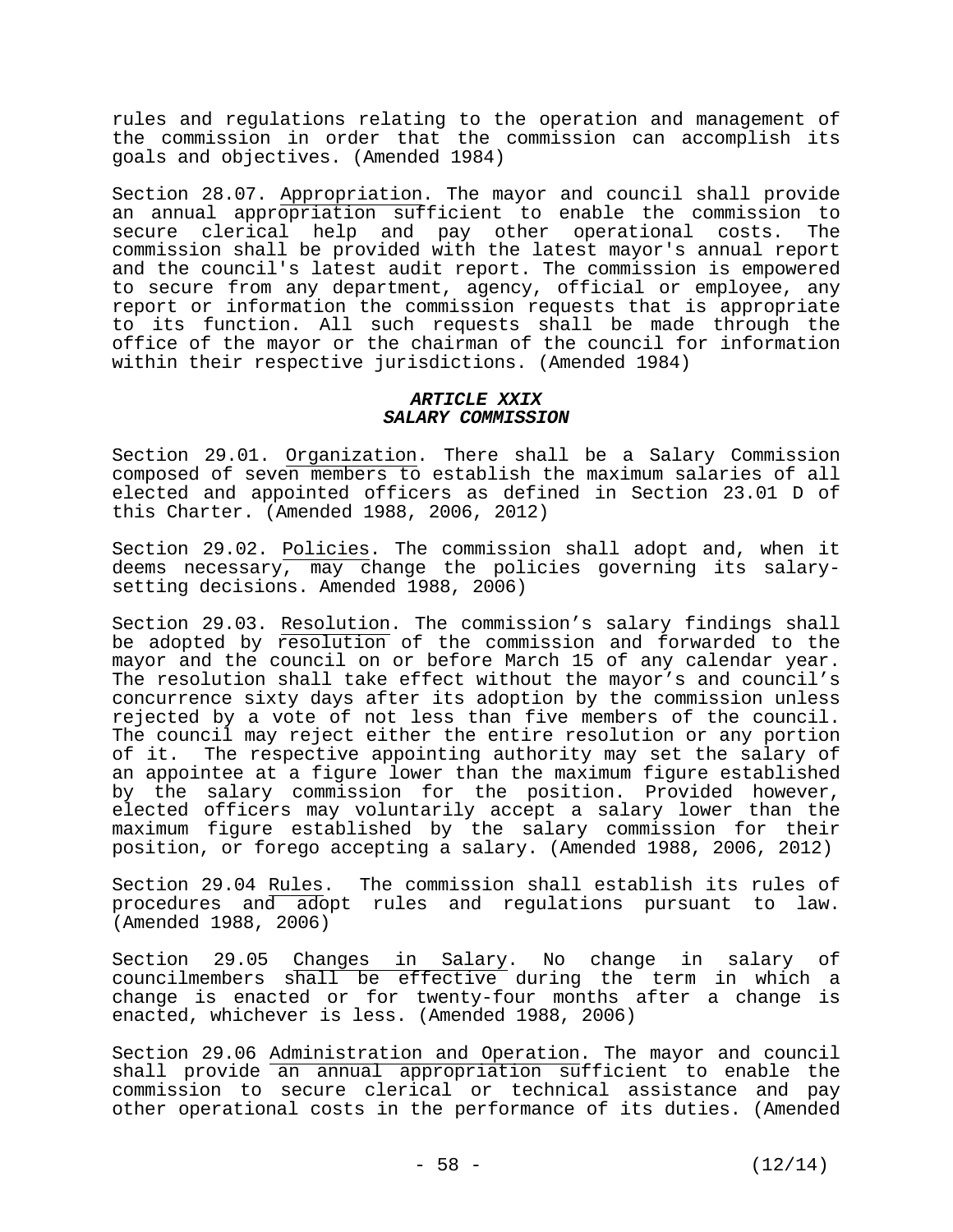#### *ARTICLE XXX ELECTRIC POWER AUTHORITY*

Section 30.01 Electric Power Authority. The Council may establish by ordinance an electric power authority corporation for the county, which shall be a body corporate and shall be responsible for the planning, development, production, purchase, transmission, and distribution of all electricity-related services by the county.

 If established by ordinance, all provisions of this Article XXX shall be included in the ordinance and no ordinances shall be enacted and no administrative rules shall be adopted which either expressly or by implication conflict with the provisions of this Article.

Sections 30.02 through 30.06 of this Article XXX shall be effective thirty (30) calendar days from and after the enactment of an ordinance establishing an electric power authority for the County of Kauai.

If established by ordinance, the authority shall operate as a separate unit of county government, except as otherwise provided in this charter. The authority shall be free from the jurisdiction, direction, and control of other county officers and of the council.

Notwithstanding any provision in the Charter to the contrary, the council may by ordinance enact any further provisions it deems necessary to implement this Article XXX including, but not limited to, provisions concerning the power authority's powers, duties, and liabilities, its organization and governing structure, the manner in which officers and employees are elected, appointed, or employed, and the manner in which rates are set and the authority's revenues are utilized.

Section 30.02. Board of Directors of the Electric Power Authority. There shall be a board of directors of the electric power authority, which shall have exclusive jurisdiction, control, and policy-making responsibility over the authority and all of its operations and facilities.

The board shall have and may exercise all rights, powers, duties, privileges and immunities possessed by the county, which are or may be secured by law including, but not limited to, all powers and duties possessed by the county to construct, acquire, expand and operate the utility, and to do any and all acts or things that are necessary, convenient, or desirable in order to operate, maintain, enlarge, extend, preserve and promote an orderly, economic and business-like administration of the utility.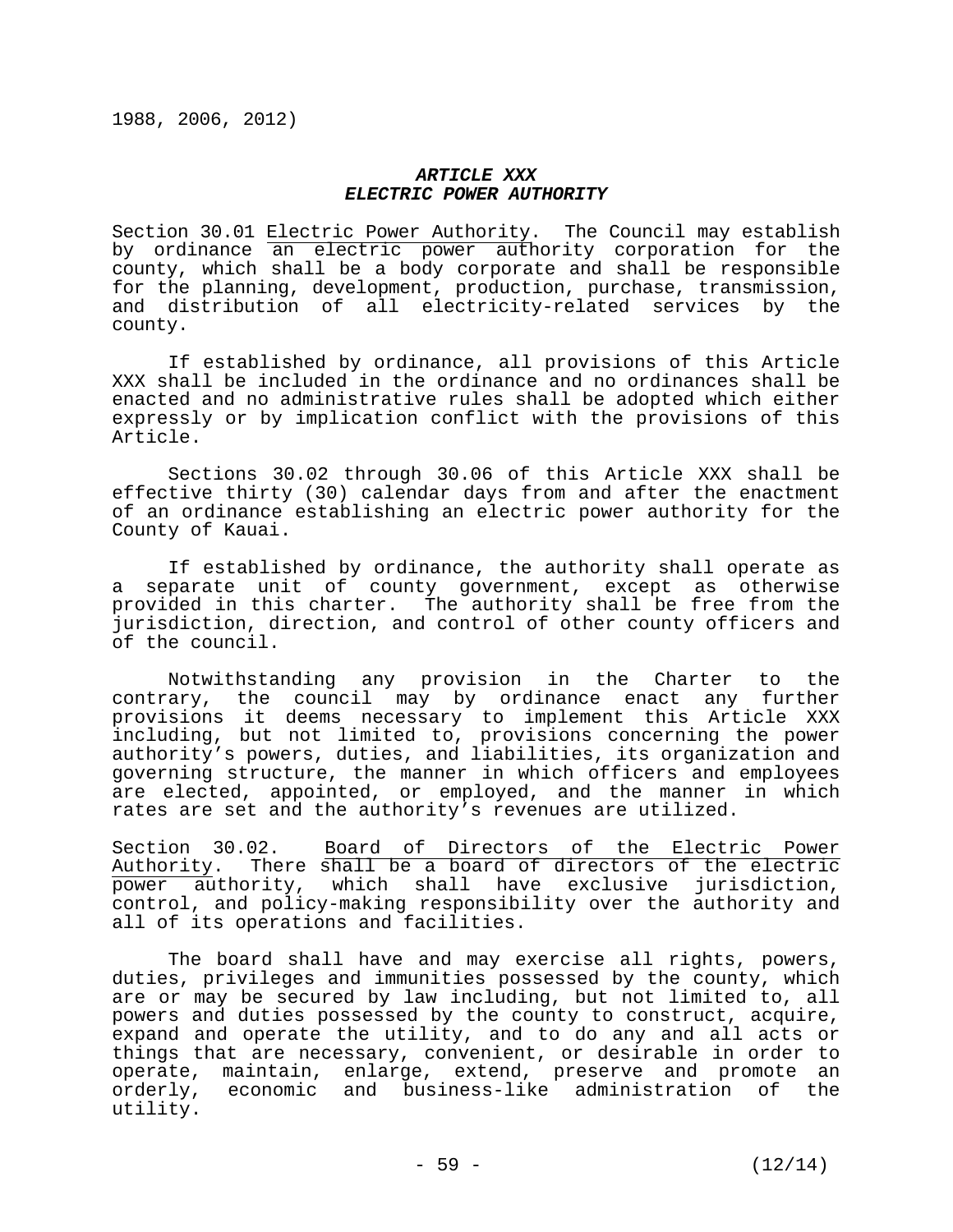The board shall adopt articles of incorporation and by-laws consistent with all provisions of this Article XXX. Such articles and by-laws may be amended from time to time by the board; however, any such amendments shall be consistent with all provisions of this Article XXX. Such articles and by-laws shall also include provisions as are customary to set forth both the corporation's purpose and nature and the procedural matters necessary for its governance.

The board shall operate as a separate unit of county government, except as otherwise provided in this charter. Both the board and the authority shall be free from the jurisdiction, direction, and control of other county officers and of the council.

The board may sue or be sued in its own name. All liability for damage claims arising from the operations of the board and the authority shall be the responsibility of and be liquidated by the board from the appropriate funds of the authority.

Section 30.03. Organization of the Board.

A. Number of directors. The board shall consist of seven directors, one of whom shall be the chief executive officer of the authority, and six of whom shall be elected-at-large. All seven directors shall be voting members of the board. Charter Sec. 7.05K shall not apply to this Article XXX.

B. Election and Tenure of Directors.

1. Directors elected at-large. Directors elected atlarge shall be elected at the next regularly scheduled general election after the enactment of the ordinance creating the authority.

2. Subject to the provision in paragraph D of this section that the terms of the first directors who have no<br>licensing or education and experience qualification and experience qualification requirements shall be two years, all directors shall serve terms of four years, unless they die, resign, or are removed from office pursuant to paragraph D of this section. The terms of all elected directors shall begin at twelve o'clock meridian on the first working day of December following their election.

3. Term limits of directors. No elected director shall serve as director for more than two consecutive full terms.

C. Vacancies. Vacancies shall be filled by the board for the unexpired term. No vacancy on the board shall impair the right of the remaining directors to exercise all the powers of the board.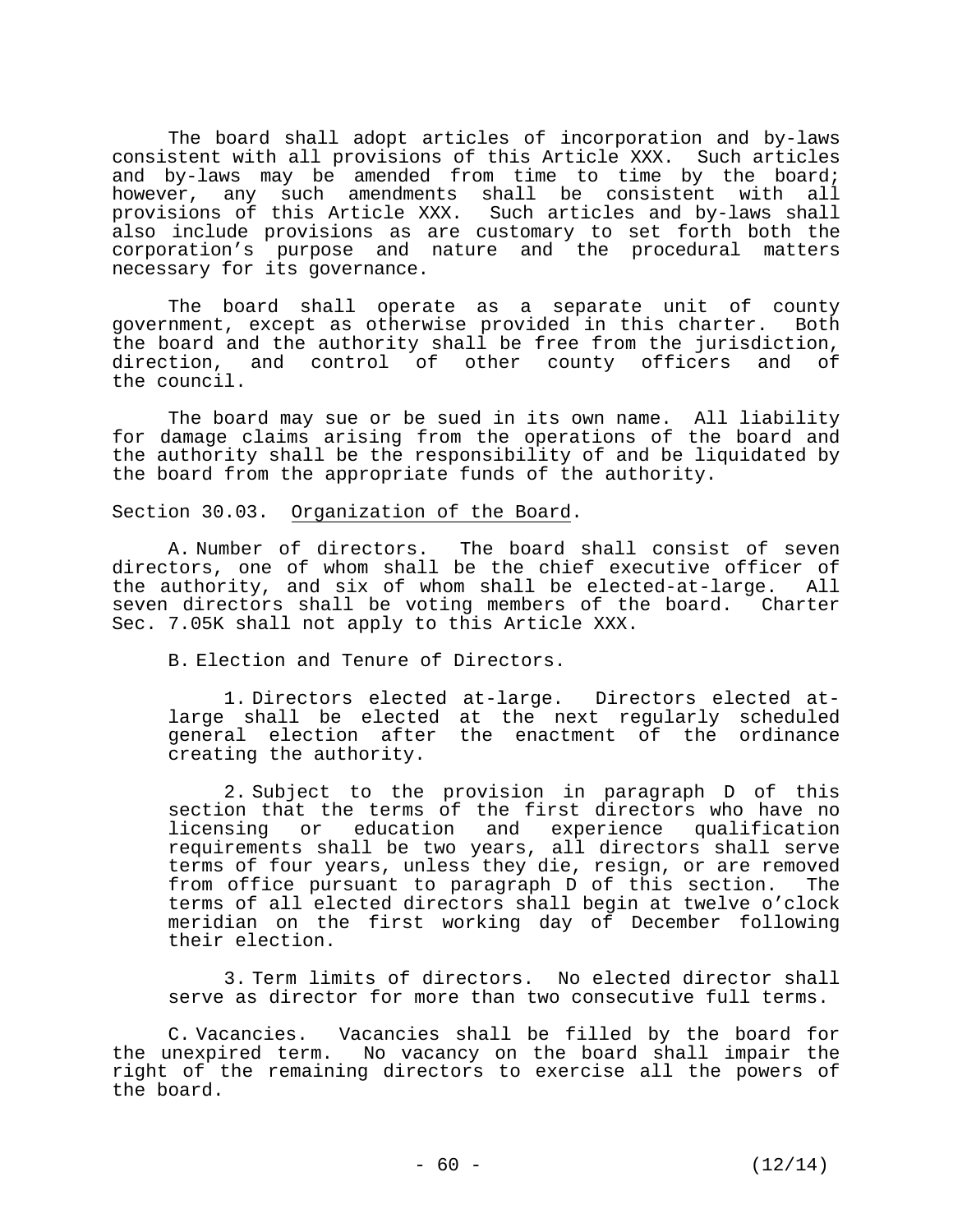D. Qualifications. All persons seeking positions as elected directors shall, upon filing for their candidacies, be citizens of the United States and registered voters in the County. In addition, three of the six elected directors shall possess the following additional qualifications upon filing for their candidacies.

Three of the six elected directors must either:

(1) Have been licensed by any state in the United States for a minimum of five years in engineering, accountancy, or law; or

(2) Have an undergraduate or graduate degree in business management or business administration from a university or college within the United States accredited by the Middle States Association of Colleges and Schools, North Central Association of Colleges and Schools, New England Association of Schools and Colleges, Northwest Association of Schools and Colleges, Southern Association of Colleges and Schools, or the Western Association of Schools and Colleges and have worked in the field of business management or business administration for a minimum of five years.

All persons seeking positions as elected directors shall specify in their nomination papers whether they are seeking to be elected for one of the three director positions which have licensing or education and experience qualification requirements, or the director position which has no such qualification requirements.

All persons seeking director positions which have licensing or education and experience qualification requirements shall execute an affidavit stating that he or she has satisfied the qualification requirements for those positions. The person shall swear to the truth of the allegations by self-subscribing oath in the affidavit. The county clerk shall prescribe the form of the affidavit. If the clerk so desires or believes it to be expedient, the clerk may demand that the person furnish substantiating evidence to the allegations in the person's affidavit. If the clerk determines that any person has not satisfied the licensing or education and experience requirements of this paragraph D, the person shall be deemed unqualified for the position sought.

With respect to any director elected to fill a position having licensing or education and experience requirements, the following rule shall apply. If, at any time, it is learned that any such director has not satisfied these requirements, the board shall immediately remove the director from office. Any vacancies arising from such a removal shall be filled by the board for the unexpired term; provided that all persons appointed by the board as a result of such a removal shall satisfy, at the time of their appointment, the qualification requirements for such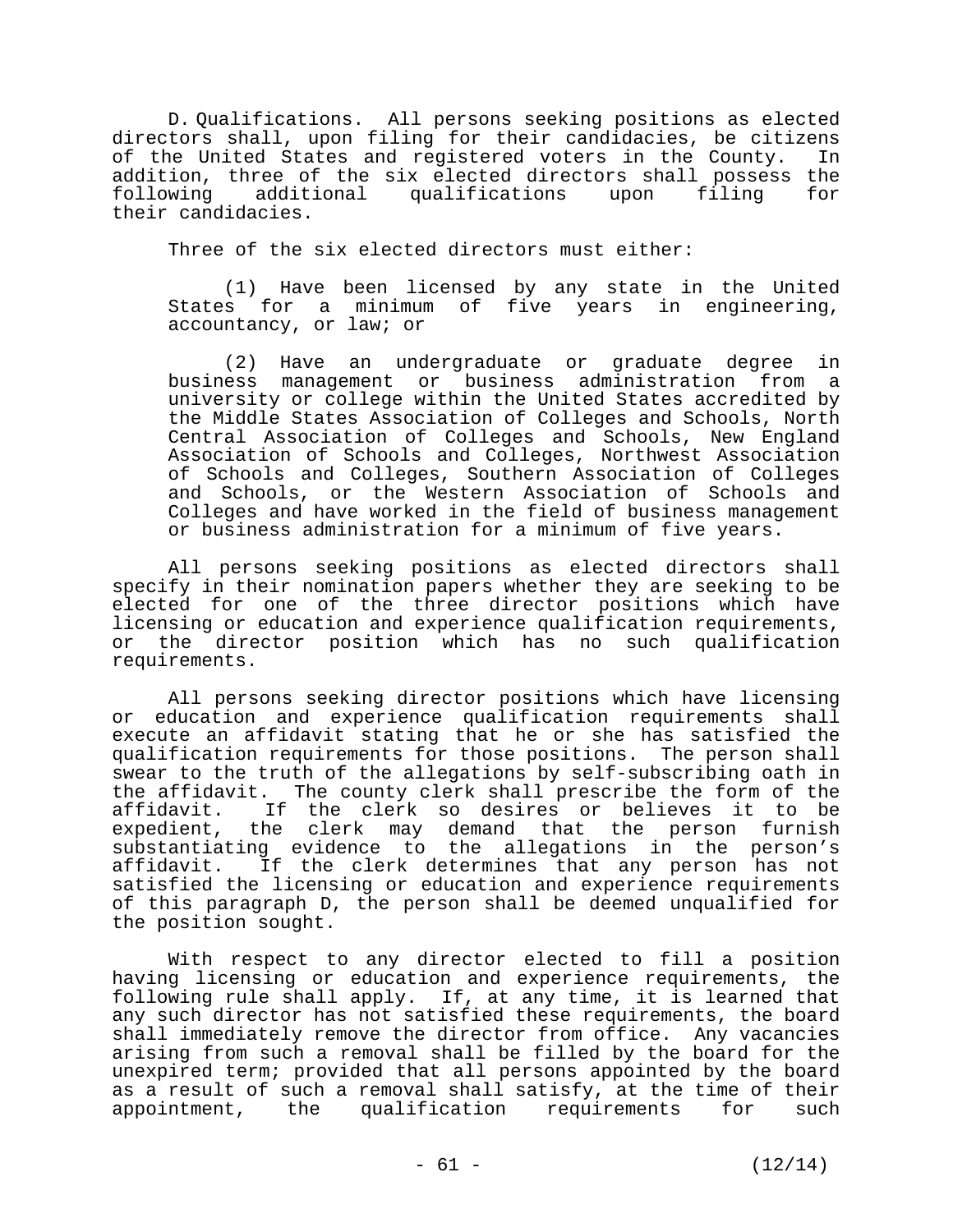elected directors.

For the director positions which have no licensing or education and experience qualification requirements, the three candidates receiving the highest number of votes shall be elected to those three positions. The terms of the first directors who have no licensing or education and experience qualification requirements shall be two years.

For the three director positions which have licensing or education and experience qualification requirements, the three candidates receiving the highest number of votes shall be elected to those three positions.

The qualification requirements of this paragraph D shall not apply to the chief executive officer of the authority.

No director may hold any county office, be an officer or employee of the county government, or have been an officer or employee of county government within twelve months of the date that the director's term of office is effective. No director may conduct any business whatsoever with the authority.

A director convicted of the commission of a felony shall be removed from office when convicted of the felony.

E. Officers. The board by majority vote shall elect from among its members a chairman who shall preside over the meetings of the board, and a vice-chairman who shall act for the chairman during absences, and may elect from among its members one or more vice-presidents, a secretary and a treasurer and assistant secretaries and treasurers. The board shall prescribe and may amend the duties of all such officers.

Election of officers shall be held at the first regular meeting at which all members are present following the appointment or election of a new director for a full term, but not later than the second meeting following the appointment or election.

F. Meetings. The board shall take no action except by the affirmative vote of at least four directors, who shall constitute a quorum.

The board shall meet at least once each month at such times as the board may prescribe.

Except where meetings closed to the public are permitted under applicable law, all board meetings shall be open to the public. Agendas shall be posted pursuant to applicable law.

G. Errors and omissions. The authority shall hold harmless and indemnify its director, chief executive officer, agents, and employees to the full extent permitted by law, including, but not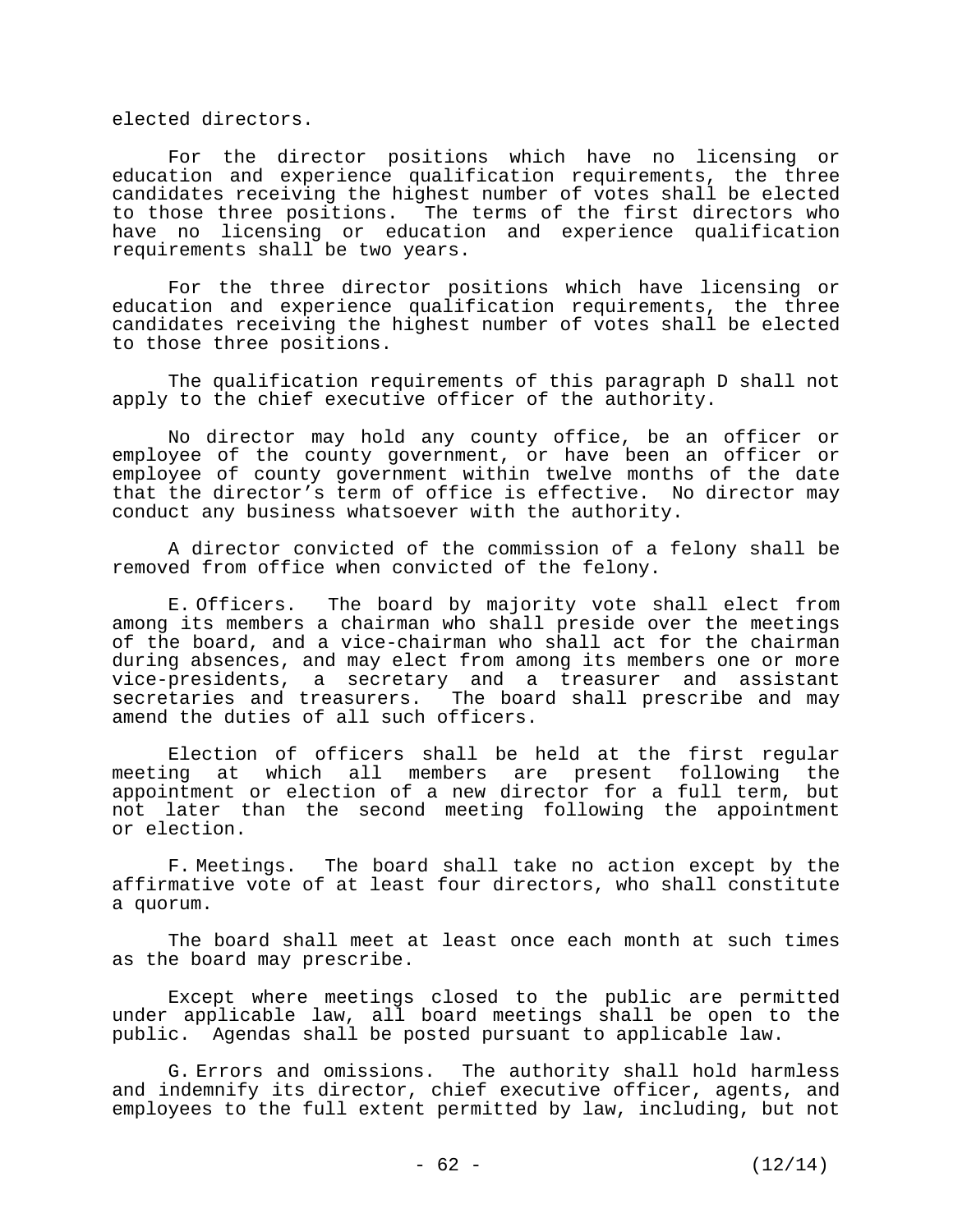limited to, all liabilities, expenses, and losses incurred by its directors, chief executive officer, agents, and employees in connection with acts of error or omissions, other than willful violations of laws, committed within the scope of their duties, and shall defend, at the authority's expense, all related claims and suits.

## Section 30.04. Organization of the Authority.

A. Divisions. The authority shall keep separate funds and accounts as required by the uniform systems of accounts for gas, electricity, water, communications, and other utilities, as promulgated by the Hawaii Public Utilities Commission or the Federal Energy Regulatory Commission.

B. Policy. The board shall establish an annual budget and written policies governing utility operations to cover such areas as employees' duties, customer rates, service rules and termination procedures, expenditures of funds, long-range planning, and other appropriate activities.

C. Chief Executive Officer. The board shall appoint and the authority shall employ a president and chief executive officer of the authority who shall be qualified by training and experience for the overall management of the utility. The chief executive officer shall serve according to the terms of an employment contract to be executed between the officer and the board, and shall have such authority as delegated by the board. The salary of the chief executive officer shall be fixed by the board.

The chief executive officer shall, subject to board approval, (1) determine the number of employees necessary for the operation of the utility, and (2) fix their duties and compensation. The chief executive officer shall have control of all actual construction and repairs, the immediate management of operation of the utility, and the enforcement and execution of all rules and regulations, programs, plans, and decisions made or adopted by the board. The chief executive officer shall maintain suitable permanent records regarding actions taken. The chief executive officer shall prepare plans and specifications, take bids, and let contracts, subject to the approval of the board. The chief executive officer shall prepare and submit to the board periodic reports on the utility's compliance with local, state, federal laws in the areas of safety, environmental matters, and civil rights.

D. Other employees. There shall be such other officers and employees of the authority as may be provided by the board. The officers and employees shall be appointed and removed by the chief executive officer subject to the provisions of applicable local, state and federal laws or binding contracts entered into with employees and the authority, or both.

E. Surety bonds. The board may require surety bonds for any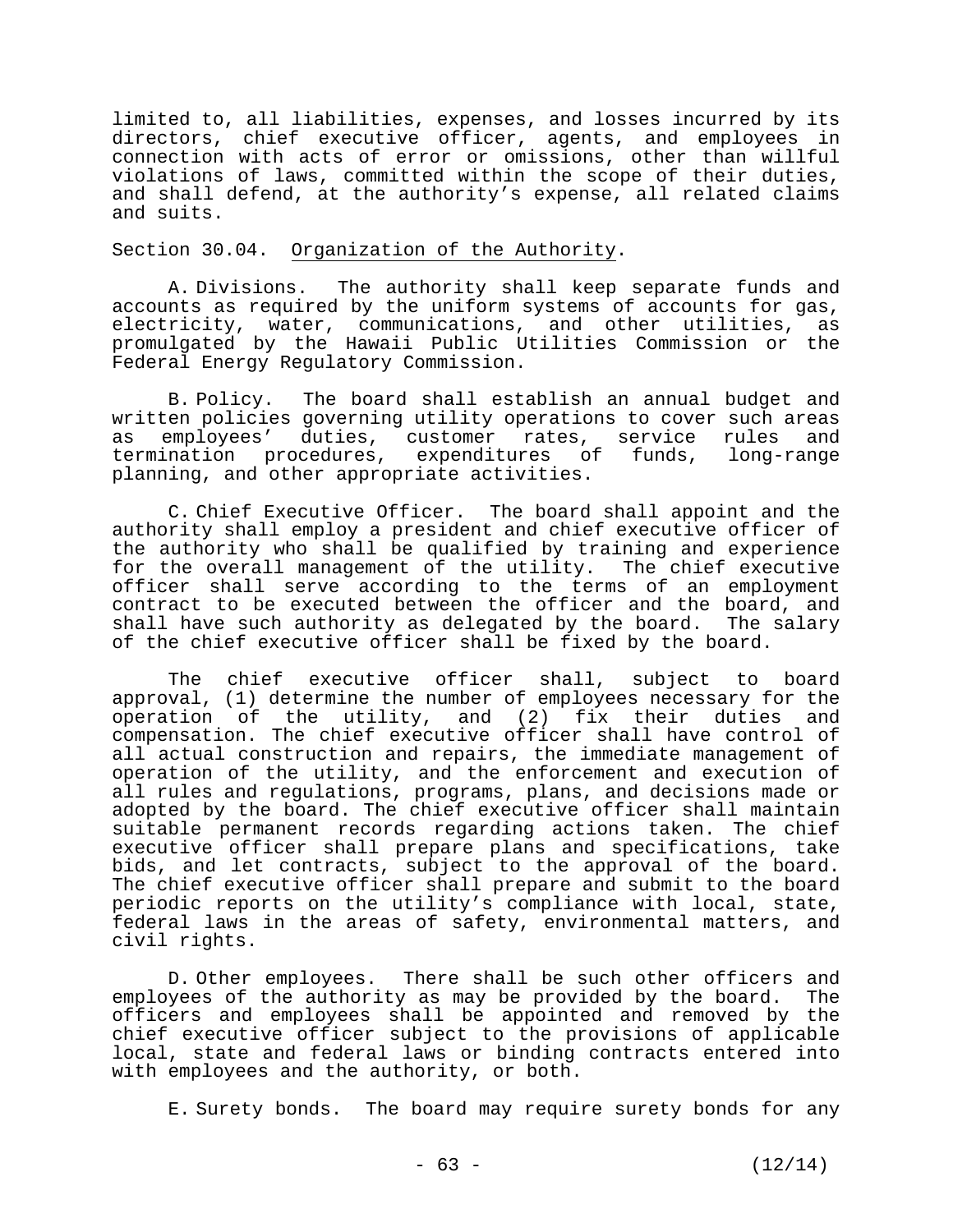of the officers and employees of the authority in such amounts as the board deems necessary. The premiums for the bonds shall be paid by the authority in the same manner as any other operating expense.

Section 30.05. Powers and Duties of the Board.

A. Real estate and contracts. The board, in the efficient and economical operation of the authority, may, as state law permits: (1) sell its products and services to the public and private corporations and to other consumers; (2) construct and operate plants and operate distribution system, transmission lines, and other facilities; (3) purchase real estate and franchises; and (4) enter into all contracts, leases, and agreements in furtherance thereof.

B. Joint operations with others. The board may enter into contracts and agreements with any public or private corporation or any individual, both inside and outside the boundaries of the county and state: (1) for the joint use of property belonging either to the authority or to the other contracting party or jointly to both parties; and (2) for the joint acquisition of real and personal property, rights and franchises, and the joint financing, construction, and operation of plants, buildings, transmission lines, and other facilities.

C. Eminent domain. The board may enter upon any land or water for the purpose of making surveys and may exercise the right of eminent domain in like manner as the county, and to the same extent as the county, when the board determines that public necessity or convenience requires such action.

D. Use of thoroughfares for utility installations. The board may use the ground over, under, or along any road, railway, highway, street, sidewalk, thoroughfare, alley, or waterway in the operations of the authority, but shall in all cases and subject to the applicable general regulations of the county and state cause the surface of the public way to be restored to its usual condition.

E. Rates. The board shall fix rates and other charges to be assessed against each customer class for electrical services rendered by the authority. Rates and other charges for each customer class shall be based on the cost of the service provided and be just, reasonable, compensatory, and without undue preference or discrimination.

The board may require reasonable deposits as security for the payment of charges for utility services and may provide for the return of the deposits when satisfactory consumer credit has been established.

F. Authorization for expenditures. No money shall be drawn from the funds of the authority nor shall any obligation for the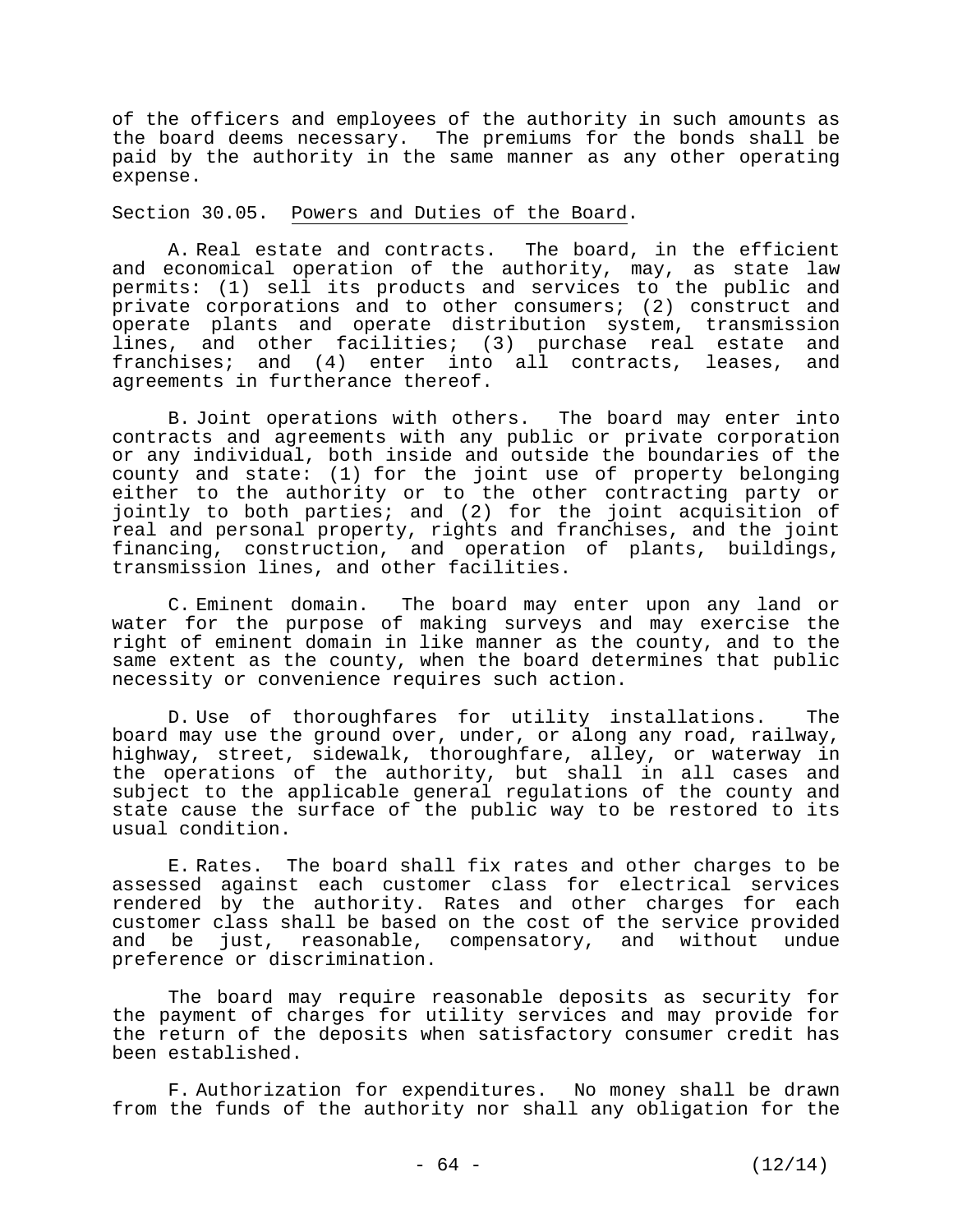expenditure of money be incurred except in conformity with authorization by the board. No claim against the authority shall be paid unless evidenced by a voucher approved by the chief executive officer or by some other employee to be designated by the chief executive officer.

G. Use of utility funds. All utility revenues shall be directed to the provision of utility services and not applied to the general fund of the county, unless the transfer of revenues constitutes a payment in lieu of taxes. Except for those taxes that are assessed pursuant to county, state, or federal law, no other taxes or fees, or both, shall be assessed against the authority. Nothing in this section G. shall prohibit the authority from entering into such business arrangements or contracts, or both, with the county as the board may deem advisable.

H. Bond issues and other indebtedness. Subject to applicable state laws, the board may authorize the issuance and sale of revenue bonds or other types of indebtedness necessary to finance the acquisition, construction, improvement, and extension of the utility facilities owned by the county or authority, including facilities owned or operated jointly with others. Use of general obligation bonds may entail approval by the county council.

I. Short-term indebtedness. The board may borrow money for periods not to exceed three years and may issue negotiable notes, payable from the revenues of the authority, as evidence of the indebtedness. The action of the board may be by resolutions that may be adopted at the same meetings at which the resolutions are introduced and shall take effect immediately upon adoption.

J. Investment of surplus funds. The board may invest surplus funds of the authority in securities that are deemed safe and as may be authorized by specific action of the board.

K. Delegation of powers. The Board shall retain powers relating to budget approval, rate setting, and long-term indebtedness; however, it may from time to time delegate in writing other powers to officers or employees responsible to it, as may be necessary.

## Section 30.06. General Provisions.

A. Disposition of Power Authority. The county council shall have no authority to cease to operate, or to sell, lease, abandon, or in any other way dispose of the electric power authority under this Article XXX, without first holding a public hearing during which a certified public accountant shall present a report to the county council concerning the revenue that has been earned by the electric power authority throughout the county's ownership, and an analysis of the revenues to be lost by the county through the proposed sale of the electric power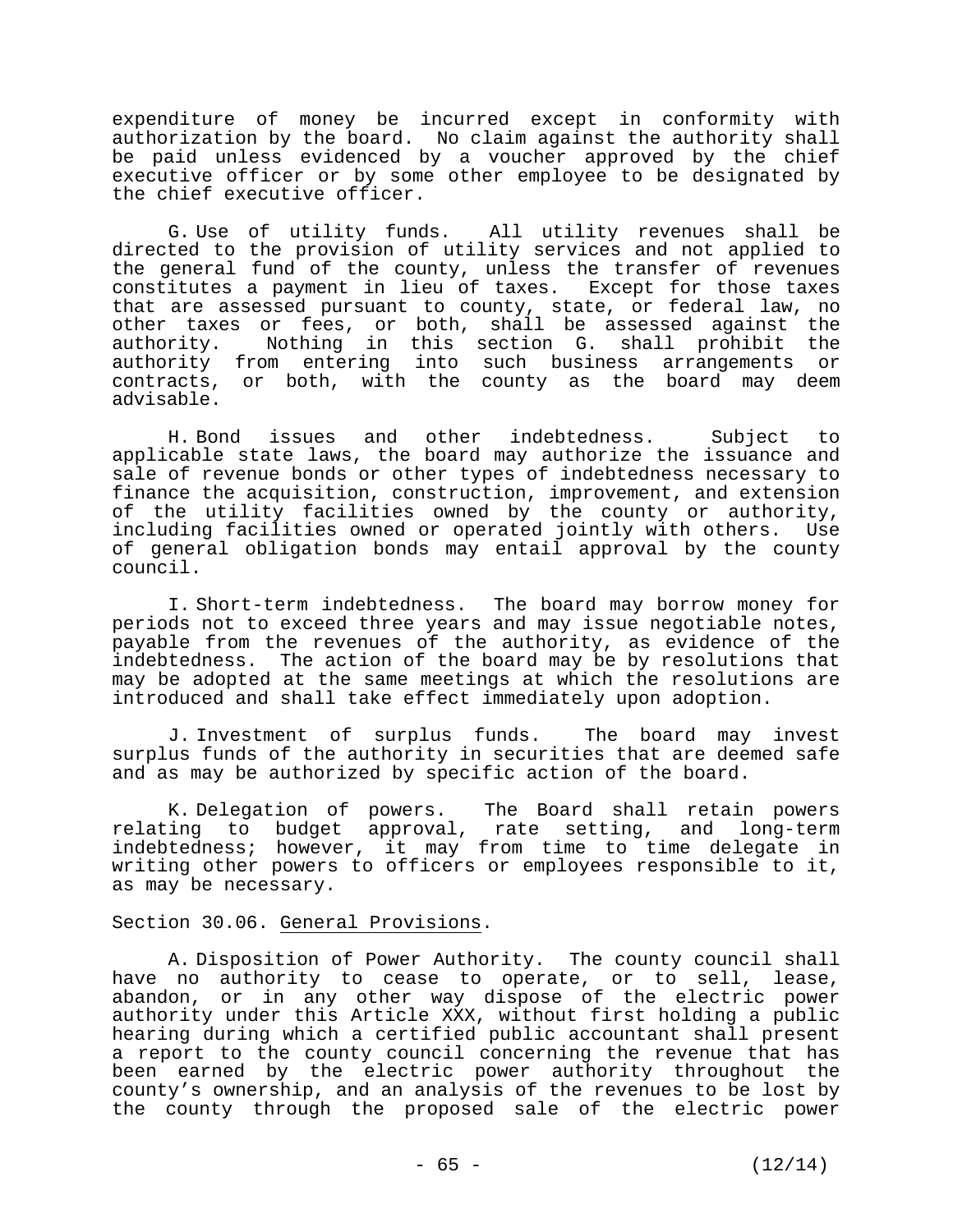authority.

There shall be two council votes at least six (6) calendar months apart to call a referendum election concerning a sale of the authority. The county shall hold a referendum election which must be passed by a majority of the voters, voting at the election, to approve a sale. The referendum election shall be held at the next regularly-scheduled general election.

B. Existing obligations. Contracts and obligations relating to the electric power authority which were incurred prior to the effective date of sections 30.02 through 30.06 shall not be impaired and shall be binding upon the board insofar as they apply to the authority.

C. Repeal of prior County charter provisions and ordinances. All county charter provisions and ordinances and parts of county charter provisions and ordinances inconsistent with any provision of this Article XXX are hereby repealed; however, all county charter provisions and parts of county charter provisions that are not inconsistent with any provision of this Article XXX including, but not limited to, Article XX of the charter, shall apply to this Article XXX.

D. Severability of provisions. If any provision of this Article XXX, or the application thereof to any person or circumstance is held invalid, the invalidity shall not affect other provisions or applications of the Article which can be given effect without the invalid provision or application, and to this end the sections, subsections, and parts thereof of Article XXX are severable." (Amended 2002)

## *ARTICLE XXXI DEPARTMENT OF PARKS AND RECREATION*

Section 31.01. Organization. There shall be a department of parks and recreation consisting of a parks and recreation director and any necessary staff.

Section 31.02. Director. The parks and recreation director shall be appointed and may be removed by the mayor. The director shall have had a minimum of five years of experience in a responsible administrative capacity, either in public service or private business or both, and shall be the administrative head of the department.

Section 31.03. Powers, Duties and Functions. Except as otherwise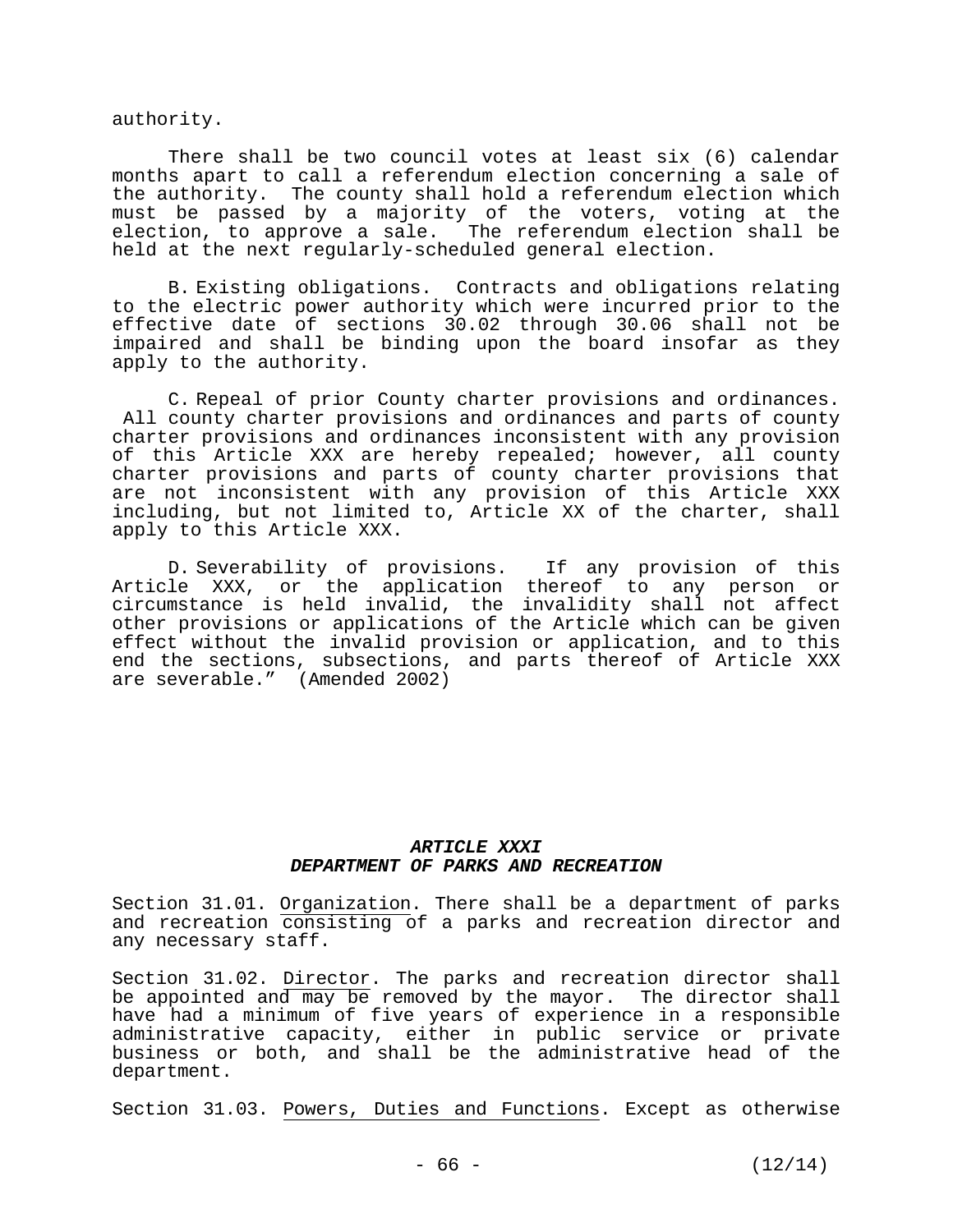provided by law, the director of parks and recreation shall:

 A. Plan, design, construct, operate, and maintain all parks and recreational facilities of the county.

 B. Develop and implement programs for the cultural, recreational, and other leisure-time activities for the people of the county.

 C. Beautify the public parks and recreational facilities of the county.

 D. Perform such other duties as may be prescribed by the mayor or by ordinance. (Amended 2006)

### *ARTICLE XXXII COUNTY AUDITOR*

Section 32.01. Office Established; County Auditor.

 A. There is established within the legislative branch an office of the county auditor, to be headed by a county auditor who shall be appointed by the county council and shall serve for a period of six years, and thereafter, until a successor is appointed. The salary commission shall fix the salary of the county auditor. The county council, by two-thirds vote of its membership, may remove the county auditor from office at any time for cause.

 B. The county auditor shall possess adequate professional proficiency for the office, demonstrated by relevant certification, such as certification as a certified internal auditor or certified public accountant, or have an advanced degree in a relevant field with at least five years experience in the field of government auditing, evaluation, or analysis. A certified internal auditor or certified public accountant shall be preferred. The county auditor shall have a bachelor's degree in accounting, business administration, or public administration or related field. If financial statement audits are conducted, the county auditor shall be a certified public accountant.

 C. Except for exercising the right to vote, neither the auditor nor any member of the office of the county auditor shall support, advocate, or aid in the election or defeat of any candidate for county public office.

 D. The county auditor may appoint the necessary staff for which appropriations have been made by the county council. Subject to the provisions of this charter and applicable rules and regulations adopted thereunder, the county auditor shall have the same powers with respect to the personnel of the office of the county auditor as department heads have over their personnel. Staff shall be appointed by the county auditor in a manner consistent with the merit principles, devoid of any bias or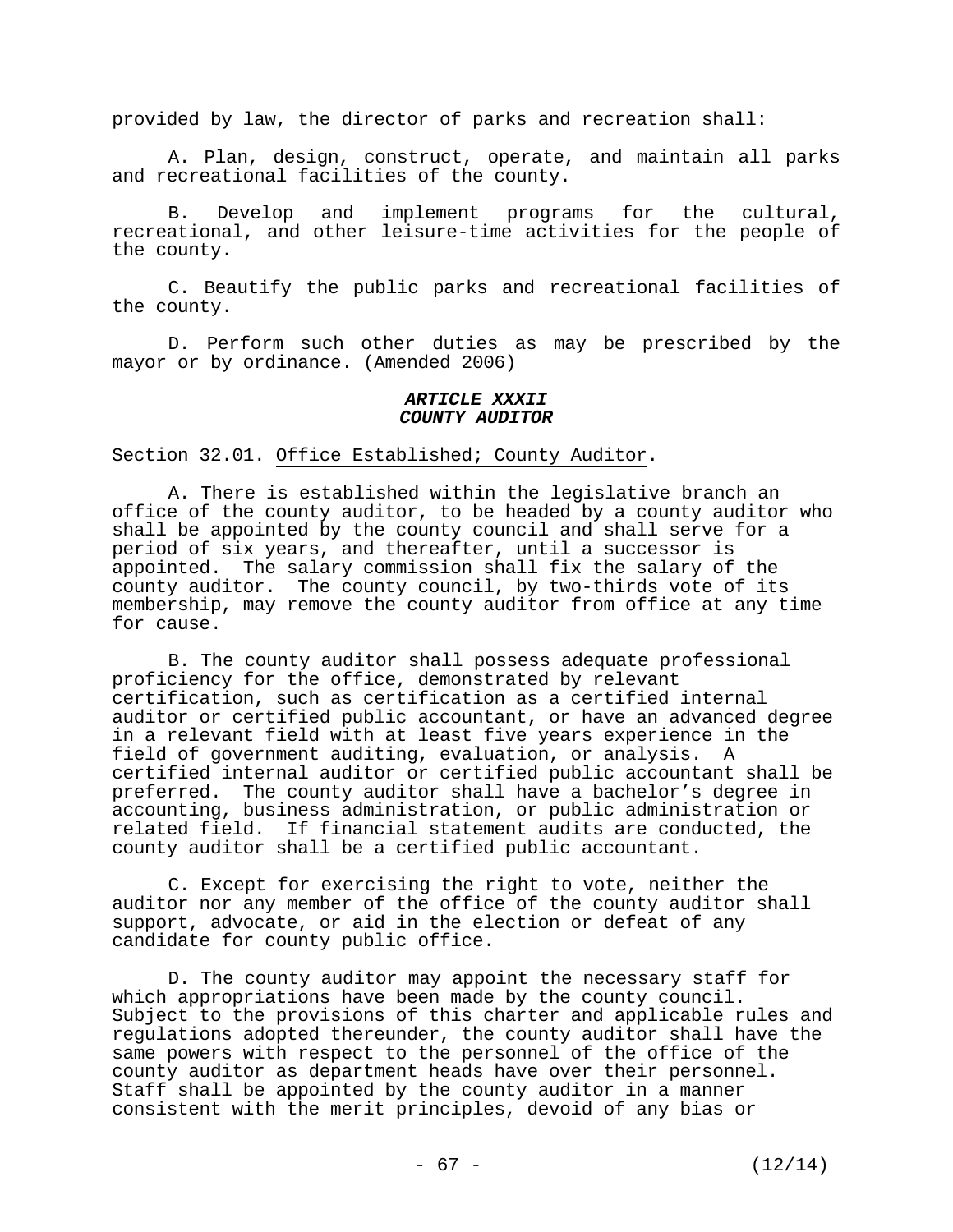prejudice.

Section 32.02. Powers, Duties, and Functions.

 A. Pursuant to County Charter Article III, Section 3.17, Investigation, the county council is empowered to establish the office of county auditor. It shall be the duty of the auditor to conduct or cause to be conducted:

 1. The independent annual or biennial audit of all county funds and accounts to be conducted by a certified public accountant or firm of certified public accountants as required by Section 3.12 of the county charter;

 2. Performance audits of the funds, programs, and operations of any agency or operation of the county as requested by the council by resolution, as authorized by Section 3.12;

 3. Performance and financial audits of the funds, programs, and operations of any agency or operation of the county, as determined by the county auditor to be warranted. Before the commencement of each fiscal year, a plan of the audits proposed to be conducted by the county auditor during the fiscal year shall be transmitted to the county council for review and comment, but not approval. The plan also shall be transmitted to the mayor and filed with the county clerk as public record; and

 4. Follow-up audits and monitoring of compliance with audit recommendations by audited entities. The county auditor shall conduct or cause to be conducted all audits in accordance with government auditing standards.

 B. Audit findings and recommendations shall be set forth in written reports of the county auditor, a copy of which shall be transmitted to the mayor and to the county council and filed with the county clerk as public record.

 C. For the purposes of carrying out any audit, the county auditor shall have full, free, and unrestricted access to any county officer or employee and shall be authorized to examine and inspect any record of any agency or operation of the county, to administer oaths and subpoena witnesses and compel the production of records pertinent thereto. If any person subpoenaed as a witness or compelled to produce records shall fail or refuse to respond thereto, the proper court, upon the request of the county auditor, shall have the power to compel obedience to any process of the county auditor and to punish, as a contempt of the court, any refusal to comply therewith without good cause. The county auditor may retain special counsel, in the manner authorized by the county council, to represent the county auditor in implementing these powers. False swearing by any witness shall constitute perjury and shall be referred by the county auditor to the prosecuting attorney for prosecution. In any audit which concerns the alleged gross misconduct or alleged criminal conduct on the part of any individual, such individual shall have the right to be represented by counsel and the right to have the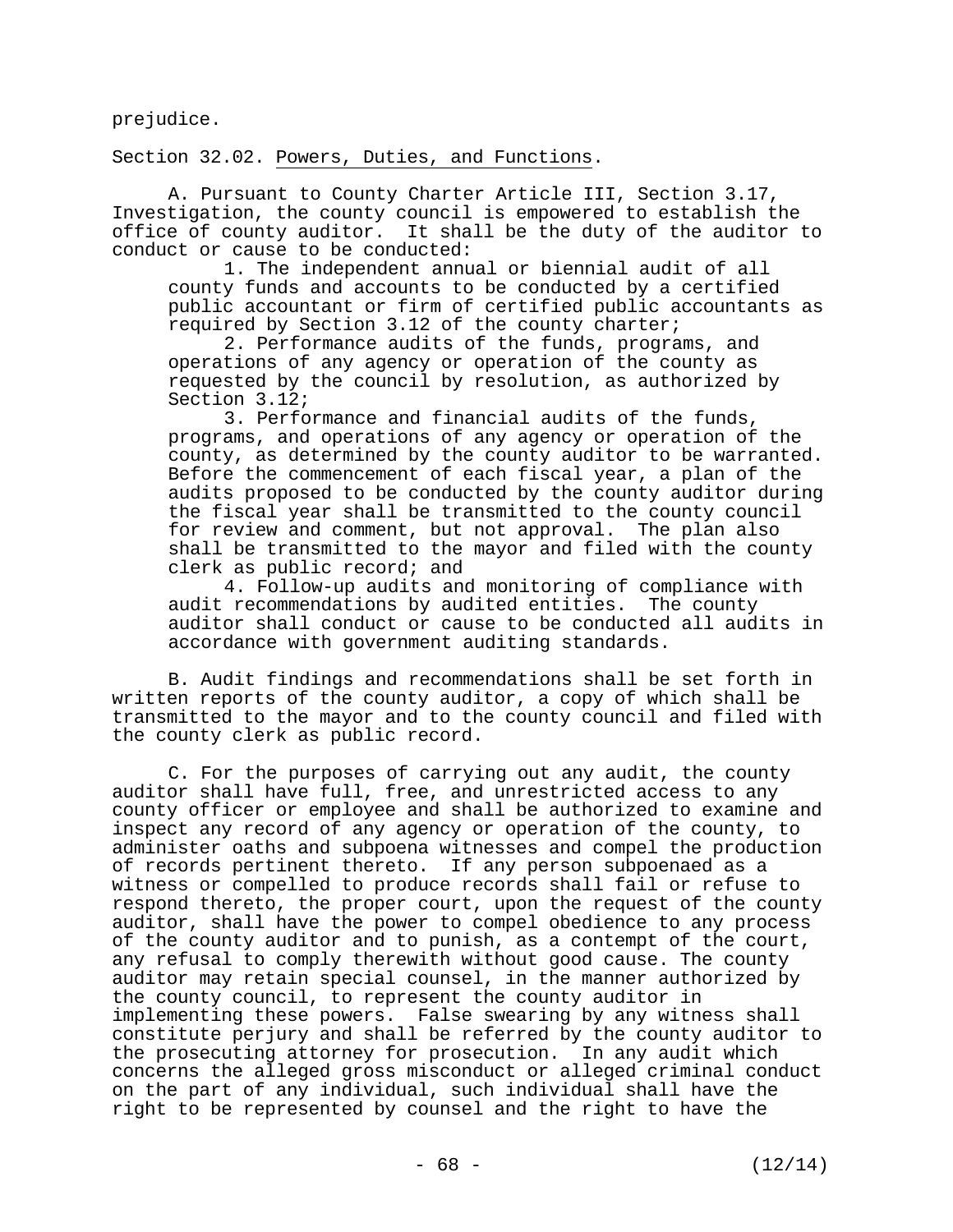county auditor compel the attendance of witnesses on behalf of the individual.

 D. The county auditor's performance shall be evaluated annually by the county council. The county auditor's audit activities shall be subject to quality review in accordance with applicable government auditing standards by a professional, nonpartisan, objective group. The written report of the independent review shall be transmitted to the county council and mayor and filed with the county clerk as public record.

 E. For the purpose of this section and section 3.12: "An agency or operation of the county" includes any administrative agency, semi-autonomous agency, council office, and other establishment of county government supported, in whole or in part, by county or public funds.

 "Council office" includes the county council itself, the office of a councilmember and the councilmember's immediate staff, the office of the county clerk. This definition applies only to those sections. It shall not be construed as excluding the office of the county auditor and the legislative branch.

 "Record" includes any account, book, paper, and document, and any financial affair, notwithstanding whether any of the preceding is stored on paper or electronically.

# Section 32.03. Audit Committee.

 A. The county council may establish an audit committee, the members of which shall individually advise the county auditor on the following: formulation of the plan of audits proposed to be conducted by the county auditor pursuant to Section 32.02 C; conduct of audits, follow up of audits; selection of private contractors to perform audits for the county auditor; evaluation of preliminary audit findings and recommendations and county agency, officer, or employee responses to the preliminary findings and recommendations; and evaluation of the county auditor's performance during each fiscal year. If established, the audit committee shall consist of five members.

 1. One member shall be the chair of the county council committee with jurisdiction over the administrative budget ordinances; and

 2. The other members shall be appointed by the county council. The county council shall appoint members who are qualified by experience, expertise, and independence to perform the duties of the audit committee. A member appointed by the county council shall not hold any other office or position with the county while on the audit committee. The method of appointment, terms, and specific qualifications of the appointed members shall be established by the county council by ordinance or rule. The county council also may establish by ordinance or rule provisions for the removal of an appointed member for cause. The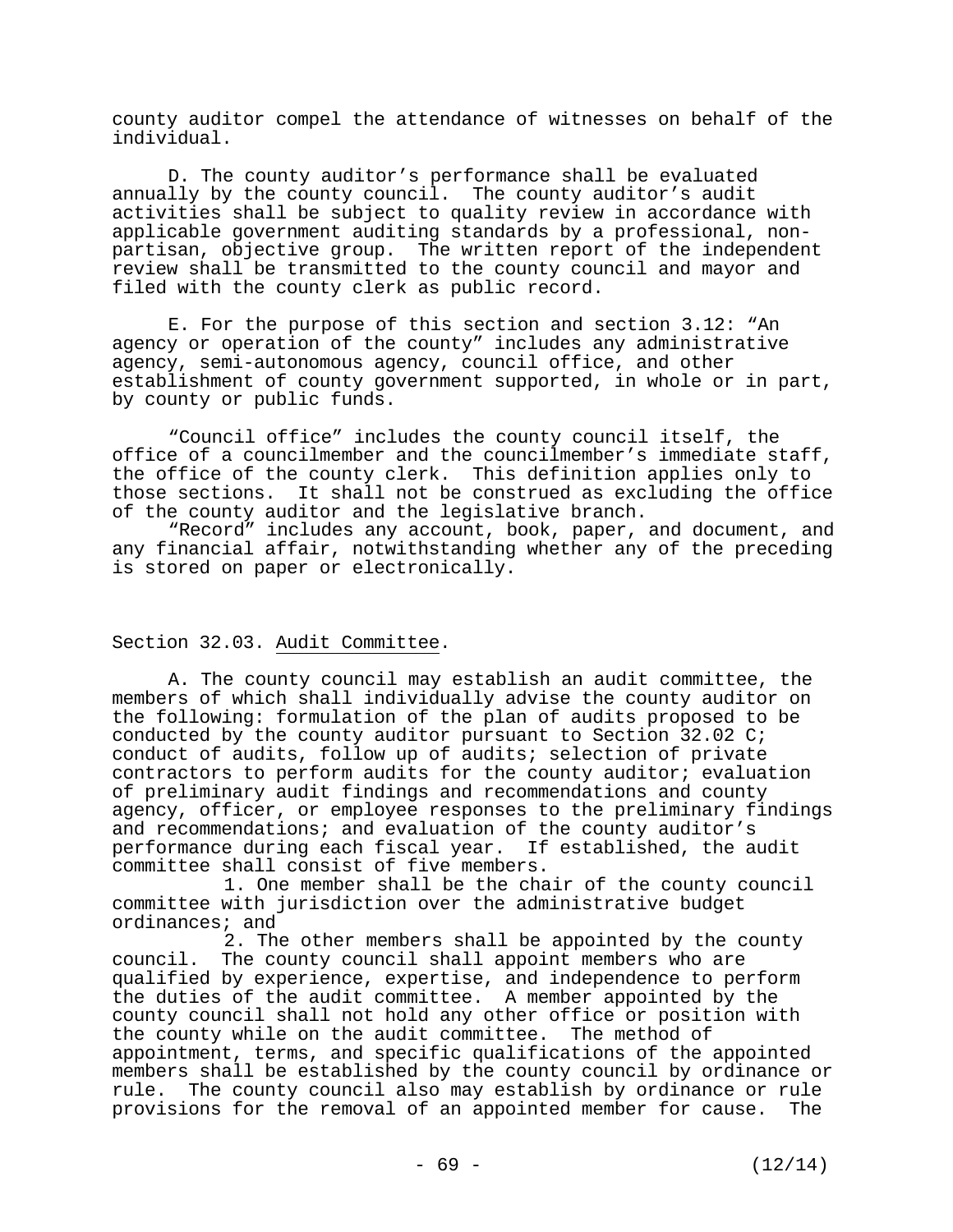audit committee shall be within the office of the county auditor.

 B. Members of the audit committee shall advise the county auditor. All audit committee meetings shall be open to the public except as provided for in Chapter 92, Hawai'i Revised Statutes.

 C. The chair of the audit committee shall be appointed by the county council in the manner provided by ordinance or rule. A meeting of audit committee may be called by the committee chair or county auditor.

 D. Members appointed by the county council shall not be entitled to compensation for serving on the committee. The member from the county council shall not be entitled to compensation for serving on the committee that is additional to the compensation received as a councilmember. All members, however, shall be entitled to be reimbursed for travel and other necessary expenses incurred by them in the performance of their official duties.

 E. Section 23.02. Boards and Commissions shall not apply to the members of the audit committee.

Section 32.04. Transition Provision concerning the Transfer of Audit Functions to the Office of the County Auditor.

 A. All lawful obligations and liabilities owed by or to the office of the county clerk relating to financial and performance audits on June 30, 2009 shall remain in effect on July 1, 2009. The obligations and liabilities shall be assumed by the office of the county auditor. All contracts held by the office of the county clerk relating to financial and performance audits, which are to remain effective after June 30, 2009, shall be assumed by the office of the county auditor. The contracts shall continue in effect until fulfilled or lawfully terminated. All financial and performance audit activities administered by the office of the county clerk on June 30, 2009, shall be assumed by the office of the county auditor on July 1, 2009.

 B. On July 1, 2009, all records, data, and information held by the office of the county clerk relating to financial and performance audits which have not been completed as of June 30, 2009 shall be transferred to office of the county auditor.

 C. The legislative auditor (program analyst V) and program support tech positions in the office of the county clerk on June 30, 2009 shall continue with the office of the county auditor on July 1, 2009. These employees, if positions were already filled, shall continue service without any loss of vacation allowance, sick leave, service credits, retirement benefits, or other rights and privileges because of the charter amendments. Nothing in this subsection, however, shall be construed as preventing future changes in the employees' status pursuant to the county auditor's powers with respect to personnel in the office of the county auditor. (Amended 2008)